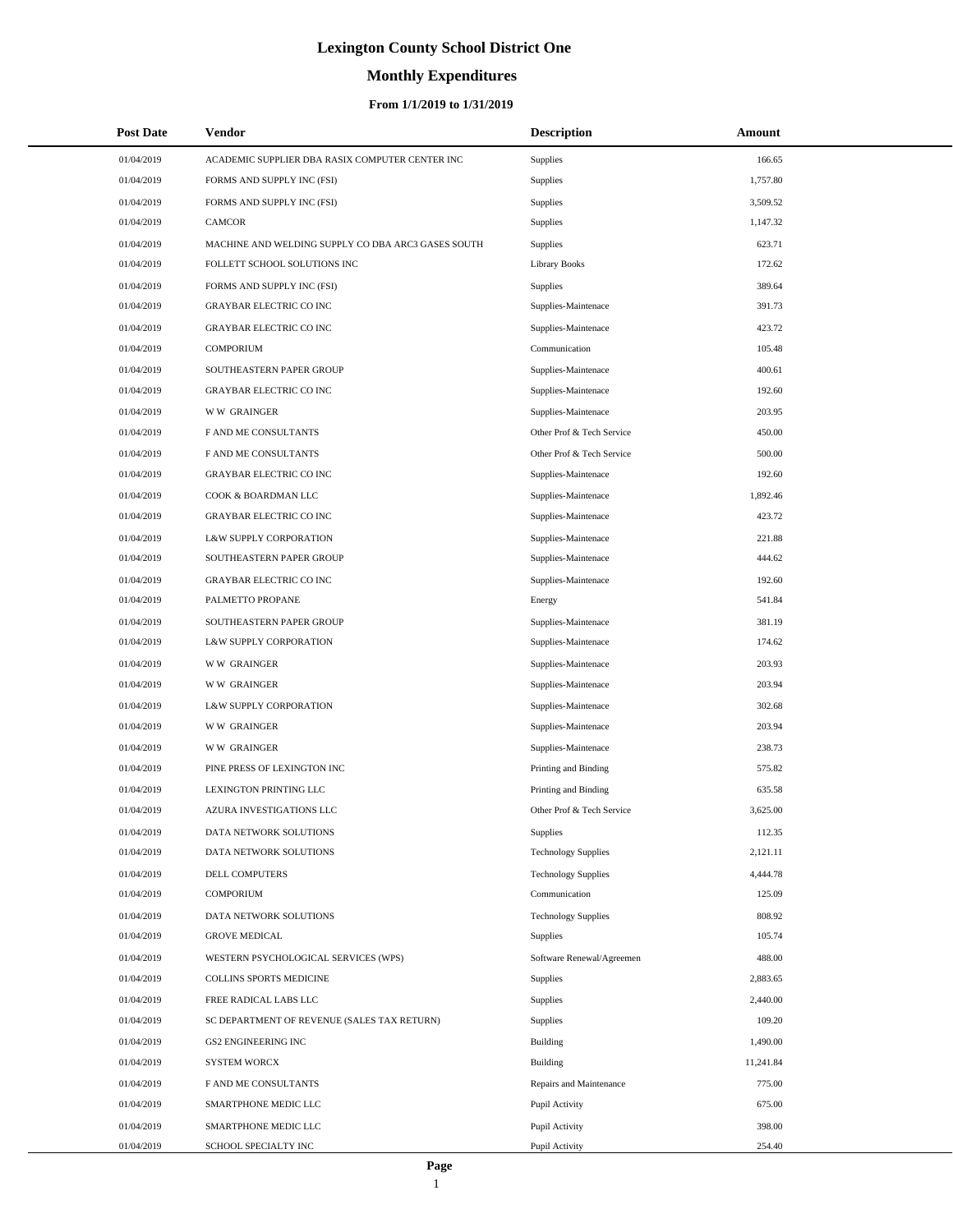# **Monthly Expenditures**

| <b>Post Date</b> | Vendor                                             | <b>Description</b>        | Amount    |
|------------------|----------------------------------------------------|---------------------------|-----------|
| 01/04/2019       | <b>COASTAL ENTERPRISES</b>                         | Pupil Activity            | 774.00    |
| 01/04/2019       | <b>BSN SPORTS</b>                                  | Pupil Activity            | 447.72    |
| 01/04/2019       | <b>BSN SPORTS</b>                                  | Pupil Activity            | 571.38    |
| 01/04/2019       | <b>BSN SPORTS</b>                                  | Pupil Activity            | 393.76    |
| 01/04/2019       | <b>BSN SPORTS</b>                                  | Pupil Activity            | 1,251.90  |
| 01/04/2019       | ENTERPRISE LEASING COMPANY SOUTHEAST               | Pupil Activity            | 914.85    |
| 01/04/2019       | <b>BSN SPORTS</b>                                  | Pupil Activity            | 720.27    |
| 01/04/2019       | <b>BSN SPORTS</b>                                  | Pupil Activity            | 2,166.75  |
| 01/04/2019       | <b>BSN SPORTS</b>                                  | Pupil Activity            | 606.69    |
| 01/04/2019       | <b>BSN SPORTS</b>                                  | Pupil Activity            | 845.30    |
| 01/04/2019       | MSC INDUSTRIAL SUPPLY CO                           | Supplies                  | 1,504.15  |
| 01/07/2019       | SC DEPARTMENT OF JUVENILE JUSTICE (FISCAL AFFAIRS) | Tuition-LEA               | 316.54    |
| 01/07/2019       | CREATIVE NOTEBOOK SOLUTIONS                        | <b>Supplies</b>           | 543.00    |
| 01/07/2019       | SCHOOL SPECIALTY INC                               | Supplies                  | 539.28    |
| 01/07/2019       | SCHOOL SPECIALTY INC                               | <b>Supplies</b>           | 166.80    |
| 01/07/2019       | SC DEPARTMENT OF JUVENILE JUSTICE (FISCAL AFFAIRS) | Tuition-LEA               | 388.47    |
| 01/07/2019       | FOLLETT SCHOOL SOLUTIONS INC                       | <b>Library Books</b>      | 238.03    |
| 01/07/2019       | FOLLETT SCHOOL SOLUTIONS INC                       | <b>Library Books</b>      | 394.33    |
| 01/07/2019       | FOLLETT SCHOOL SOLUTIONS INC                       | <b>Library Books</b>      | 242.82    |
| 01/07/2019       | FOLLETT SCHOOL SOLUTIONS INC                       | <b>Library Books</b>      | 357.78    |
| 01/07/2019       | DEAFINITELY TAKING REQUESTS                        | Other Prof & Tech Service | 170.00    |
| 01/07/2019       | BURKETT BURKETT AND BURKETT                        | Other Prof & Tech Service | 5,863.51  |
| 01/07/2019       | <b>SCE&amp;G</b>                                   | <b>Public Utilities</b>   | 13,196.21 |
| 01/07/2019       | SPIRIT COMMUNICATIONS                              | Communication             | 119.18    |
| 01/07/2019       | FORMS AND SUPPLY INC (FSI)                         | Supplies-Maintenace       | 232.78    |
| 01/07/2019       | SMITH AND JONES JANITORIAL SUPPLIES AND EQUIP INC  | Supplies-Maintenace       | 378.00    |
| 01/07/2019       | SCE&G                                              | <b>Public Utilities</b>   | 38,947.23 |
| 01/07/2019       | SCE&G                                              | <b>Public Utilities</b>   | 7,923.26  |
| 01/07/2019       | SMITH AND JONES JANITORIAL SUPPLIES AND EQUIP INC  | Supplies-Maintenace       | 119.84    |
| 01/07/2019       | SOUTHEASTERN PAPER GROUP                           | Supplies-Maintenace       | 1,736.24  |
| 01/07/2019       | GILBERTSUMMIT RURAL WATER DISTRICT                 | <b>Public Utilities</b>   | 1,506.96  |
| 01/07/2019       | MIDLANDS FIRE PROTECTION INC                       | Repairs and Maintenance   | 1,681.00  |
| 01/07/2019       | SMITH AND JONES JANITORIAL SUPPLIES AND EQUIP INC  | Supplies-Maintenace       | 470.80    |
| 01/07/2019       | SUBURBAN PROPANE                                   | Energy                    | 2,396.51  |
| 01/07/2019       | GILBERTSUMMIT RURAL WATER DISTRICT                 | <b>Public Utilities</b>   | 690.61    |
| 01/07/2019       | SMITH AND JONES JANITORIAL SUPPLIES AND EQUIP INC  | Supplies-Maintenace       | 385.20    |
| 01/07/2019       | SCE&G                                              | <b>Public Utilities</b>   | 5,150.78  |
| 01/07/2019       | SCE&G                                              | <b>Public Utilities</b>   | 14,256.77 |
| 01/07/2019       | SCE&G                                              | <b>Public Utilities</b>   | 14,119.87 |
| 01/07/2019       | SCE&G                                              | <b>Public Utilities</b>   | 7,428.23  |
| 01/07/2019       | CRESCENT CONSTRUCTION LLC                          | Repairs and Maintenance   | 1,807.75  |
| 01/07/2019       | CITY ELECTRIC SUPPLY CO                            | Supplies-Maintenace       | 421.16    |
| 01/07/2019       | SCE&G                                              | <b>Public Utilities</b>   | 7,250.57  |
| 01/07/2019       | SCE&G                                              | <b>Public Utilities</b>   | 9,452.02  |
| 01/07/2019       | CRESCENT CONSTRUCTION LLC                          | Repairs and Maintenance   | 3,500.00  |
| 01/07/2019       | CITY OF WEST COLUMBIA WATER COLLECTION DIVISION    | <b>Public Utilities</b>   | 892.14    |
| 01/07/2019       | GILBERTSUMMIT RURAL WATER DISTRICT                 | <b>Public Utilities</b>   | 340.58    |
| 01/07/2019       | SMITH AND JONES JANITORIAL SUPPLIES AND EQUIP INC  | Supplies-Maintenace       | 594.92    |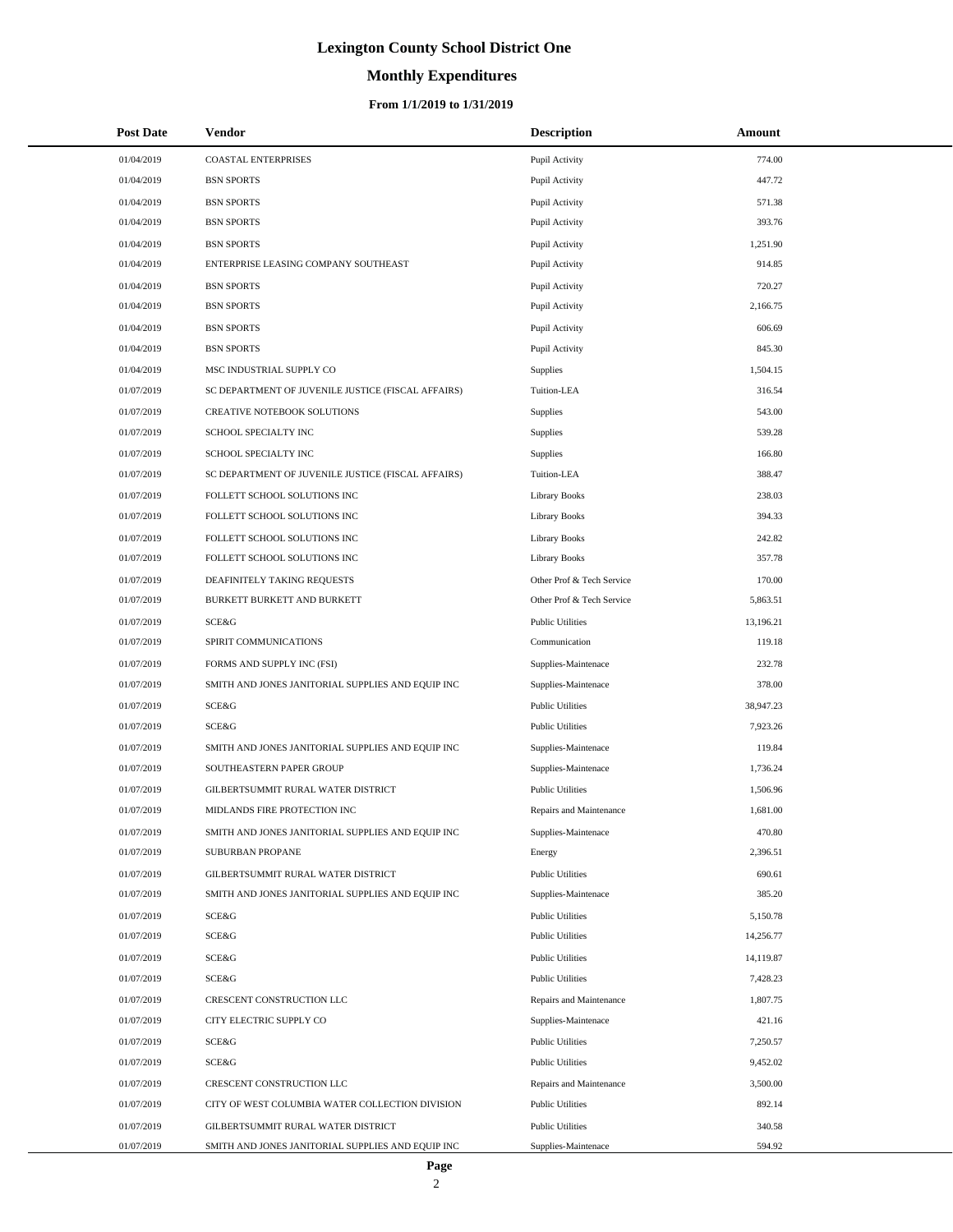# **Monthly Expenditures**

### **From 1/1/2019 to 1/31/2019**

| <b>Post Date</b> | Vendor                                            | <b>Description</b>          | Amount    |
|------------------|---------------------------------------------------|-----------------------------|-----------|
| 01/07/2019       | GILBERTSUMMIT RURAL WATER DISTRICT                | <b>Public Utilities</b>     | 891.78    |
| 01/07/2019       | ESTATE MANAGEMENT SERVICES INC                    | Repairs and Maintenance     | 136.24    |
| 01/07/2019       | MIDCAROLINA ELEC COOP INC                         | <b>Public Utilities</b>     | 38,502.00 |
| 01/07/2019       | SCE&G                                             | <b>Public Utilities</b>     | 484.20    |
| 01/07/2019       | CULLUM SERVICES INC                               | Repairs and Maintenance     | 384.60    |
| 01/07/2019       | SCE&G                                             | <b>Public Utilities</b>     | 238.97    |
| 01/07/2019       | CRESCENT CONSTRUCTION LLC                         | Repairs and Maintenance     | 3,617.25  |
| 01/07/2019       | SOUTHEASTERN PAPER GROUP                          | Supplies-Maintenace         | 462.24    |
| 01/07/2019       | SCE&G                                             | <b>Public Utilities</b>     | 7,288.28  |
| 01/07/2019       | GILBERTSUMMIT RURAL WATER DISTRICT                | <b>Public Utilities</b>     | 512.57    |
| 01/07/2019       | SCE&G                                             | <b>Public Utilities</b>     | 105.45    |
| 01/07/2019       | SMITH AND JONES JANITORIAL SUPPLIES AND EQUIP INC | Repairs and Maintenance     | 130.00    |
| 01/07/2019       | SOUTHEASTERN PAPER GROUP                          | Supplies-Maintenace         | 648.26    |
| 01/07/2019       | ASMAR, HAYA A                                     | Pupil Transportation        | 102.02    |
| 01/07/2019       | COLE, SUSAN                                       | Pupil Transportation        | 347.71    |
| 01/07/2019       | FOGLE, PAM                                        | Pupil Transportation        | 239.80    |
| 01/07/2019       | <b>EMPLOYEE</b>                                   | Pupil Transportation        | 891.08    |
| 01/07/2019       | HEADDEN, CYNTHIA                                  | Pupil Transportation        | 284.76    |
| 01/07/2019       | PEARCE, TIM                                       | <b>Pupil Transportation</b> | 608.22    |
| 01/07/2019       | SABBAGHA, THERESA                                 | Pupil Transportation        | 187.75    |
| 01/07/2019       | SIMUEL, DEATRU                                    | Pupil Transportation        | 223.18    |
| 01/07/2019       | <b>EMPLOYEE</b>                                   | Pupil Transportation        | 106.28    |
| 01/07/2019       | STROUD, ANDREA                                    | Pupil Transportation        | 521.89    |
| 01/07/2019       | <b>EMPLOYEE</b>                                   | Pupil Transportation        | 183.94    |
| 01/07/2019       | VAUGHN, DANA                                      | Pupil Transportation        | 588.60    |
| 01/07/2019       | SPLASH OMNIMEDIA LLC                              | Other Prof & Tech Service   | 1,800.00  |
| 01/07/2019       | POLLOCK FINANCIAL SERVICES INC                    | Repairs and Maintenance     | 43,768.38 |
| 01/07/2019       | <b>COMPORIUM</b>                                  | Communication               | 15,350.93 |
| 01/07/2019       | <b>CAMCOR</b>                                     | <b>Technology Supplies</b>  | 240.75    |
| 01/07/2019       | <b>COMPORIUM</b>                                  | Communication               | 6,069.13  |
| 01/07/2019       | <b>COMPORIUM</b>                                  | Communication               | 1,979.42  |
| 01/07/2019       | <b>COMPORIUM</b>                                  | Communication               | 3,753.77  |
| 01/07/2019       | <b>COMPORIUM</b>                                  | Communication               | 2,027.47  |
| 01/07/2019       | <b>COMPORIUM</b>                                  | Communication               | 3,087.31  |
| 01/07/2019       | <b>COMPORIUM</b>                                  | Communication               | 2,438.64  |
| 01/07/2019       | <b>COMPORIUM</b>                                  | Communication               | 1,311.59  |
| 01/07/2019       | <b>COMPORIUM</b>                                  | Communication               | 2,739.00  |
| 01/07/2019       | <b>COMPORIUM</b>                                  | Communication               | 1,834.93  |
| 01/07/2019       | <b>COMPORIUM</b>                                  | Communication               | 2,015.48  |
| 01/07/2019       | <b>COMPORIUM</b>                                  | Communication               | 2,036.34  |
| 01/07/2019       | <b>COMPORIUM</b>                                  | Communication               | 2,165.75  |
| 01/07/2019       | <b>COMPORIUM</b>                                  | Communication               | 2,184.84  |
| 01/07/2019       | <b>COMPORIUM</b>                                  | Communication               | 2,810.39  |
| 01/07/2019       | <b>COMPORIUM</b>                                  | Communication               | 5,318.56  |
| 01/07/2019       | <b>COMPORIUM</b>                                  | Communication               | 2,313.83  |
| 01/07/2019       | <b>COMPORIUM</b>                                  | Communication               | 2,434.50  |
| 01/07/2019       | <b>COMPORIUM</b>                                  | Communication               | 2,430.96  |
| 01/07/2019       | <b>COMPORIUM</b>                                  | Communication               | 2,123.77  |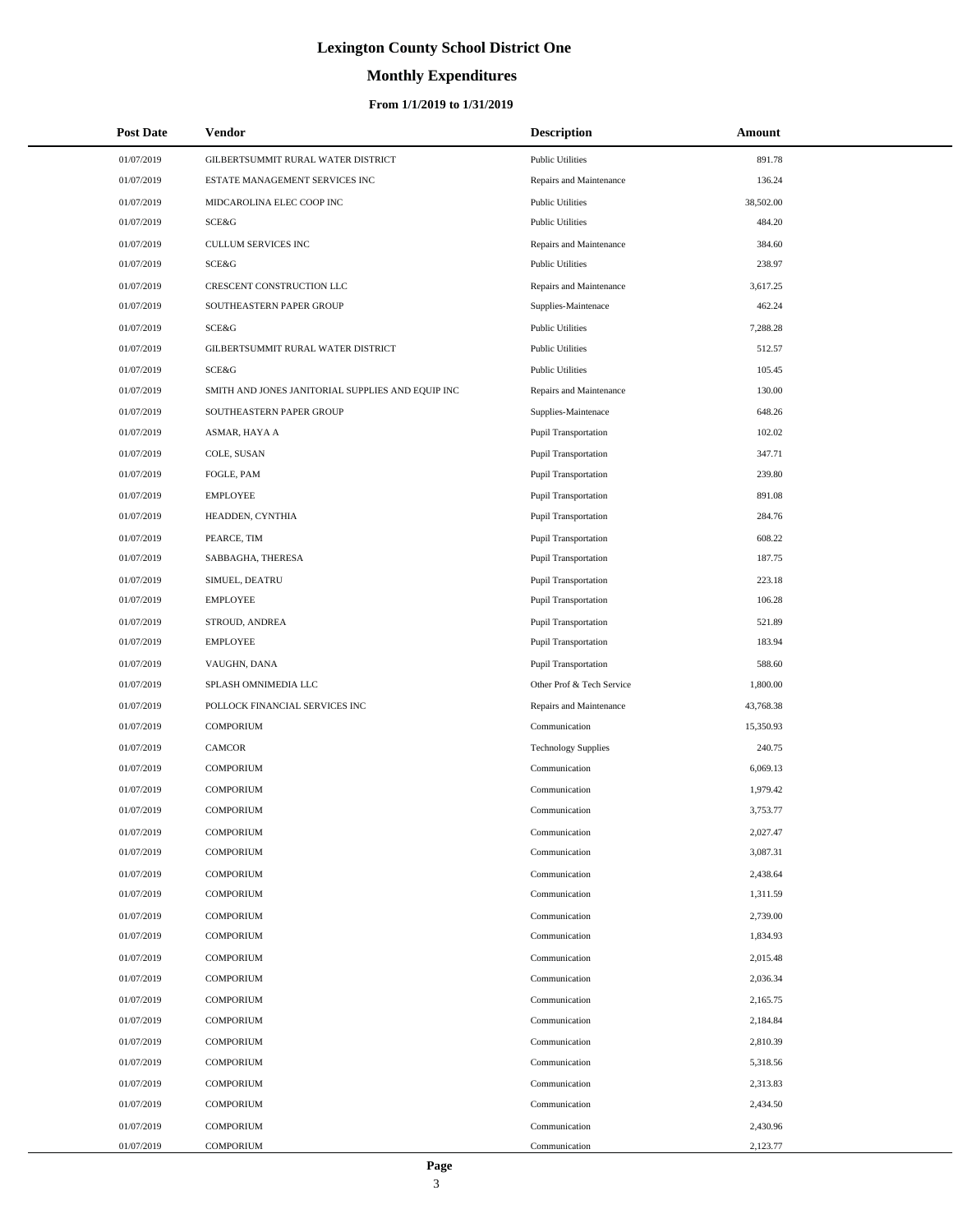# **Monthly Expenditures**

### **From 1/1/2019 to 1/31/2019**

| <b>Post Date</b> | Vendor                                   | <b>Description</b>         | Amount   |
|------------------|------------------------------------------|----------------------------|----------|
| 01/07/2019       | <b>COMPORIUM</b>                         | Communication              | 2,471.24 |
| 01/07/2019       | <b>COMPORIUM</b>                         | Communication              | 3,049.39 |
| 01/07/2019       | <b>COMPORIUM</b>                         | Communication              | 2,448.69 |
| 01/07/2019       | <b>COMPORIUM</b>                         | Communication              | 2,489.80 |
| 01/07/2019       | <b>COMPORIUM</b>                         | Communication              | 2,297.69 |
| 01/07/2019       | <b>COMPORIUM</b>                         | Communication              | 1,892.35 |
| 01/07/2019       | <b>COMPORIUM</b>                         | Communication              | 1,862.52 |
| 01/07/2019       | <b>COMPORIUM</b>                         | Communication              | 2,209.15 |
| 01/07/2019       | <b>COMPORIUM</b>                         | Communication              | 2,396.77 |
| 01/07/2019       | <b>COMPORIUM</b>                         | Communication              | 2,960.23 |
| 01/07/2019       | <b>COMPORIUM</b>                         | Communication              | 7,062.45 |
| 01/07/2019       | <b>COMPORIUM</b>                         | Communication              | 2,831.42 |
| 01/07/2019       | <b>HEINEMANN</b>                         | Supplies                   | 645.00   |
| 01/07/2019       | MSC INDUSTRIAL SUPPLY CO                 | Supplies                   | 136.75   |
| 01/07/2019       | HENRY SCHEIN INC MEDICAL SPECIAL MARKETS | Supplies                   | 7,458.90 |
| 01/07/2019       | LAKESHORE LEARNING MATERIALS             | Supplies                   | 248.03   |
| 01/07/2019       | SCHOOL SPECIALTY INC                     | Supplies                   | 534.80   |
| 01/07/2019       | DELL COMPUTERS                           | <b>Technology Supplies</b> | 573.55   |
| 01/07/2019       | HENRY SCHEIN INC MEDICAL SPECIAL MARKETS | Supplies                   | 1,091.83 |
| 01/07/2019       | HENRY SCHEIN INC MEDICAL SPECIAL MARKETS | Supplies                   | 177.53   |
| 01/07/2019       | <b>USA SUPPLY</b>                        | Supplies                   | 119.84   |
| 01/07/2019       | <b>USA SUPPLY</b>                        | Supplies                   | 412.49   |
| 01/07/2019       | <b>USA SUPPLY</b>                        | Supplies                   | 334.91   |
| 01/07/2019       | <b>USA SUPPLY</b>                        | Supplies                   | 274.99   |
| 01/07/2019       | <b>USA SUPPLY</b>                        | Supplies                   | 269.64   |
| 01/07/2019       | <b>USA SUPPLY</b>                        | Supplies                   | 310.30   |
| 01/07/2019       | <b>USA SUPPLY</b>                        | Supplies                   | 274.99   |
| 01/07/2019       | CEV MULTIMEDIA LTD                       | Pupil Activity             | 750.00   |
| 01/07/2019       | HENRY SCHEIN INC MEDICAL SPECIAL MARKETS | Pupil Activity             | 312.62   |
| 01/07/2019       | T AND T SPORTS                           | Pupil Activity             | 229.19   |
| 01/07/2019       | PELION HIGH SCHOOL                       | Pupil Activity             | 296.00   |
| 01/07/2019       | <b>ECKERT, PETE</b>                      | Pupil Activity             | 103.40   |
| 01/07/2019       | TUCKER, CLAYTON                          | Pupil Activity             | 116.00   |
| 01/07/2019       | <b>GRABER</b> , ALVIN                    | Pupil Activity             | 102.80   |
| 01/07/2019       | HALLINGQUEST, MICHAEL                    | Pupil Activity             | 128.00   |
| 01/07/2019       | MORRIS, ZOBLE                            | Pupil Activity             | 119.90   |
| 01/07/2019       | GILLIARD, PAUL D                         | Pupil Activity             | 113.60   |
| 01/07/2019       | <b>GUY, PATRICK</b>                      | Pupil Activity             | 125.30   |
| 01/07/2019       | JAYNES, JASON                            | Pupil Activity             | 202.00   |
| 01/07/2019       | RHODES, REGINAL L                        | Pupil Activity             | 117.20   |
| 01/07/2019       | RITTER, WILLIAM KEITH                    | Pupil Activity             | 104.60   |
| 01/07/2019       | MCCARTHY, PATRICK                        | Pupil Activity             | 150.00   |
| 01/07/2019       | BILES, LOUIS WINSLOW                     | Pupil Activity             | 409.90   |
| 01/07/2019       | BLAND, CHAUNTEL                          | Pupil Activity             | 177.10   |
| 01/07/2019       | COOK, BRENT                              | Pupil Activity             | 214.90   |
| 01/07/2019       | ESTES, DAVID FRANCIS                     | Pupil Activity             | 172.60   |
| 01/07/2019       | HIERS, LANDIS D                          | Pupil Activity             | 214.90   |
| 01/07/2019       | KUHN, DAVID H                            | Pupil Activity             | 175.30   |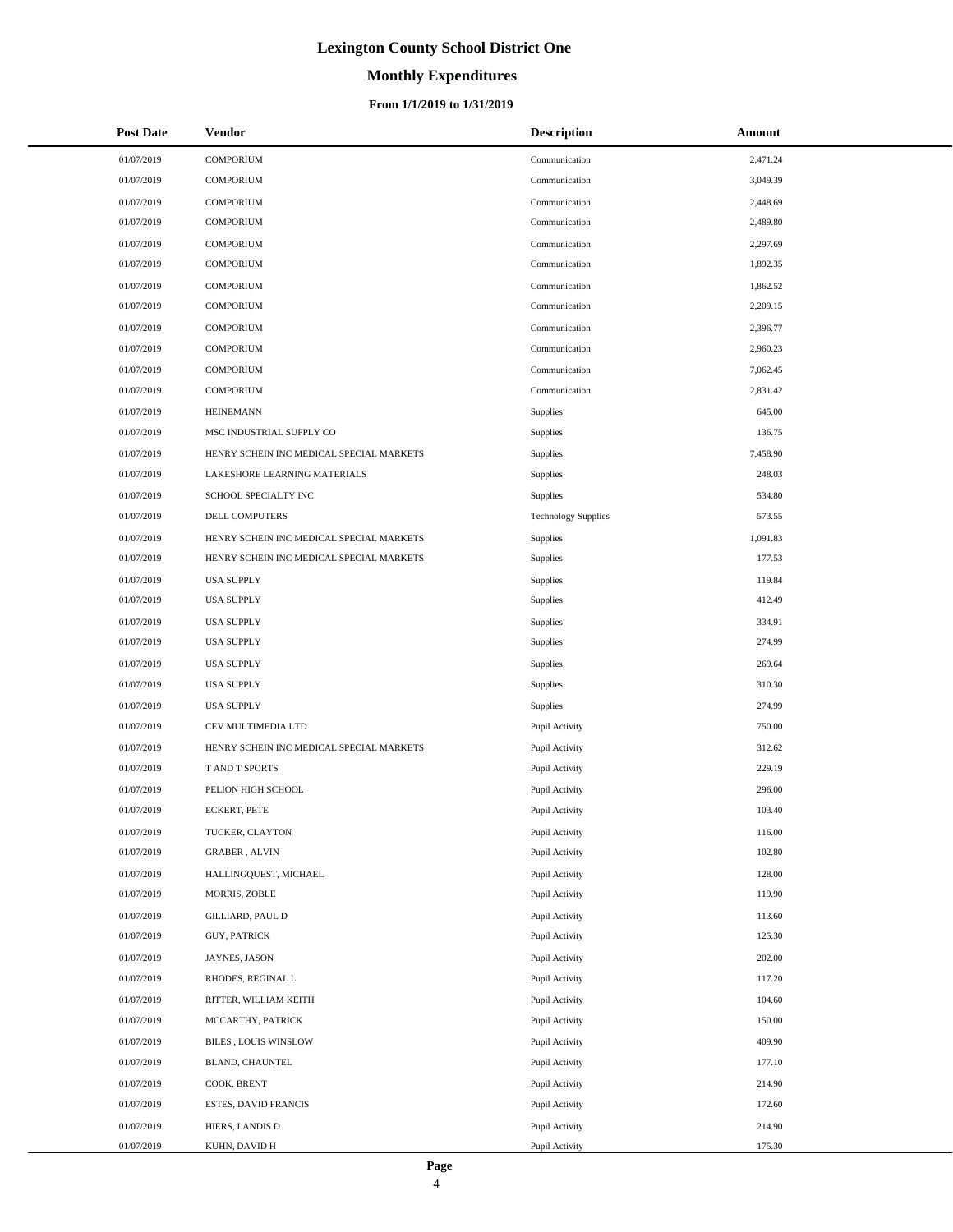# **Monthly Expenditures**

### **From 1/1/2019 to 1/31/2019**

| <b>Post Date</b> | Vendor                                             | <b>Description</b>         | Amount    |
|------------------|----------------------------------------------------|----------------------------|-----------|
| 01/07/2019       | STEMBRIDGE, JEFFREY SCOTT                          | Pupil Activity             | 214.90    |
| 01/07/2019       | T AND T SPORTS                                     | Pupil Activity             | 1,559.36  |
| 01/07/2019       | COUNTRY INN AND SUITES HAMPTON                     | Pupil Activity             | 2,049.90  |
| 01/07/2019       | DREHER HIGH SCHOOL                                 | Pupil Activity             | 225.00    |
| 01/07/2019       | SOUTHERN SPECIAL TEES LLC                          | Pupil Activity             | 651.36    |
| 01/07/2019       | PELION HIGH SCHOOL                                 | Pupil Activity             | 192.00    |
| 01/07/2019       | AMERICAN CHEER XTREME (ACX)                        | Pupil Activity             | 7,920.00  |
| 01/08/2019       | SCHOOL SPECIALTY INC                               | Supplies                   | 148.45    |
| 01/08/2019       | SCHOOL SPECIALTY INC                               | Supplies-Immersion         | 324.85    |
| 01/08/2019       | STATE DEPARTMENT OF EDUCATION LEX DIST ONEBUS SHOP | Pupil Transportation       | 457.56    |
| 01/08/2019       | THE OFFICE PAL INC                                 | <b>Supplies</b>            | 132.75    |
| 01/08/2019       | FORMS AND SUPPLY INC (FSI)                         | Supplies                   | 1,576.11  |
| 01/08/2019       | LEXINGTON COUNTY SCHOOL DIST 1                     | Pupil Transportation       | 130.20    |
| 01/08/2019       | <b>ARETELABS</b>                                   | Supplies                   | 165.00    |
| 01/08/2019       | FORMS AND SUPPLY INC (FSI)                         | Supplies                   | 106.45    |
| 01/08/2019       | LEXINGTON COUNTY SCHOOL DIST 1                     | Pupil Transportation       | 113.46    |
| 01/08/2019       | <b>DELL COMPUTERS</b>                              | <b>Technology Supplies</b> | 2,242.02  |
| 01/08/2019       | DEMCO INC                                          | Supplies                   | 431.19    |
| 01/08/2019       | MUSICIAN SUPPLY                                    | <b>Supplies</b>            | 631.30    |
| 01/08/2019       | MUSICIAN SUPPLY                                    | Supplies                   | 856.00    |
| 01/08/2019       | MACLASKEY JR, FLOYD JAMES                          | Software Renewal/Agreemen  | 107.00    |
| 01/08/2019       | FOLLETT SCHOOL SOLUTIONS INC                       | Supplies                   | 165.40    |
| 01/08/2019       | <b>BATTELLE FOR KIDS</b>                           | Travel                     | 8,000.00  |
| 01/08/2019       | AASA                                               | Dues and Fees              | 460.00    |
| 01/08/2019       | MCNAIR LAW FIRM PA                                 | <b>Legal Services</b>      | 2,057.69  |
| 01/08/2019       | FORMS AND SUPPLY INC (FSI)                         | Supplies                   | 133.59    |
| 01/08/2019       | GREATER LEXINGTON CHAMBER & VISITOR'S CENTER       | Dues and Fees              | 845.00    |
| 01/08/2019       | COMPASS GROUP DBA CANTEEN REFRESHMENT SERV         | Supplies-Maintenace        | 688.87    |
| 01/08/2019       | MANSFIELD OIL CO OF GAINESVILLE INC                | Supplies-Maintenace        | 4,356.80  |
| 01/08/2019       | SMITH AND JONES JANITORIAL SUPPLIES AND EQUIP INC  | Supplies-Maintenace        | 192.60    |
| 01/08/2019       | <b>GE APPLIANCES</b>                               | Supplies-Maintenace        | 621.00    |
| 01/08/2019       | <b>CLEAN AIRE INC</b>                              | Repairs and Maintenance    | 725.00    |
| 01/08/2019       | SMITH AND JONES JANITORIAL SUPPLIES AND EQUIP INC  | Supplies-Maintenace        | 256.80    |
| 01/08/2019       | SOUTHEASTERN PAPER GROUP                           | Supplies-Maintenace        | 667.68    |
| 01/08/2019       | <b>NASP INC</b>                                    | Supplies                   | 612.00    |
| 01/08/2019       | SOUTHEASTERN PAPER GROUP                           | Supplies-Maintenace        | 1,430.06  |
| 01/08/2019       | DATA IMAGING AND ASSOCIATES                        | Supplies                   | 398.83    |
| 01/08/2019       | <b>NASCO</b>                                       | <b>Supplies</b>            | 650.00    |
| 01/08/2019       | <b>CAMCOR</b>                                      | <b>Technology Supplies</b> | 1,271.47  |
| 01/08/2019       | SIMPLIFIED OFFICE SYSTEM                           | <b>Technology Supplies</b> | 4,295.00  |
| 01/08/2019       | LEXINGTON COUNTY SCHOOL DIST 1                     | Pupil Transportation       | 372.00    |
| 01/08/2019       | DAVIS FRAWLEY LLC TRUST ACCOUNT                    | Land                       | 10,000.00 |
| 01/08/2019       | <b>USA SUPPLY</b>                                  | <b>Supplies</b>            | 359.52    |
| 01/08/2019       | <b>USA SUPPLY</b>                                  | <b>Supplies</b>            | 472.41    |
| 01/08/2019       | <b>USA SUPPLY</b>                                  | <b>Supplies</b>            | 387.88    |
| 01/08/2019       | <b>USA SUPPLY</b>                                  | <b>Supplies</b>            | 334.91    |
| 01/08/2019       | <b>USA SUPPLY</b>                                  | <b>Supplies</b>            | 394.83    |
| 01/08/2019       | <b>USA SUPPLY</b>                                  | Supplies                   | 334.91    |

 $\overline{a}$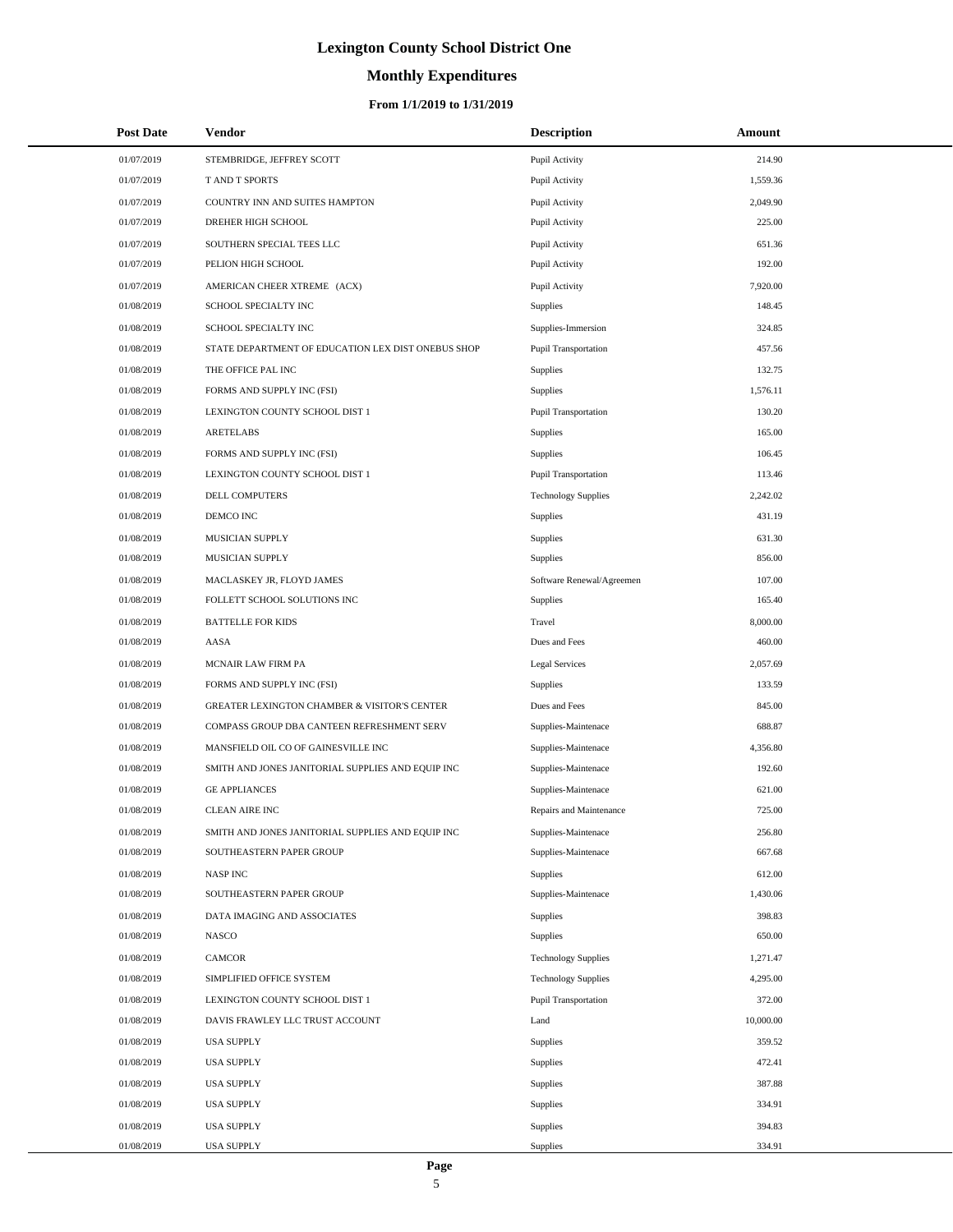# **Monthly Expenditures**

### **From 1/1/2019 to 1/31/2019**

| <b>Post Date</b> | <b>Vendor</b>                                | <b>Description</b>             | Amount   |
|------------------|----------------------------------------------|--------------------------------|----------|
| 01/08/2019       | <b>USA SUPPLY</b>                            | Supplies                       | 385.20   |
| 01/08/2019       | <b>USA SUPPLY</b>                            | Supplies                       | 310.30   |
| 01/08/2019       | <b>USA SUPPLY</b>                            | Supplies                       | 729.74   |
| 01/08/2019       | SMARTPHONE MEDIC LLC                         | Pupil Activity                 | 199.00   |
| 01/08/2019       | SMARTPHONE MEDIC LLC                         | Pupil Activity                 | 1,712.00 |
| 01/08/2019       | SMARTPHONE MEDIC LLC                         | Pupil Activity                 | 2,568.00 |
| 01/08/2019       | SMARTPHONE MEDIC LLC                         | Pupil Activity                 | 545.00   |
| 01/08/2019       | SMARTPHONE MEDIC LLC                         | Pupil Activity                 | 396.00   |
| 01/08/2019       | SMARTPHONE MEDIC LLC                         | Pupil Activity                 | 1,095.00 |
| 01/08/2019       | SMARTPHONE MEDIC LLC                         | Pupil Activity                 | 796.00   |
| 01/08/2019       | SMARTPHONE MEDIC LLC                         | Pupil Activity                 | 995.00   |
| 01/08/2019       | SMARTPHONE MEDIC LLC                         | Pupil Activity                 | 1,648.00 |
| 01/08/2019       | SMARTPHONE MEDIC LLC                         | Pupil Activity                 | 149.00   |
| 01/08/2019       | SMARTPHONE MEDIC LLC                         | Pupil Activity                 | 297.00   |
| 01/08/2019       | SMARTPHONE MEDIC LLC                         | Pupil Activity                 | 198.00   |
| 01/08/2019       | SMARTPHONE MEDIC LLC                         | Pupil Activity                 | 149.00   |
| 01/08/2019       | SMARTPHONE MEDIC LLC                         | Pupil Activity                 | 1,194.00 |
| 01/08/2019       | SMARTPHONE MEDIC LLC                         | Pupil Activity                 | 796.00   |
| 01/08/2019       | SMARTPHONE MEDIC LLC                         | Pupil Activity                 | 297.00   |
| 01/08/2019       | SCHOOL SPECIALTY INC                         | Pupil Activity                 | 183.91   |
| 01/08/2019       | SIMPLIFIED OFFICE SYSTEM                     | Pupil Activity                 | 300.65   |
| 01/08/2019       | SWANK MOVIE LICENSING USA                    | Pupil Activity                 | 501.00   |
| 01/08/2019       | FORMS AND SUPPLY INC (FSI)                   | Pupil Activity                 | 100.08   |
| 01/08/2019       | RIVER BLUFF HIGH SCHOOL                      | Pupil Act-Fee/Collection Refnd | 180.00   |
| 01/08/2019       | <b>INFOBASE LEARNING</b>                     | Pupil Activity                 | 801.47   |
| 01/08/2019       | PEE DEE REGIONAL EMS INC                     | Pupil Activity                 | 357.00   |
| 01/08/2019       | <b>BSN SPORTS</b>                            | Pupil Activity                 | 886.93   |
| 01/08/2019       | <b>BSN SPORTS</b>                            | Pupil Activity                 | 1,185.37 |
| 01/08/2019       | THE TROPHY & AWARDS CENTER                   | Pupil Activity                 | 191.00   |
| 01/09/2019       | FORMS AND SUPPLY INC (FSI)                   | Supplies                       | 146.06   |
| 01/09/2019       | SCHOOL SPECIALTY INC                         | Supplies                       | 175.48   |
| 01/09/2019       | STUDICA INC                                  | Supplies                       | 899.40   |
| 01/09/2019       | THE OFFICE PAL INC                           | Supplies                       | 332.35   |
| 01/09/2019       | DELL COMPUTERS                               | Supplies                       | 158.88   |
| 01/09/2019       | TRIUNE MARKETING CO                          | Supplies                       | 722.25   |
| 01/09/2019       | TEACHER'S DISCOVERY                          | Supplies                       | 720.00   |
| 01/09/2019       | <b>GALE CENGAGE LEARNING</b>                 | Software Renewal/Agreemen      | 2,803.50 |
| 01/09/2019       | SC DEPARTMENT OF REVENUE (SALES TAX RETURN)  | Software Renewal/Agreemen      | 196.25   |
| 01/09/2019       | FOLLETT SCHOOL SOLUTIONS INC                 | <b>Library Books</b>           | 254.97   |
| 01/09/2019       | MACKIN LIBRARY MEDIA                         | <b>Library Books</b>           | 185.45   |
| 01/09/2019       | CERTIFIED TRANSLATION SERVICES               | Other Prof & Tech Service      | 149.89   |
| 01/09/2019       | GFOA GOVERNMENT FINANCE OFFICERS ASSOCIATION | Dues and Fees                  | 1,000.00 |
| 01/09/2019       | SC ASSOCIATION SCHOOL ADMINISTRATORS         | Dues and Fees                  | 175.50   |
| 01/09/2019       | MARTIN MARIETTA MATERIALS                    | Supplies-Maintenace            | 267.72   |
| 01/09/2019       | TOWN OF LEXINGTON                            | <b>Public Utilities</b>        | 384.51   |
| 01/09/2019       | LESESNE INDUSTRIES INC                       | Supplies-Maintenace            | 269.64   |
| 01/09/2019       | TOWN OF LEXINGTON                            | <b>Public Utilities</b>        | 3,229.99 |
| 01/09/2019       | TMS TOTAL MAINTENANCE SOLUTIONS              | Supplies-Maintenace            | 563.21   |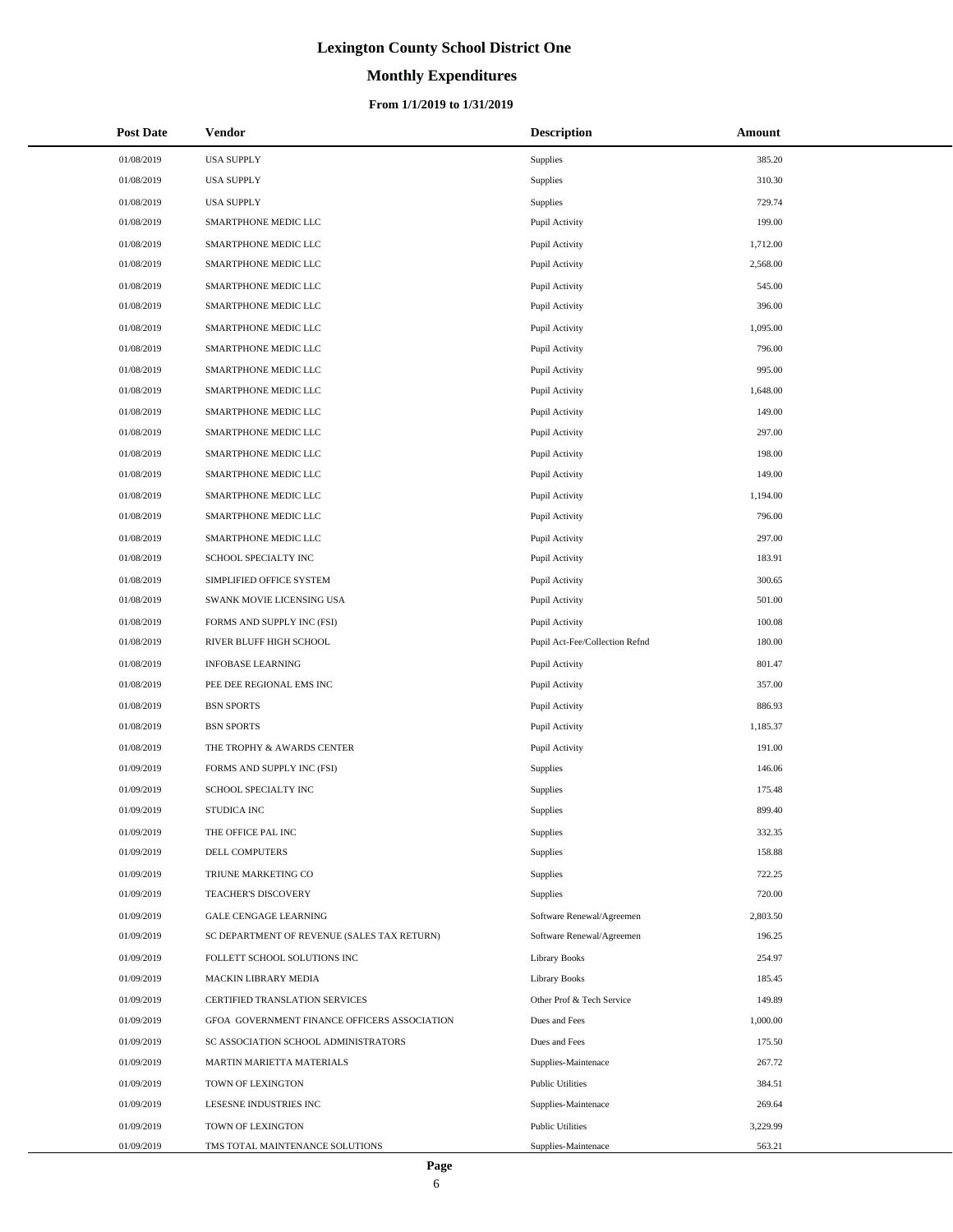# **Monthly Expenditures**

### **From 1/1/2019 to 1/31/2019**

| <b>Post Date</b> | Vendor                                             | <b>Description</b>         | Amount   |  |
|------------------|----------------------------------------------------|----------------------------|----------|--|
| 01/09/2019       | TOWN OF LEXINGTON                                  | <b>Public Utilities</b>    | 1,175.52 |  |
| 01/09/2019       | <b>BUGMAN PEST ELIMINATION</b>                     | Repairs and Maintenance    | 200.00   |  |
| 01/09/2019       | GENERATOR SERVICES INC                             | Repairs and Maintenance    | 1,110.35 |  |
| 01/09/2019       | TMS TOTAL MAINTENANCE SOLUTIONS                    | Supplies-Maintenace        | 255.94   |  |
| 01/09/2019       | TOWN OF LEXINGTON                                  | <b>Public Utilities</b>    | 486.47   |  |
| 01/09/2019       | MARTIN MARIETTA MATERIALS                          | Supplies-Maintenace        | 267.71   |  |
| 01/09/2019       | TOWN OF LEXINGTON                                  | <b>Public Utilities</b>    | 1,184.33 |  |
| 01/09/2019       | TMS TOTAL MAINTENANCE SOLUTIONS                    | Supplies-Maintenace        | 149.27   |  |
| 01/09/2019       | TOWN OF LEXINGTON                                  | <b>Public Utilities</b>    | 2,134.04 |  |
| 01/09/2019       | TMS TOTAL MAINTENANCE SOLUTIONS                    | Supplies-Maintenace        | 151.94   |  |
| 01/09/2019       | TMS TOTAL MAINTENANCE SOLUTIONS                    | Supplies-Maintenace        | 200.41   |  |
| 01/09/2019       | TOWN OF LEXINGTON                                  | <b>Public Utilities</b>    | 1,054.89 |  |
| 01/09/2019       | TOWN OF LEXINGTON                                  | <b>Public Utilities</b>    | 663.62   |  |
| 01/09/2019       | SHERWIN WILLIAMS CO                                | Supplies-Maintenace        | 386.38   |  |
| 01/09/2019       | TOWN OF LEXINGTON                                  | <b>Public Utilities</b>    | 845.84   |  |
| 01/09/2019       | TOWN OF LEXINGTON                                  | <b>Public Utilities</b>    | 894.87   |  |
| 01/09/2019       | TOWN OF LEXINGTON                                  | <b>Public Utilities</b>    | 290.72   |  |
| 01/09/2019       | TOWN OF LEXINGTON                                  | <b>Public Utilities</b>    | 740.39   |  |
| 01/09/2019       | TOWN OF LEXINGTON                                  | <b>Public Utilities</b>    | 1,694.25 |  |
| 01/09/2019       | TMS TOTAL MAINTENANCE SOLUTIONS                    | Supplies-Maintenace        | 205.44   |  |
| 01/09/2019       | TOWN OF LEXINGTON                                  | <b>Public Utilities</b>    | 1,499.71 |  |
| 01/09/2019       | TOWN OF LEXINGTON                                  | <b>Public Utilities</b>    | 2,931.64 |  |
| 01/09/2019       | SC DEPARTMENT OF EDUCATION OFFICE OF TRANSPORTATIO | Pupil Transportation       | 2,496.00 |  |
| 01/09/2019       | PITNEY BOWES (RENTMAINTSUPPLIES)                   | Software Renewal/Agreemen  | 165.25   |  |
| 01/09/2019       | DELL COMPUTERS                                     | <b>Technology Supplies</b> | 1,390.80 |  |
| 01/09/2019       | DATA NETWORK SOLUTIONS                             | <b>Technology Supplies</b> | 808.92   |  |
| 01/09/2019       | TELCOM OF SOUTH CAROLINA INC                       | <b>Technology Supplies</b> | 330.00   |  |
| 01/09/2019       | SC DEPARTMENT OF EDUCATION                         | Other Prof & Tech Service  | 1,712.98 |  |
| 01/09/2019       | LAKESHORE LEARNING MATERIALS                       | <b>Supplies</b>            | 147.39   |  |
| 01/09/2019       | SCHOOL SPECIALTY INC                               | Supplies                   | 293.02   |  |
| 01/09/2019       | PRO KITCHEN ONLINE LLC                             | Supplies                   | 115.95   |  |
| 01/09/2019       | PRO KITCHEN ONLINE LLC                             | Supplies                   | 1,748.96 |  |
| 01/09/2019       | PRO KITCHEN ONLINE LLC                             | Supplies                   | 415.33   |  |
| 01/09/2019       | THE OFFICE PAL INC                                 | Supplies                   | 606.05   |  |
| 01/09/2019       | THE OFFICE PAL INC                                 | Supplies                   | 370.12   |  |
| 01/09/2019       | PRO KITCHEN ONLINE LLC                             | Supplies                   | 644.02   |  |
| 01/09/2019       | <b>DELL COMPUTERS</b>                              | <b>Technology Supplies</b> | 1,059.30 |  |
| 01/09/2019       | PRO KITCHEN ONLINE LLC                             | <b>Supplies</b>            | 723.62   |  |
| 01/09/2019       | PRO KITCHEN ONLINE LLC                             | Supplies                   | 2,655.65 |  |
| 01/09/2019       | <b>MEAL VIEWER</b>                                 | <b>Technology Supplies</b> | 1,200.00 |  |
| 01/09/2019       | SMARTPHONE MEDIC LLC                               | Pupil Activity             | 995.00   |  |
| 01/09/2019       | SMARTPHONE MEDIC LLC                               | Pupil Activity             | 597.00   |  |
| 01/09/2019       | SMARTPHONE MEDIC LLC                               | Pupil Activity             | 796.00   |  |
| 01/09/2019       | SMARTPHONE MEDIC LLC                               | Pupil Activity             | 4,002.00 |  |
| 01/09/2019       | SMARTPHONE MEDIC LLC                               | Pupil Activity             | 198.00   |  |
| 01/09/2019       | SMARTPHONE MEDIC LLC                               | Pupil Activity             | 198.00   |  |
| 01/09/2019       | SMARTPHONE MEDIC LLC                               | Pupil Activity             | 1,194.00 |  |
| 01/09/2019       | SMARTPHONE MEDIC LLC                               | Pupil Activity             | 1,712.00 |  |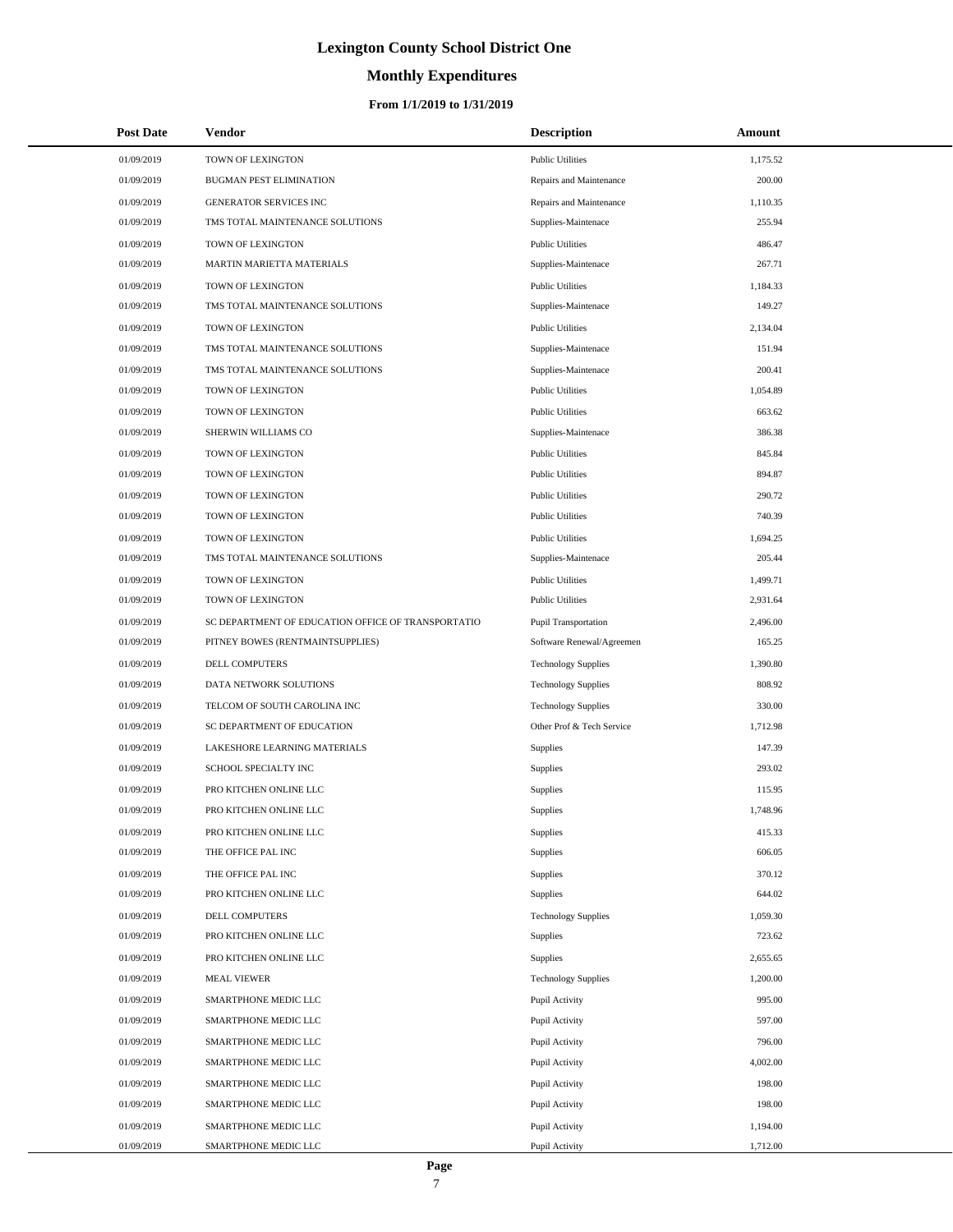# **Monthly Expenditures**

### **From 1/1/2019 to 1/31/2019**

| <b>Post Date</b> | Vendor                                            | <b>Description</b>         | Amount    |
|------------------|---------------------------------------------------|----------------------------|-----------|
| 01/09/2019       | SMARTPHONE MEDIC LLC                              | Pupil Activity             | 1,926.00  |
| 01/09/2019       | SMARTPHONE MEDIC LLC                              | Pupil Activity             | 149.00    |
| 01/09/2019       | SMARTPHONE MEDIC LLC                              | Pupil Activity             | 1,990.00  |
| 01/09/2019       | SMARTPHONE MEDIC LLC                              | Pupil Activity             | 1,498.00  |
| 01/09/2019       | SMARTPHONE MEDIC LLC                              | Pupil Activity             | 396.00    |
| 01/09/2019       | MACKIN LIBRARY MEDIA                              | Pupil Activity             | 6,173.38  |
| 01/09/2019       | DISCOVERY EDUCATION INC                           | Pupil Activity             | 1,895.00  |
| 01/09/2019       | SC DEPARTMENT OF REVENUE (SALES TAX RETURN)       | Pupil Activity             | 132.65    |
| 01/09/2019       | PELION MIDDLE SCHOOL                              | Pupil Activity             | 150.00    |
| 01/09/2019       | SC MUSIC EDUCATORS ASSOCIATION ORCHESTRA DIVISION | Pupil Activity             | 450.00    |
| 01/09/2019       | T AND T SPORTS                                    | Pupil Activity             | 301.74    |
| 01/09/2019       | T AND T SPORTS                                    | Pupil Activity             | 513.60    |
| 01/09/2019       | FRANKLIN, STACEY                                  | Pupil Activity             | 127.10    |
| 01/09/2019       | POPE, ANDREW                                      | Pupil Activity             | 105.50    |
| 01/09/2019       | <b>BSN SPORTS</b>                                 | Pupil Activity             | 1,244.41  |
| 01/09/2019       | T AND T SPORTS                                    | Pupil Activity             | 417.30    |
| 01/09/2019       | <b>BSN SPORTS</b>                                 | Pupil Activity             | 1,069.79  |
| 01/09/2019       | T AND T SPORTS                                    | Pupil Activity             | 365.94    |
| 01/09/2019       | PIONEER MANUFACTURING CO                          | Pupil Activity             | 1,080.70  |
| 01/09/2019       | ALLEN, SETH WALLACE                               | Pupil Activity             | 200.06    |
| 01/09/2019       | <b>BILES, LOUIS WINSLOW</b>                       | Pupil Activity             | 510.20    |
| 01/09/2019       | <b>BYRD, GARY S</b>                               | Pupil Activity             | 503.00    |
| 01/09/2019       | CRAPS, GREGG                                      | Pupil Activity             | 337.50    |
| 01/09/2019       | HARMON, SCOTT                                     | Pupil Activity             | 549.80    |
| 01/09/2019       | HUNT, AMBER RENEE                                 | Pupil Activity             | 193.76    |
| 01/09/2019       | LEYEN, THOMAS                                     | Pupil Activity             | 252.20    |
| 01/09/2019       | MCCOLLUM, CHRIS                                   | Pupil Activity             | 526.40    |
| 01/09/2019       | MCGOVERN, JAMES J                                 | Pupil Activity             | 510.20    |
| 01/09/2019       | <b>SUMTER HIGH SCHOOL</b>                         | Pupil Activity             | 280.00    |
| 01/09/2019       | RIDDELL / ALL AMERICAN                            | Pupil Activity             | 1,170.05  |
| 01/09/2019       | T AND T SPORTS                                    | Pupil Activity             | 2,802.87  |
| 01/09/2019       | <b>BSN SPORTS</b>                                 | Pupil Activity             | 1,321.45  |
| 01/09/2019       | THREADS EMBROIDERY LLC                            | Pupil Activity             | 535.00    |
| 01/10/2019       | SC DEPARTMENT OF REVENUE (SALES TAX RETURN)       | <b>Supplies</b>            | $-0.35$   |
| 01/10/2019       | SCHOOL NURSE SUPPLY INC                           | Supplies                   | 255.50    |
| 01/10/2019       | <b>EMPLOYEE</b>                                   | Travel                     | 128.95    |
| 01/10/2019       | <b>EMPLOYEE</b>                                   | Travel                     | 185.86    |
| 01/10/2019       | LRADAC                                            | Other Prof & Tech Service  | 5,216.00  |
| 01/10/2019       | <b>EMPLOYEE</b>                                   | Travel                     | 296.27    |
| 01/10/2019       | <b>EMPLOYEE</b>                                   | Travel                     | 241.71    |
| 01/10/2019       | LITTLE JOHNNY LLC                                 | Other Prof & Tech Service  | 5,175.00  |
| 01/10/2019       | <b>EMPLOYEE</b>                                   | Travel                     | 352.04    |
| 01/10/2019       | <b>EMPLOYEE</b>                                   | Travel                     | 281.22    |
| 01/10/2019       | NEW YORK CITY LEADERSHIP ACADEMY                  | Inst Prog Improvement      | 47,650.00 |
| 01/10/2019       | <b>EMPLOYEE</b>                                   | Travel-Teacher Staff Dev   | 138.00    |
| 01/10/2019       | <b>EMPLOYEE</b>                                   | Travel-MMGW/HSTW Staff Dev | 329.30    |
| 01/10/2019       | ROTARY CLUB OF LEXINGTON                          | Dues and Fees              | 180.00    |
| 01/10/2019       | ACADEMIC SUPPLIER DBA RASIX COMPUTER CENTER INC   | Supplies                   | 186.62    |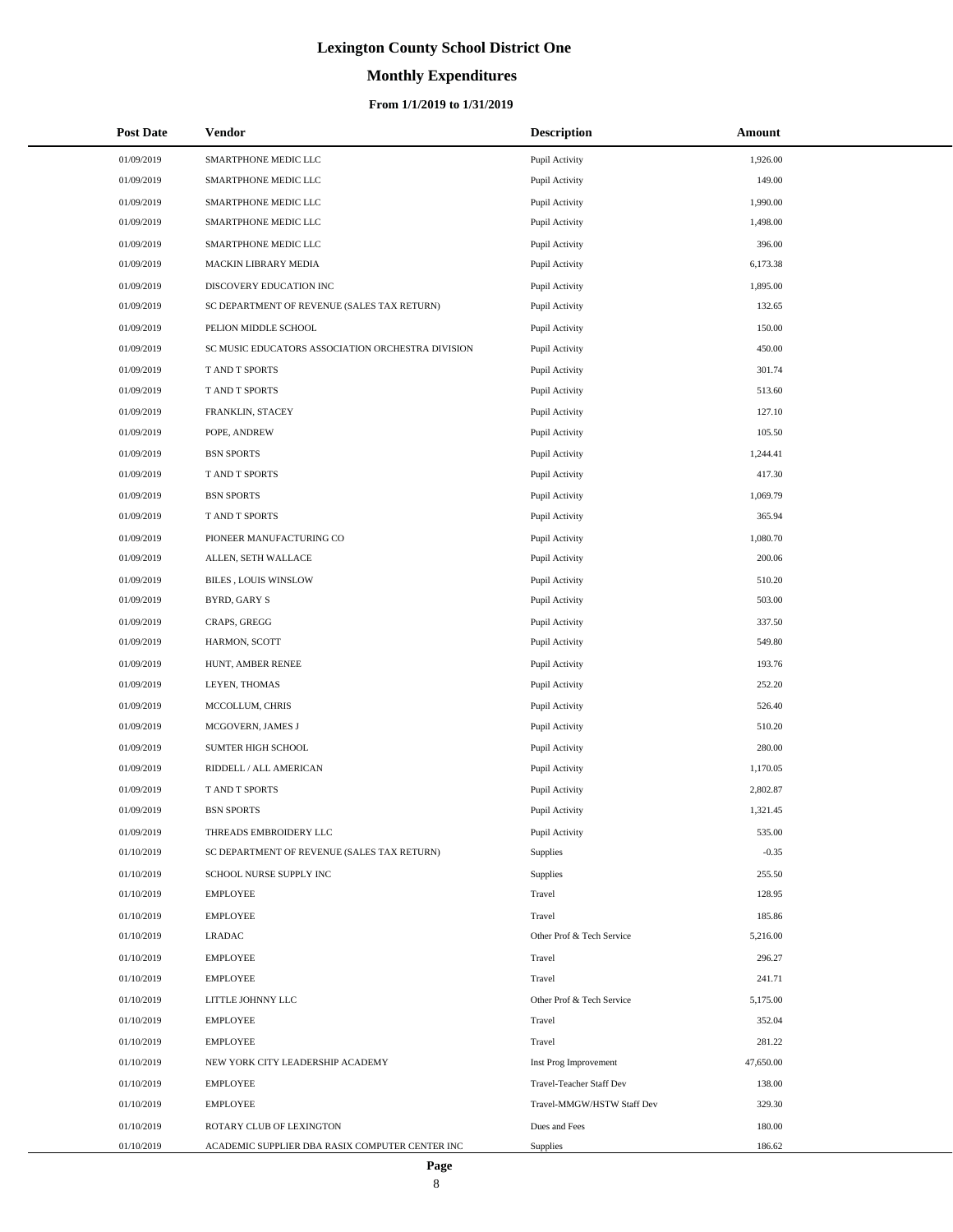# **Monthly Expenditures**

### **From 1/1/2019 to 1/31/2019**

| <b>Post Date</b> | Vendor                                      | <b>Description</b>            | Amount   |
|------------------|---------------------------------------------|-------------------------------|----------|
| 01/10/2019       | <b>EMPLOYEE</b>                             | Travel                        | 102.50   |
| 01/10/2019       | <b>EMPLOYEE</b>                             | Travel                        | 102.50   |
| 01/10/2019       | <b>EMPLOYEE</b>                             | Travel                        | 102.50   |
| 01/10/2019       | <b>EMPLOYEE</b>                             | Travel                        | 113.36   |
| 01/10/2019       | <b>EMPLOYEE</b>                             | Travel                        | 356.98   |
| 01/10/2019       | PRECISION FIRE SOLUTIONS                    | Repairs and Maintenance       | 216.50   |
| 01/10/2019       | <b>SC DHEC</b>                              | Other Property Services       | 530.00   |
| 01/10/2019       | ACE GLASS CO INC                            | Repairs and Maintenance       | 343.06   |
| 01/10/2019       | <b>BARNES PROPANE</b>                       | Energy                        | 684.74   |
| 01/10/2019       | ACE GLASS CO INC                            | Repairs and Maintenance       | 439.50   |
| 01/10/2019       | MASTERCRAFT RENOVATION SYSTEMS LLC          | Repairs and Maintenance       | 587.00   |
| 01/10/2019       | LEBLEU ENTERPRISES                          | Rentals                       | 179.53   |
| 01/10/2019       | JACKSONVILLE SOUND AND COMMUNICATIONS       | Supplies-Maintenace           | 2,198.44 |
| 01/10/2019       | <b>EMPLOYEE</b>                             | Travel                        | 135.71   |
| 01/10/2019       | <b>EMPLOYEE</b>                             | Travel                        | 343.90   |
| 01/10/2019       | <b>EMPLOYEE</b>                             | Travel                        | 116.63   |
| 01/10/2019       | LESESNE INDUSTRIES INC                      | Supplies                      | 356.95   |
| 01/10/2019       | <b>EMPLOYEE</b>                             | Travel                        | 124.26   |
| 01/10/2019       | <b>EMPLOYEE</b>                             | Travel                        | 215.41   |
| 01/10/2019       | <b>EMPLOYEE</b>                             | Travel                        | 229.45   |
| 01/10/2019       | <b>EMPLOYEE</b>                             | Travel                        | 252.88   |
| 01/10/2019       | <b>EMPLOYEE</b>                             | Travel                        | 120.17   |
| 01/10/2019       | <b>EMPLOYEE</b>                             | Travel                        | 242.80   |
| 01/10/2019       | <b>EMPLOYEE</b>                             | Travel                        | 188.84   |
| 01/10/2019       | <b>EMPLOYEE</b>                             | Travel                        | 105.19   |
| 01/10/2019       | <b>EMPLOYEE</b>                             | Travel                        | 145.52   |
| 01/10/2019       | <b>ENABLING DEVICES</b>                     | Supplies                      | 143.95   |
| 01/10/2019       | <b>EMPLOYEE</b>                             | Travel                        | 103.55   |
| 01/10/2019       | <b>EMPLOYEE</b>                             | Travel                        | 102.73   |
| 01/10/2019       | <b>EMPLOYEE</b>                             | Travel                        | 135.16   |
| 01/10/2019       | <b>EMPLOYEE</b>                             | Travel                        | 153.96   |
| 01/10/2019       | <b>EMPLOYEE</b>                             | Travel                        | 110.91   |
| 01/10/2019       | WESTERN PSYCHOLOGICAL SERVICES (WPS)        | Supplies                      | 288.00   |
| 01/10/2019       | <b>EMPLOYEE</b>                             | Travel                        | 102.19   |
| 01/10/2019       | <b>EMPLOYEE</b>                             | Travel                        | 311.20   |
| 01/10/2019       | <b>EMPLOYEE</b>                             | Travel                        | 164.05   |
| 01/10/2019       | <b>EMPLOYEE</b>                             | Travel                        | 120.99   |
| 01/10/2019       | NANCY K PERRY CHILDREN'S SHELTER            | <b>Instructional Services</b> | 600.00   |
| 01/10/2019       | POCKET NURSE                                | Supplies                      | 1,810.02 |
| 01/10/2019       | SC DEPARTMENT OF REVENUE (SALES TAX RETURN) | Supplies                      | 126.70   |
| 01/10/2019       | <b>EMPLOYEE</b>                             | Travel                        | 239.72   |
| 01/10/2019       | <b>EMPLOYEE</b>                             | Travel                        | 242.04   |
| 01/10/2019       | <b>EMPLOYEE</b>                             | Travel                        | 223.48   |
| 01/10/2019       | <b>EMPLOYEE</b>                             | Travel                        | 136.36   |
| 01/10/2019       | <b>EMPLOYEE</b>                             | Travel                        | 130.97   |
| 01/10/2019       | SC DEPARTMENT OF REVENUE (SALES TAX RETURN) | Sales Tax on Adult Meals      | 2,116.03 |
| 01/10/2019       | SMARTPHONE MEDIC LLC                        | Pupil Activity                | 796.00   |
| 01/10/2019       | SMARTPHONE MEDIC LLC                        | Pupil Activity                | 597.00   |

 $\overline{a}$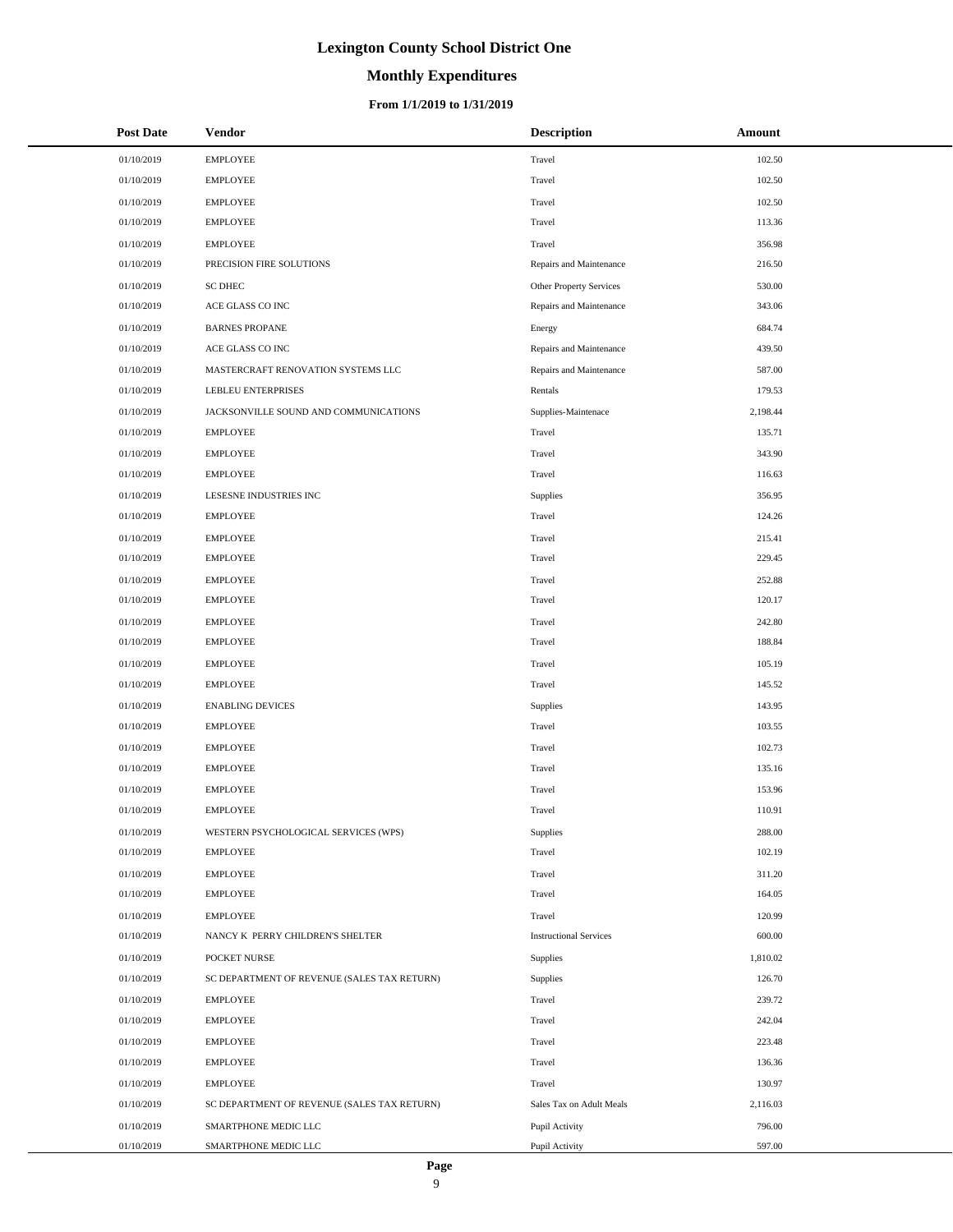# **Monthly Expenditures**

| <b>Post Date</b> | Vendor                                            | <b>Description</b>             | Amount   |
|------------------|---------------------------------------------------|--------------------------------|----------|
| 01/10/2019       | SMARTPHONE MEDIC LLC                              | Pupil Activity                 | 941.00   |
| 01/10/2019       | SMARTPHONE MEDIC LLC                              | Pupil Activity                 | 198.00   |
| 01/10/2019       | SMARTPHONE MEDIC LLC                              | Pupil Activity                 | 1,040.00 |
| 01/10/2019       | SMARTPHONE MEDIC LLC                              | Pupil Activity                 | 398.00   |
| 01/10/2019       | SMARTPHONE MEDIC LLC                              | Pupil Activity                 | 1,194.00 |
| 01/10/2019       | SMARTPHONE MEDIC LLC                              | Pupil Activity                 | 1,712.00 |
| 01/10/2019       | SMARTPHONE MEDIC LLC                              | Pupil Activity                 | 347.00   |
| 01/10/2019       | SMARTPHONE MEDIC LLC                              | Pupil Activity                 | 198.00   |
| 01/10/2019       | SMARTPHONE MEDIC LLC                              | Pupil Activity                 | 398.00   |
| 01/10/2019       | SMARTPHONE MEDIC LLC                              | Pupil Activity                 | 597.00   |
| 01/10/2019       | MODERN TURF INC                                   | Pupil Activity                 | 931.66   |
| 01/10/2019       | <b>EMPLOYEE</b>                                   | Pupil Activity                 | 233.26   |
| 01/10/2019       | LEYEN, THOMAS                                     | Pupil Activity                 | 337.50   |
| 01/10/2019       | <b>GILMAN GEAR</b>                                | Pupil Activity                 | 3,555.00 |
| 01/10/2019       | SC DEPARTMENT OF REVENUE (SALES TAX RETURN)       | Pupil Activity                 | 248.85   |
| 01/14/2019       | AIRPORT HIGH SCHOOL                               | Pupil Transportation           | 160.00   |
| 01/14/2019       | AIRPORT HIGH SCHOOL                               | Travel                         | 150.00   |
| 01/14/2019       | GBC NATIONAL SERVICE DEPT DBA ACCO BRANDS USA LLC | <b>Supplies</b>                | 1,655.29 |
| 01/14/2019       | SC BAND DIRECTORS ASSOCIATION                     | Travel                         | 250.00   |
| 01/14/2019       | ACADEMIC SUPPLIER DBA RASIX COMPUTER CENTER INC   | <b>Supplies</b>                | 1,334.64 |
| 01/14/2019       | SC MUSIC EDUCATORS ASSOCIATION CHORAL DIVISION    | <b>Pupil Transportation</b>    | 360.00   |
| 01/14/2019       | PRODUCTIONS UNLIMITED INC                         | Other Prof & Tech Service      | 575.00   |
| 01/14/2019       | <b>EBSCO</b>                                      | Periodicals                    | 308.16   |
| 01/14/2019       | FOLLETT SCHOOL SOLUTIONS INC                      | <b>Library Books</b>           | 1,416.07 |
| 01/14/2019       | FOLLETT SCHOOL SOLUTIONS INC                      | <b>Library Books</b>           | 2,606.54 |
| 01/14/2019       | ACADEMIC SUPPLIER DBA RASIX COMPUTER CENTER INC   | <b>Supplies</b>                | 131.31   |
| 01/14/2019       | DATA MANAGEMENT INC                               | Other Prof & Tech Service      | 281.25   |
| 01/14/2019       | COUNTY OF LEXINGTON                               | <b>Other Property Services</b> | 2,322.56 |
| 01/14/2019       | JUMPER CARTER SEASE ARCHITECTS P A                | Other Prof & Tech Service      | 2,000.00 |
| 01/14/2019       | CENTRAL POLY BAG CORPORATION                      | Supplies-Maintenace            | 262.15   |
| 01/14/2019       | DADE PAPER CO                                     | Supplies-Maintenace            | 256.80   |
| 01/14/2019       | CENTRAL POLY BAG CORPORATION                      | Supplies-Maintenace            | 1,016.50 |
| 01/14/2019       | DADE PAPER CO                                     | Supplies-Maintenace            | 256.80   |
| 01/14/2019       | DADE PAPER CO                                     | Supplies-Maintenace            | 275.42   |
| 01/14/2019       | <b>BARNES PROPANE</b>                             | Energy                         | 578.17   |
| 01/14/2019       | CENTRAL POLY BAG CORPORATION                      | Supplies-Maintenace            | 262.15   |
| 01/14/2019       | DADE PAPER CO                                     | Supplies-Maintenace            | 1,743.03 |
| 01/14/2019       | DADE PAPER CO                                     | Supplies-Maintenace            | 918.06   |
| 01/14/2019       | <b>BARRS RECREATION LLC</b>                       | Supplies-Maintenace            | 2,143.88 |
| 01/14/2019       | CENTRAL POLY BAG CORPORATION                      | Supplies-Maintenace            | 262.15   |
| 01/14/2019       | DADE PAPER CO                                     | Supplies-Maintenace            | 550.84   |
| 01/14/2019       | DADE PAPER CO                                     | Supplies-Maintenace            | 367.22   |
| 01/14/2019       | TRITEK FIRE AND SECURITY LLC                      | Repairs and Maintenance        | 263.59   |
| 01/14/2019       | MANSFIELD OIL CO OF GAINESVILLE INC               | <b>Pupil Transportation</b>    | 2,871.06 |
| 01/14/2019       | <b>SCHOOL CHECK IN</b>                            | Supplies                       | 454.75   |
| 01/14/2019       | <b>BOUNDLESS NETWORK</b>                          | Other Objects                  | 2,053.89 |
| 01/14/2019       | POWER SCHOOL GROUP LLC                            | Software Renewal/Agreemen      | 1,966.38 |
| 01/14/2019       | A3 COMMUNICATIONS INC                             | <b>Technology Supplies</b>     | 1,638.37 |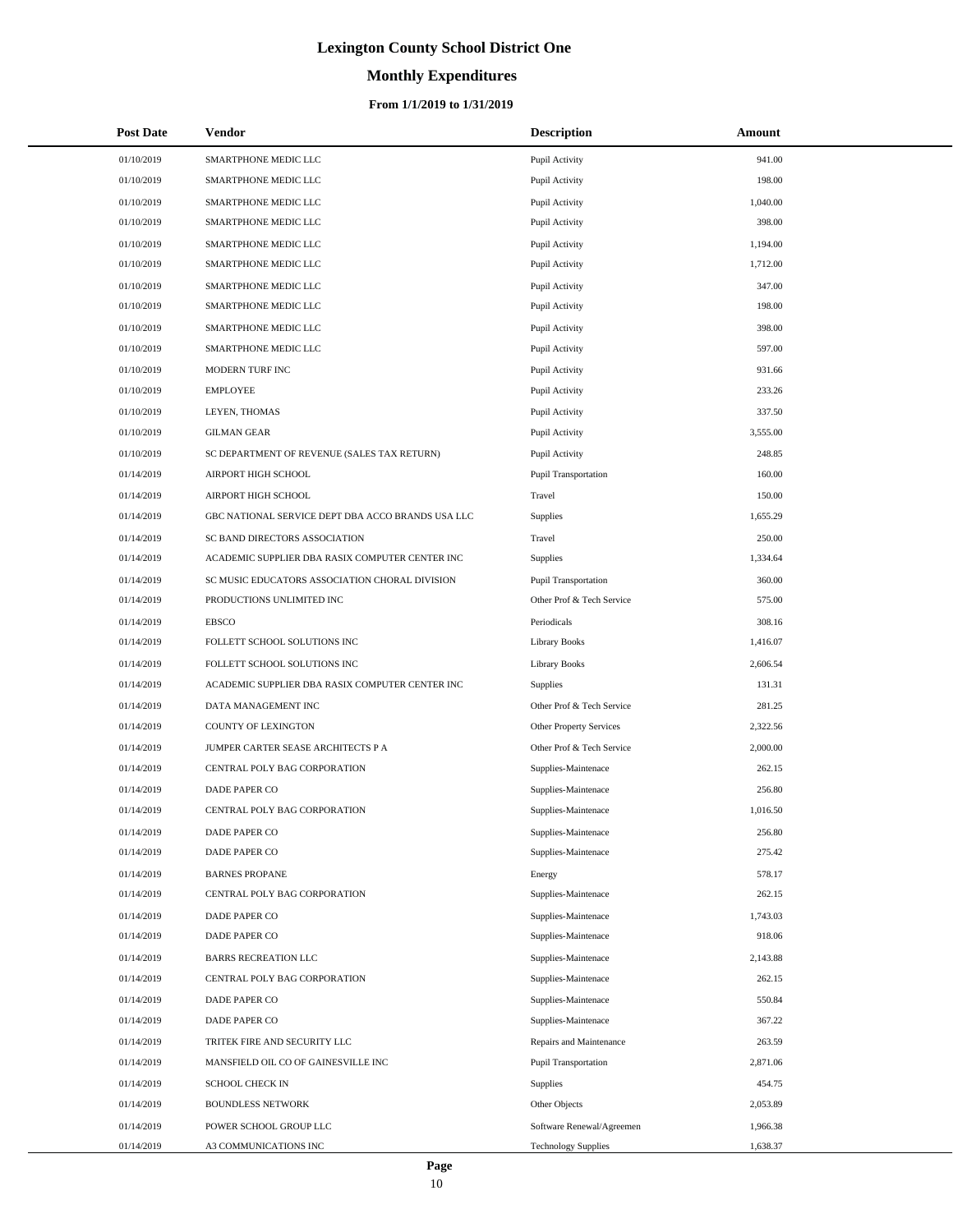# **Monthly Expenditures**

### **From 1/1/2019 to 1/31/2019**

| <b>Post Date</b> | Vendor                                             | <b>Description</b>         | Amount   |
|------------------|----------------------------------------------------|----------------------------|----------|
| 01/14/2019       | <b>COMPORIUM</b>                                   | Communication              | 183.53   |
| 01/14/2019       | TELCOM OF SOUTH CAROLINA INC                       | <b>Technology Supplies</b> | 433.35   |
| 01/14/2019       | TELCOM OF SOUTH CAROLINA INC                       | <b>Technology Supplies</b> | 330.00   |
| 01/14/2019       | A3 COMMUNICATIONS INC                              | <b>Technology Supplies</b> | 1,638.39 |
| 01/14/2019       | A3 COMMUNICATIONS INC                              | <b>Technology Supplies</b> | 1,638.39 |
| 01/14/2019       | <b>SCHOLASTIC INC</b>                              | <b>Supplies</b>            | 188.00   |
| 01/14/2019       | REHABMART LLC                                      | <b>Supplies</b>            | 279.50   |
| 01/14/2019       | STATE DEPARTMENT OF EDUCATION LEX DIST ONEBUS SHOP | Pupil Transportation       | 1,582.86 |
| 01/14/2019       | RIVERBANKS ZOO                                     | Other Prof & Tech Service  | 255.00   |
| 01/14/2019       | STATE DEPARTMENT OF EDUCATION LEX DIST ONEBUS SHOP | Pupil Transportation       | 1,430.34 |
| 01/14/2019       | AIKIDO ACADEMY OF SELF DEFENSE LLC                 | Other Prof & Tech Service  | 125.00   |
| 01/14/2019       | STATE DEPARTMENT OF EDUCATION LEX DIST ONEBUS SHOP | Pupil Transportation       | 1,975.32 |
| 01/14/2019       | STUKENT INC                                        | Software Renewal/Agreemen  | 934.58   |
| 01/14/2019       | PECKNEL MUSIC CO INC                               | <b>Supplies</b>            | 1,257.25 |
| 01/14/2019       | JUMPER CARTER SEASE ARCHITECTS P A                 | Other Prof & Tech Service  | 4,850.00 |
| 01/14/2019       | JUMPER CARTER SEASE ARCHITECTS P A                 | Other Prof & Tech Service  | 3,850.00 |
| 01/14/2019       | JUMPER CARTER SEASE ARCHITECTS P A                 | Other Prof & Tech Service  | 3,000.00 |
| 01/14/2019       | <b>BSN SPORTS</b>                                  | <b>Supplies</b>            | 3,229.46 |
| 01/14/2019       | JUMPER CARTER SEASE ARCHITECTS P A                 | Other Prof & Tech Service  | 3,500.00 |
| 01/14/2019       | JUMPER CARTER SEASE ARCHITECTS P A                 | Other Prof & Tech Service  | 8,000.00 |
| 01/14/2019       | JUMPER CARTER SEASE ARCHITECTS P A                 | Other Prof & Tech Service  | 3,500.00 |
| 01/14/2019       | JUMPER CARTER SEASE ARCHITECTS P A                 | Other Prof & Tech Service  | 4,500.00 |
| 01/14/2019       | SMARTPHONE MEDIC LLC                               | Pupil Activity             | 1,712.00 |
| 01/14/2019       | SMARTPHONE MEDIC LLC                               | Pupil Activity             | 597.00   |
| 01/14/2019       | SMARTPHONE MEDIC LLC                               | Pupil Activity             | 398.00   |
| 01/14/2019       | SMARTPHONE MEDIC LLC                               | Pupil Activity             | 796.00   |
| 01/14/2019       | SMARTPHONE MEDIC LLC                               | Pupil Activity             | 198.00   |
| 01/14/2019       | SMARTPHONE MEDIC LLC                               | Pupil Activity             | 912.00   |
| 01/14/2019       | SMARTPHONE MEDIC LLC                               | Pupil Activity             | 398.00   |
| 01/14/2019       | SMARTPHONE MEDIC LLC                               | Pupil Activity             | 3,992.00 |
| 01/14/2019       | SMARTPHONE MEDIC LLC                               | Pupil Activity             | 3,360.00 |
| 01/14/2019       | SMARTPHONE MEDIC LLC                               | Pupil Activity             | 2,688.00 |
| 01/14/2019       | SMARTPHONE MEDIC LLC                               | Pupil Activity             | 149.00   |
| 01/14/2019       | SMARTPHONE MEDIC LLC                               | Pupil Activity             | 2,290.00 |
| 01/14/2019       | SMARTPHONE MEDIC LLC                               | Pupil Activity             | 1,498.00 |
| 01/14/2019       | CDWG ACCT 305089                                   | Pupil Activity             | 133.75   |
| 01/14/2019       | STUKENT INC                                        | Pupil Activity             | 565.42   |
| 01/14/2019       | SCHOOL SPECIALTY INC                               | Pupil Activity             | 203.62   |
| 01/14/2019       | W T COX SUBSCRIPTIONS                              | Pupil Activity             | 482.38   |
| 01/14/2019       | SOUTHWEST STRINGS                                  | Pupil Activity             | 639.00   |
| 01/14/2019       | SC DEPARTMENT OF EDUCATION                         | Pupil Activity             | 232.76   |
| 01/14/2019       | DURRELL, RONALD G                                  | Pupil Activity             | 107.30   |
| 01/14/2019       | HALLINGQUEST, SHANNON                              | Pupil Activity             | 135.20   |
| 01/14/2019       | <b>GUY, PATRICK</b>                                | Pupil Activity             | 120.80   |
| 01/14/2019       | MORRIS, ZOBLE                                      | Pupil Activity             | 120.80   |
| 01/14/2019       | T AND T SPORTS                                     | Pupil Activity             | 813.41   |
| 01/14/2019       | RICHLAND NORTHEAST HIGH SCHOOL                     | Pupil Activity             | 325.00   |
| 01/14/2019       | PIERRE, PAUL BLAKE                                 | Pupil Activity             | 202.76   |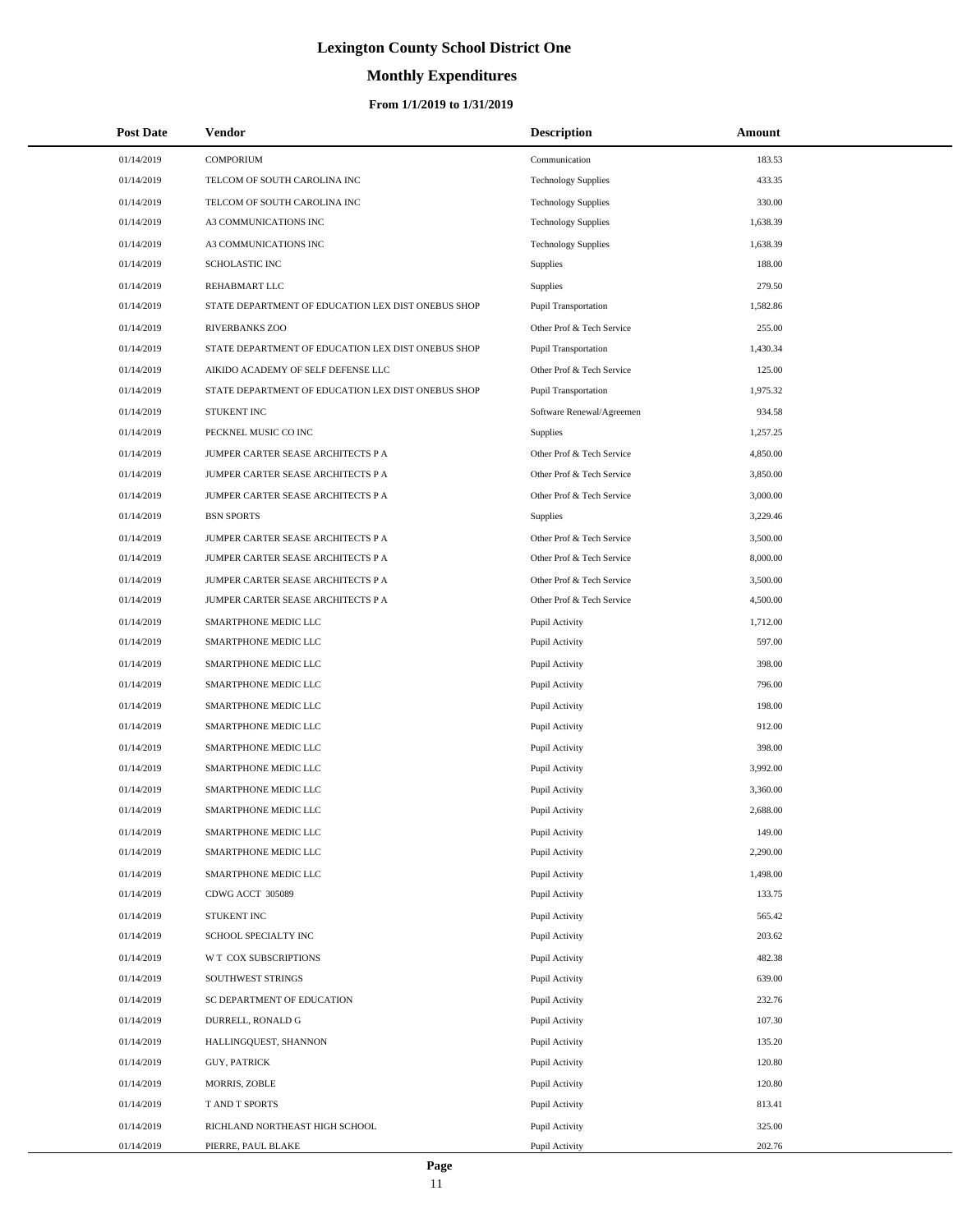# **Monthly Expenditures**

| <b>Post Date</b> | <b>Vendor</b>                                 | <b>Description</b>        | Amount   |
|------------------|-----------------------------------------------|---------------------------|----------|
| 01/14/2019       | SC WRESTLING COACHES ASSOC                    | Pupil Activity            | 432.00   |
| 01/14/2019       | SC WRESTLING COACHES ASSOC                    | Pupil Activity            | 110.00   |
| 01/14/2019       | <b>GLOBAL BREAKAWAY BANNERS</b>               | Pupil Activity            | 815.89   |
| 01/14/2019       | FOLLETT SCHOOL SOLUTIONS INC                  | Supplies                  | 211.61   |
| 01/15/2019       | PECKNEL MUSIC CO INC                          | Repairs and Maintenance   | 323.37   |
| 01/15/2019       | FORMS AND SUPPLY INC (FSI)                    | <b>Supplies</b>           | 266.32   |
| 01/15/2019       | <b>TEACHER'S DISCOVERY</b>                    | Supplies                  | 106.76   |
| 01/15/2019       | WHITE MUSICAL INSTRUMENT LLC                  | Supplies                  | 3,638.00 |
| 01/15/2019       | SOUTHEASTERN SPEECH AND LANGUAGE SERVICES LLC | Other Prof & Tech Service | 5,566.25 |
| 01/15/2019       | SUPPLEMENTAL HEALTH CARE SERVICES INC         | Other Prof & Tech Service | 5,025.00 |
| 01/15/2019       | MUSICIAN SUPPLY                               | <b>Supplies</b>           | 321.00   |
| 01/15/2019       | LITTLE JOHNNY LLC                             | Other Prof & Tech Service | 8,625.00 |
| 01/15/2019       | REPUBLIC SERVICES INC                         | Other Property Services   | 295.00   |
| 01/15/2019       | SPARROW AND KENNEDY TRACTOR CO INC            | Supplies-Maintenace       | 594.92   |
| 01/15/2019       | REPUBLIC SERVICES INC                         | Other Property Services   | 720.00   |
| 01/15/2019       | REPUBLIC SERVICES INC                         | Other Property Services   | 384.00   |
| 01/15/2019       | REPUBLIC SERVICES INC                         | Other Property Services   | 576.00   |
| 01/15/2019       | REPUBLIC SERVICES INC                         | Other Property Services   | 576.00   |
| 01/15/2019       | REPUBLIC SERVICES INC                         | Other Property Services   | 576.00   |
| 01/15/2019       | REPUBLIC SERVICES INC                         | Other Property Services   | 768.00   |
| 01/15/2019       | <b>WW GRAINGER</b>                            | Supplies-Maintenace       | 135.59   |
| 01/15/2019       | REPUBLIC SERVICES INC                         | Other Property Services   | 192.00   |
| 01/15/2019       | REPUBLIC SERVICES INC                         | Other Property Services   | 576.00   |
| 01/15/2019       | REPUBLIC SERVICES INC                         | Other Property Services   | 384.00   |
| 01/15/2019       | REPUBLIC SERVICES INC                         | Other Property Services   | 384.00   |
| 01/15/2019       | REPUBLIC SERVICES INC                         | Other Property Services   | 192.00   |
| 01/15/2019       | REPUBLIC SERVICES INC                         | Other Property Services   | 384.00   |
| 01/15/2019       | OSWALD WHOLESALE LUMBER INC                   | Supplies-Maintenace       | 431.10   |
| 01/15/2019       | REPUBLIC SERVICES INC                         | Other Property Services   | 336.00   |
| 01/15/2019       | REPUBLIC SERVICES INC                         | Other Property Services   | 576.00   |
| 01/15/2019       | REPUBLIC SERVICES INC                         | Other Property Services   | 576.00   |
| 01/15/2019       | REPUBLIC SERVICES INC                         | Other Property Services   | 384.00   |
| 01/15/2019       | <b>BARRS RECREATION LLC</b>                   | Supplies-Maintenace       | 750.00   |
| 01/15/2019       | REPUBLIC SERVICES INC                         | Other Property Services   | 384.00   |
| 01/15/2019       | REPUBLIC SERVICES INC                         | Other Property Services   | 384.00   |
| 01/15/2019       | REPUBLIC SERVICES INC                         | Other Property Services   | 384.00   |
| 01/15/2019       | REPUBLIC SERVICES INC                         | Other Property Services   | 576.00   |
| 01/15/2019       | REPUBLIC SERVICES INC                         | Other Property Services   | 384.00   |
| 01/15/2019       | REPUBLIC SERVICES INC                         | Other Property Services   | 384.00   |
| 01/15/2019       | REPUBLIC SERVICES INC                         | Other Property Services   | 384.00   |
| 01/15/2019       | REPUBLIC SERVICES INC                         | Other Property Services   | 384.00   |
| 01/15/2019       | REPUBLIC SERVICES INC                         | Other Property Services   | 384.00   |
| 01/15/2019       | REPUBLIC SERVICES INC                         | Other Property Services   | 384.00   |
| 01/15/2019       | REPUBLIC SERVICES INC                         | Other Property Services   | 384.00   |
| 01/15/2019       | REPUBLIC SERVICES INC                         | Other Property Services   | 384.00   |
| 01/15/2019       | REPUBLIC SERVICES INC                         | Other Property Services   | 384.00   |
| 01/15/2019       | REPUBLIC SERVICES INC                         | Other Property Services   | 384.00   |
| 01/15/2019       | CENTRAL POLY BAG CORPORATION                  | Supplies-Maintenace       | 524.30   |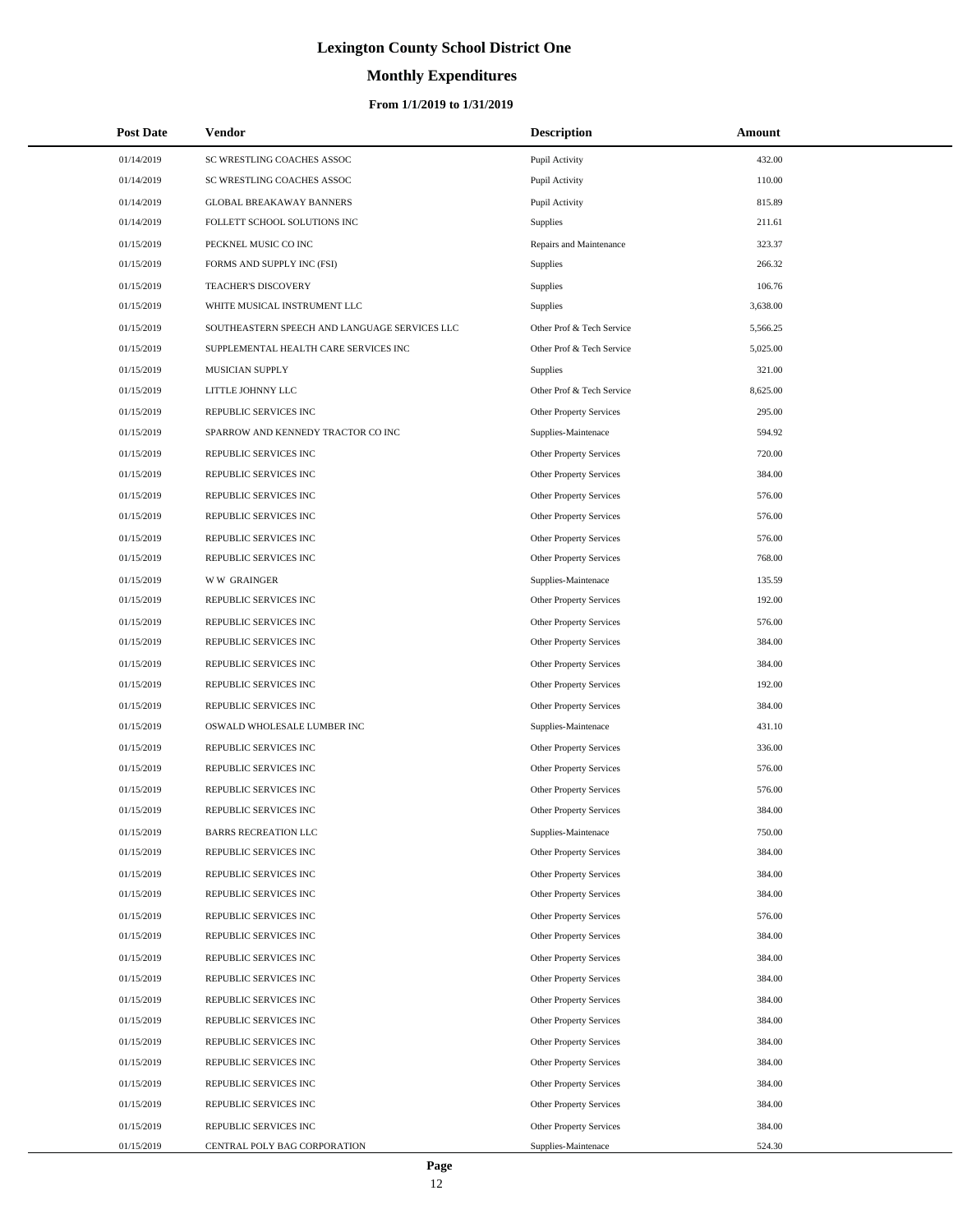# **Monthly Expenditures**

### **From 1/1/2019 to 1/31/2019**

| <b>Post Date</b>         | Vendor                                            | <b>Description</b>                             | Amount             |
|--------------------------|---------------------------------------------------|------------------------------------------------|--------------------|
| 01/15/2019               | REPUBLIC SERVICES INC                             | Other Property Services                        | 384.00             |
| 01/15/2019               | MIDLANDS EXAMS AND DRUG SCREENING                 | Other Prof & Tech Service                      | 2,420.00           |
| 01/15/2019               | FRANKLIN COVEY CLIENT SALES INC                   | Supplies                                       | 1,894.03           |
| 01/15/2019               | LRP MEDIA GROUP                                   | Supplies                                       | 463.00             |
| 01/15/2019               | FRANKLIN COVEY CLIENT SALES INC                   | Supplies                                       | 433.35             |
| 01/15/2019               | MSC INDUSTRIAL SUPPLY CO                          | <b>Supplies</b>                                | 274.35             |
| 01/15/2019               | STANDARD AND POOR'S                               | Dues and Fees                                  | 30,500.00          |
| 01/15/2019               | PALMETTO CONSTRUCTION SERVICES                    | Building                                       | 400.00             |
| 01/15/2019               | SC DEPARTMENT OF REVENUE (SALES TAX RETURN)       | Pupil Activity                                 | 151.62             |
| 01/15/2019               | SOUTHEASTERN PERFORMANCE APPAREL                  | Pupil Activity                                 | 2,322.97           |
| 01/15/2019               | BIG TIME ENTERTAINMENT LLC                        | Pupil Activity                                 | 600.00             |
| 01/15/2019               | BARNES & NOBLE BOOKSELLERS INC                    | Pupil Activity                                 | 2,019.50           |
| 01/15/2019               | FREY SCIENTIFIC                                   | Pupil Activity                                 | 1,606.59           |
| 01/15/2019               | CAREER SAFE LLC                                   | Pupil Activity                                 | 1,000.00           |
| 01/15/2019               | <b>BSN SPORTS</b>                                 | Pupil Activity                                 | 1,543.20           |
| 01/15/2019               | SOUTHPAW SCREEN PRINTING AND EMBROIDERY           | Pupil Activity                                 | 1,117.78           |
| 01/15/2019               | T AND T SPORTS                                    | Pupil Activity                                 | 128.40             |
| 01/15/2019               | CAROLINA SCREEN PRINTERS                          | Pupil Activity                                 | 2,015.88           |
| 01/15/2019               | <b>IMAGE INK</b>                                  | Pupil Activity                                 | 176.81             |
| 01/15/2019               | SUPPORTING SUCCESS FOR CHILDREN WITH HEARING LOSS | Supplies                                       | 649.12             |
| 01/16/2019               | <b>LEARNING A-Z</b>                               | Software Renewal/Agreemen                      | 1,230.01           |
| 01/16/2019               | STARFALL EDUCATION                                | Software Renewal/Agreemen                      | 270.00             |
| 01/16/2019               | <b>LEARNING A-Z</b>                               | Software Renewal/Agreemen                      | 1,700.00           |
| 01/16/2019               | <b>LEARNING A-Z</b>                               | Software Renewal/Agreemen                      | 1,939.98           |
| 01/16/2019               | PRESENTATION SYSTEMS SOUTH INC                    | Supplies                                       | 705.82             |
| 01/16/2019               | SCHOOL SPECIALTY INC                              | <b>Supplies</b>                                | 187.92             |
| 01/16/2019               | FORMS AND SUPPLY INC (FSI)                        | Supplies                                       | 267.25             |
| 01/16/2019               | SC MUSIC EDUCATORS ASSOCIATION CHORAL DIVISION    | Pupil Transportation                           | 360.00             |
| 01/16/2019               | <b>LOWCOUNTRY AHEC</b>                            | Travel                                         | 3,250.00           |
| 01/16/2019               | <b>GARRETT BOOK COMPANY</b>                       | Library Books                                  | 772.92             |
| 01/16/2019               | DODGE LEARNING RESOURCES                          | Supplies                                       | 1,698.69           |
| 01/16/2019               | KIAWAH ISLAND GOLF RESORT                         | <b>Travel-Teacher Staff Dev</b>                | 392.86             |
| 01/16/2019               | OVERSTREET, NORMAN                                | Other Prof & Tech Service                      | 3,500.00           |
| 01/16/2019               | ROTARY CLUB OF LEXINGTON                          | Dues and Fees                                  | 180.00             |
| 01/16/2019               | DATA MANAGEMENT INC                               | Travel                                         | 608.30             |
| 01/16/2019               | SCE&G                                             | <b>Public Utilities</b>                        | 333.19             |
| 01/16/2019               | SCE&G                                             | <b>Public Utilities</b>                        | 850.50             |
| 01/16/2019               | SCE&G                                             | <b>Public Utilities</b>                        | 675.48             |
| 01/16/2019               | TRITEK FIRE AND SECURITY LLC                      | Repairs and Maintenance                        | 220.00             |
| 01/16/2019               | SCE&G                                             | <b>Public Utilities</b>                        | 12,494.51          |
| 01/16/2019               | SCE&G                                             | <b>Public Utilities</b>                        | 8,278.72           |
| 01/16/2019               | SCE&G                                             | <b>Public Utilities</b>                        | 19,951.92          |
| 01/16/2019               | TRITEK FIRE AND SECURITY LLC                      | Repairs and Maintenance                        | 264.00             |
| 01/16/2019               | SCE&G                                             | <b>Public Utilities</b>                        | 11,052.48          |
| 01/16/2019               | <b>GRAYBAR ELECTRIC CO INC</b>                    | Supplies-Maintenace                            | 770.40             |
| 01/16/2019               | SCE&G                                             | <b>Public Utilities</b>                        | 9,692.48           |
| 01/16/2019<br>01/16/2019 | SCE&G<br>GRAYBAR ELECTRIC CO INC                  | <b>Public Utilities</b><br>Supplies-Maintenace | 6,107.85<br>770.40 |
|                          |                                                   |                                                |                    |

÷.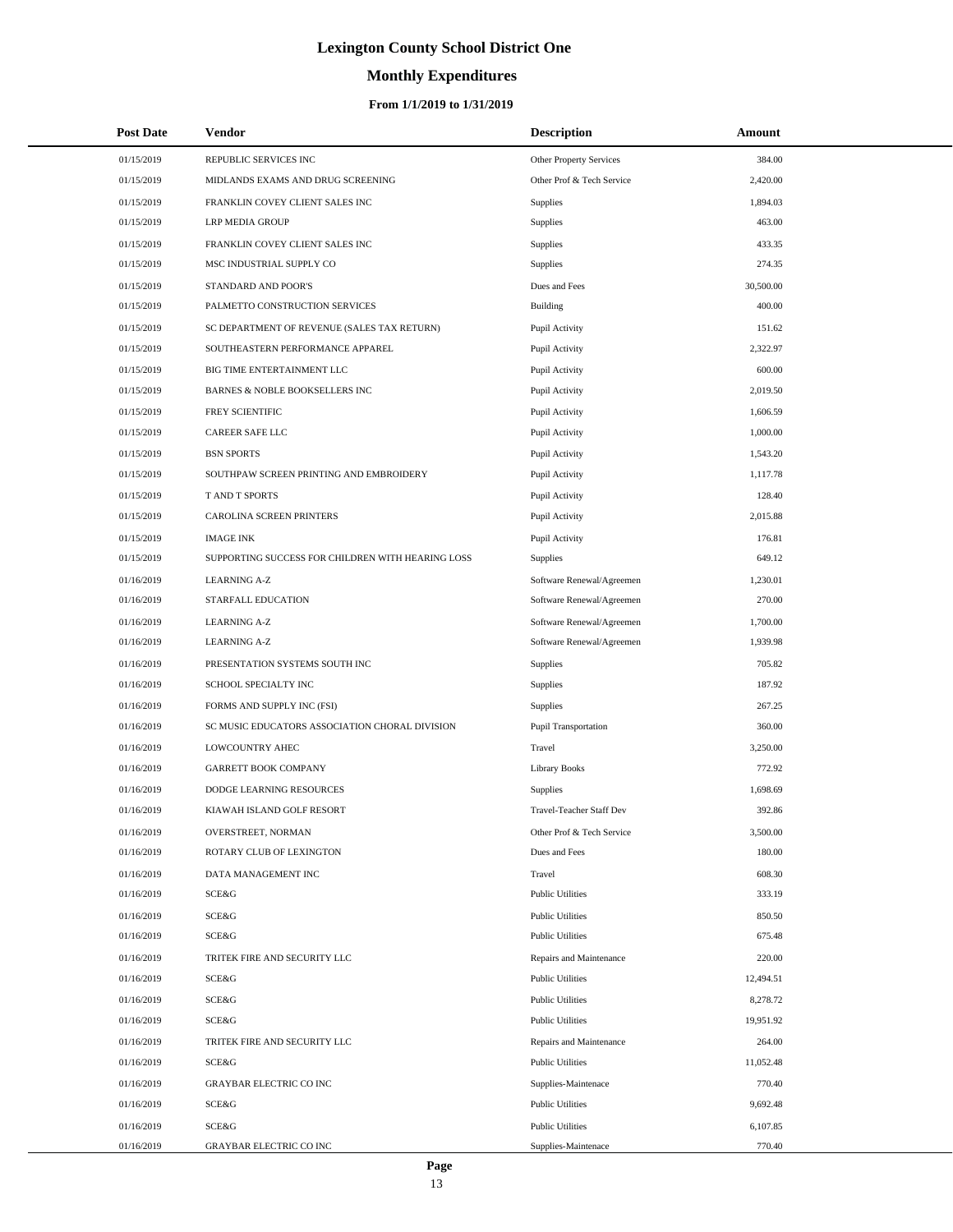# **Monthly Expenditures**

| <b>Post Date</b> | Vendor                                            | <b>Description</b>          | Amount    |
|------------------|---------------------------------------------------|-----------------------------|-----------|
| 01/16/2019       | RONCO SPECIALIZED SYSTEMS INC                     | Repairs and Maintenance     | 1,350.01  |
| 01/16/2019       | SCE&G                                             | <b>Public Utilities</b>     | 36,073.22 |
| 01/16/2019       | SMITH AND JONES JANITORIAL SUPPLIES AND EQUIP INC | Supplies-Maintenace         | 172.92    |
| 01/16/2019       | <b>SCE&amp;G</b>                                  | <b>Public Utilities</b>     | 7,167.41  |
| 01/16/2019       | SCE&G                                             | <b>Public Utilities</b>     | 7,541.33  |
| 01/16/2019       | PALMETTO PROPANE                                  | Energy                      | 509.98    |
| 01/16/2019       | <b>SCE&amp;G</b>                                  | <b>Public Utilities</b>     | 15,500.41 |
| 01/16/2019       | <b>INTERSTATE SOLUTIONS</b>                       | Supplies-Maintenace         | 241.95    |
| 01/16/2019       | PINNACLE DRYER CORP                               | Supplies-Maintenace         | 2,125.00  |
| 01/16/2019       | SC DEPARTMENT OF REVENUE (SALES TAX RETURN)       | Supplies-Maintenace         | 148.75    |
| 01/16/2019       | SCE&G                                             | <b>Public Utilities</b>     | 7,341.54  |
| 01/16/2019       | <b>CARTS PLUS</b>                                 | Supplies-Maintenace         | 312.42    |
| 01/16/2019       | SCE&G                                             | <b>Public Utilities</b>     | 2,469.07  |
| 01/16/2019       | <b>INTERSTATE SOLUTIONS</b>                       | Supplies-Maintenace         | 310.30    |
| 01/16/2019       | SMITH AND JONES JANITORIAL SUPPLIES AND EQUIP INC | Supplies-Maintenace         | 1,101.03  |
| 01/16/2019       | SMITH AND JONES JANITORIAL SUPPLIES AND EQUIP INC | Supplies-Maintenace         | 389.48    |
| 01/16/2019       | SCE&G                                             | <b>Public Utilities</b>     | 14,643.69 |
| 01/16/2019       | SCE&G                                             | <b>Public Utilities</b>     | 10,285.39 |
| 01/16/2019       | <b>SCE&amp;G</b>                                  | <b>Public Utilities</b>     | 8,431.68  |
| 01/16/2019       | <b>GRAYBAR ELECTRIC CO INC</b>                    | Supplies-Maintenace         | 770.40    |
| 01/16/2019       | SOUTHEASTERN PAPER GROUP                          | Supplies-Maintenace         | 667.68    |
| 01/16/2019       | SCE&G                                             | <b>Public Utilities</b>     | 11,455.91 |
| 01/16/2019       | <b>SCE&amp;G</b>                                  | <b>Public Utilities</b>     | 19,343.68 |
| 01/16/2019       | <b>INTERSTATE SOLUTIONS</b>                       | Supplies-Maintenace         | 176.74    |
| 01/16/2019       | SOUTHEASTERN PAPER GROUP                          | Supplies-Maintenace         | 762.38    |
| 01/16/2019       | SCE&G                                             | <b>Public Utilities</b>     | 48,814.11 |
| 01/16/2019       | SCE&G                                             | <b>Public Utilities</b>     | 8,866.12  |
| 01/16/2019       | SCE&G                                             | <b>Public Utilities</b>     | 197.71    |
| 01/16/2019       | CHECKER YELLOW CAB CO INC                         | <b>Pupil Transportation</b> | 11,473.00 |
| 01/16/2019       | DUNN, EMILY                                       | Pupil Transportation        | 483.96    |
| 01/16/2019       | THE TROPHY & AWARDS CENTER                        | Other Objects               | 240.75    |
| 01/16/2019       | SC COUNCIL OF TEACHES OF MATHMETICS               | Travel                      | 512.00    |
| 01/16/2019       | <b>DELL COMPUTERS</b>                             | <b>Technology Supplies</b>  | 21,607.00 |
| 01/16/2019       | DODGE LEARNING RESOURCES                          | Supplies                    | 560.00    |
| 01/16/2019       | <b>HEINEMANN</b>                                  | Inst Prog Improvement       | 418.00    |
| 01/16/2019       | NUIDEA SCHOOL SUPPLY CO                           | Supplies                    | 2,522.53  |
| 01/16/2019       | NUIDEA SCHOOL SUPPLY CO                           | Supplies                    | 4,895.25  |
| 01/16/2019       | JENNIEO TURKEY STORE SALES LLC                    | Food                        | 262.49    |
| 01/16/2019       | NARDONE BROS BAKING CO INC                        | Food                        | 2,401.46  |
| 01/16/2019       | YANGS 5TH TASTE                                   | Food                        | 373.36    |
| 01/16/2019       | JENNIEO TURKEY STORE SALES LLC                    | Food                        | 340.95    |
| 01/16/2019       | NARDONE BROS BAKING CO INC                        | Food                        | 970.03    |
| 01/16/2019       | YANGS 5TH TASTE                                   | Food                        | 161.92    |
| 01/16/2019       | NARDONE BROS BAKING CO INC                        | Food                        | 2,401.46  |
| 01/16/2019       | YANGS 5TH TASTE                                   | Food                        | 373.36    |
| 01/16/2019       | JENNIEO TURKEY STORE SALES LLC                    | Food                        | 340.95    |
| 01/16/2019       | NARDONE BROS BAKING CO INC                        | Food                        | 1,201.96  |
| 01/16/2019       | YANGS 5TH TASTE                                   | Food                        | 697.20    |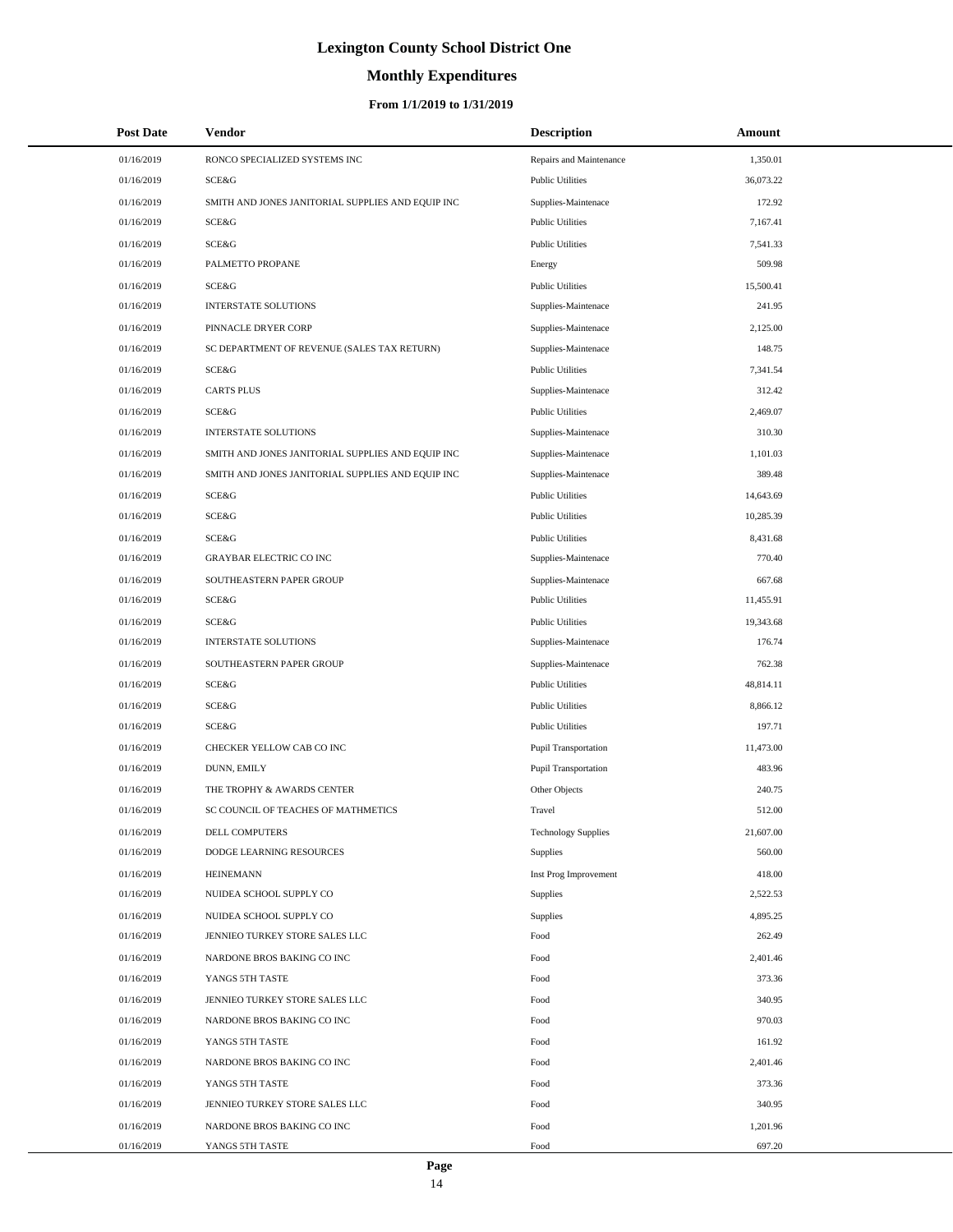# **Monthly Expenditures**

### **From 1/1/2019 to 1/31/2019**

| <b>Post Date</b> | Vendor                         | <b>Description</b> | Amount   |
|------------------|--------------------------------|--------------------|----------|
| 01/16/2019       | JENNIEO TURKEY STORE SALES LLC | Food               | 262.60   |
| 01/16/2019       | NARDONE BROS BAKING CO INC     | Food               | 2,401.46 |
| 01/16/2019       | YANGS 5TH TASTE                | Food               | 373.36   |
| 01/16/2019       | JENNIEO TURKEY STORE SALES LLC | Food               | 340.95   |
| 01/16/2019       | NARDONE BROS BAKING CO INC     | Food               | 1,201.96 |
| 01/16/2019       | YANGS 5TH TASTE                | Food               | 697.20   |
| 01/16/2019       | NARDONE BROS BAKING CO INC     | Food               | 663.12   |
| 01/16/2019       | JENNIEO TURKEY STORE SALES LLC | Food               | 262.60   |
| 01/16/2019       | NARDONE BROS BAKING CO INC     | Food               | 1,982.74 |
| 01/16/2019       | YANGS 5TH TASTE                | Food               | 373.36   |
| 01/16/2019       | JENNIEO TURKEY STORE SALES LLC | Food               | 340.95   |
| 01/16/2019       | NARDONE BROS BAKING CO INC     | Food               | 1,201.96 |
| 01/16/2019       | YANGS 5TH TASTE                | Food               | 697.20   |
| 01/16/2019       | JENNIEO TURKEY STORE SALES LLC | Food               | 340.95   |
| 01/16/2019       | NARDONE BROS BAKING CO INC     | Food               | 1,201.96 |
| 01/16/2019       | YANGS 5TH TASTE                | Food               | 697.20   |
| 01/16/2019       | JENNIEO TURKEY STORE SALES LLC | Food               | 340.95   |
| 01/16/2019       | NARDONE BROS BAKING CO INC     | Food               | 1,201.96 |
| 01/16/2019       | YANGS 5TH TASTE                | Food               | 535.28   |
| 01/16/2019       | JENNIEO TURKEY STORE SALES LLC | Food               | 340.95   |
| 01/16/2019       | NARDONE BROS BAKING CO INC     | Food               | 1,201.96 |
| 01/16/2019       | YANGS 5TH TASTE                | Food               | 697.20   |
| 01/16/2019       | JENNIEO TURKEY STORE SALES LLC | Food               | 196.95   |
| 01/16/2019       | NARDONE BROS BAKING CO INC     | Food               | 1,615.66 |
| 01/16/2019       | YANGS 5TH TASTE                | Food               | 373.36   |
| 01/16/2019       | JENNIEO TURKEY STORE SALES LLC | Food               | 262.60   |
| 01/16/2019       | NARDONE BROS BAKING CO INC     | Food               | 2,401.46 |
| 01/16/2019       | YANGS 5TH TASTE                | Food               | 628.62   |
| 01/16/2019       | JENNIEO TURKEY STORE SALES LLC | Food               | 304.95   |
| 01/16/2019       | NARDONE BROS BAKING CO INC     | Food               | 888.83   |
| 01/16/2019       | JENNIEO TURKEY STORE SALES LLC | Food               | 196.95   |
| 01/16/2019       | NARDONE BROS BAKING CO INC     | Food               | 1,615.66 |
| 01/16/2019       | YANGS 5TH TASTE                | Food               | 373.36   |
| 01/16/2019       | JENNIEO TURKEY STORE SALES LLC | Food               | 262.60   |
| 01/16/2019       | NARDONE BROS BAKING CO INC     | Food               | 1,792.30 |
| 01/16/2019       | YANGS 5TH TASTE                | Food               | 373.36   |
| 01/16/2019       | JENNIEO TURKEY STORE SALES LLC | Food               | 304.95   |
| 01/16/2019       | NARDONE BROS BAKING CO INC     | Food               | 925.87   |
| 01/16/2019       | YANGS 5TH TASTE                | Food               | 510.52   |
| 01/16/2019       | JENNIEO TURKEY STORE SALES LLC | Food               | 340.95   |
| 01/16/2019       | NARDONE BROS BAKING CO INC     | Food               | 1,201.96 |
| 01/16/2019       | YANGS 5TH TASTE                | Food               | 510.52   |
| 01/16/2019       | JENNIEO TURKEY STORE SALES LLC | Food               | 196.95   |
| 01/16/2019       | NARDONE BROS BAKING CO INC     | Food               | 1,615.66 |
| 01/16/2019       | YANGS 5TH TASTE                | Food               | 373.36   |
| 01/16/2019       | JENNIEO TURKEY STORE SALES LLC | Food               | 340.95   |
| 01/16/2019       | NARDONE BROS BAKING CO INC     | Food               | 981.16   |
| 01/16/2019       | YANGS 5TH TASTE                | Food               | 697.20   |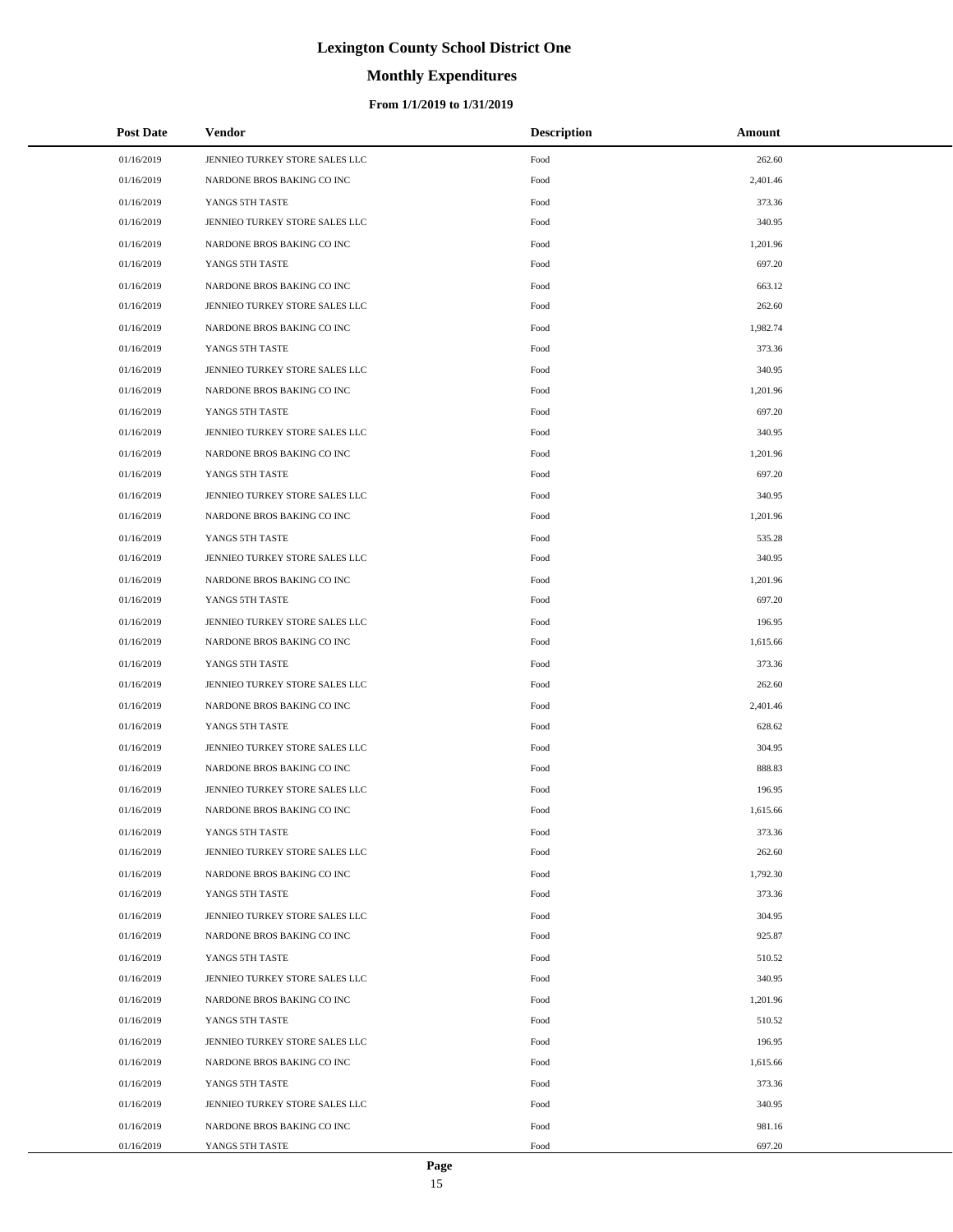# **Monthly Expenditures**

### **From 1/1/2019 to 1/31/2019**

| <b>Post Date</b> | Vendor                                      | <b>Description</b> | Amount   |
|------------------|---------------------------------------------|--------------------|----------|
| 01/16/2019       | JENNIEO TURKEY STORE SALES LLC              | Food               | 196.95   |
| 01/16/2019       | NARDONE BROS BAKING CO INC                  | Food               | 1,655.92 |
| 01/16/2019       | YANGS 5TH TASTE                             | Food               | 373.36   |
| 01/16/2019       | JENNIEO TURKEY STORE SALES LLC              | Food               | 340.95   |
| 01/16/2019       | NARDONE BROS BAKING CO INC                  | Food               | 981.16   |
| 01/16/2019       | YANGS 5TH TASTE                             | Food               | 697.20   |
| 01/16/2019       | JENNIEO TURKEY STORE SALES LLC              | Food               | 340.95   |
| 01/16/2019       | NARDONE BROS BAKING CO INC                  | Food               | 1,201.96 |
| 01/16/2019       | YANGS 5TH TASTE                             | Food               | 697.20   |
| 01/16/2019       | JENNIEO TURKEY STORE SALES LLC              | Food               | 304.95   |
| 01/16/2019       | NARDONE BROS BAKING CO INC                  | Food               | 925.87   |
| 01/16/2019       | JENNIEO TURKEY STORE SALES LLC              | Food               | 340.95   |
| 01/16/2019       | NARDONE BROS BAKING CO INC                  | Food               | 981.16   |
| 01/16/2019       | YANGS 5TH TASTE                             | Food               | 697.20   |
| 01/16/2019       | JENNIEO TURKEY STORE SALES LLC              | Food               | 340.95   |
| 01/16/2019       | NARDONE BROS BAKING CO INC                  | Food               | 981.16   |
| 01/16/2019       | YANGS 5TH TASTE                             | Food               | 697.20   |
| 01/16/2019       | JENNIEO TURKEY STORE SALES LLC              | Food               | 196.95   |
| 01/16/2019       | NARDONE BROS BAKING CO INC                  | Food               | 1,655.92 |
| 01/16/2019       | YANGS 5TH TASTE                             | Food               | 373.36   |
| 01/16/2019       | SYSCO FOOD SERV OF COLUMBIA                 | Food               | 156.40   |
| 01/16/2019       | JENNIEO TURKEY STORE SALES LLC              | Food               | 262.60   |
| 01/16/2019       | NARDONE BROS BAKING CO INC                  | Food               | 2,273.19 |
| 01/16/2019       | YANGS 5TH TASTE                             | Food               | 535.28   |
| 01/16/2019       | JENNIEO TURKEY STORE SALES LLC              | Food               | 304.95   |
| 01/16/2019       | NARDONE BROS BAKING CO INC                  | Food               | 1,025.32 |
| 01/16/2019       | YANGS 5TH TASTE                             | Food               | 373.36   |
| 01/16/2019       | SMARTPHONE MEDIC LLC                        | Pupil Activity     | 297.00   |
| 01/16/2019       | SMARTPHONE MEDIC LLC                        | Pupil Activity     | 297.00   |
| 01/16/2019       | ULTIMATE DRILL BOOK                         | Pupil Activity     | 1,224.00 |
| 01/16/2019       | DESIGNS BY KING                             | Pupil Activity     | 1,015.00 |
| 01/16/2019       | DELL COMPUTERS                              | Pupil Activity     | 1,080.70 |
| 01/16/2019       | FORMS AND SUPPLY INC (FSI)                  | Pupil Activity     | 1,891.33 |
| 01/16/2019       | MUSICIAN SUPPLY                             | Pupil Activity     | 129.00   |
| 01/16/2019       | HIGH SCHOOL SPORTS                          | Pupil Activity     | 200.00   |
| 01/16/2019       | STROM THURMOND HIGH SCHOOL                  | Pupil Activity     | 200.00   |
| 01/16/2019       | WALKER, MICHAEL                             | Pupil Activity     | 135.20   |
| 01/16/2019       | FAUTH, DAVID J                              | Pupil Activity     | 118.10   |
| 01/16/2019       | JONES, TERRY D                              | Pupil Activity     | 128.90   |
| 01/16/2019       | LANDRUM, JAMES R                            | Pupil Activity     | 119.00   |
| 01/16/2019       | SMITH, JEFFREY                              | Pupil Activity     | 113.60   |
| 01/16/2019       | THOMPSON, ALFRED                            | Pupil Activity     | 113.60   |
| 01/16/2019       | WILLIAMS, PAMELA                            | Pupil Activity     | 128.90   |
| 01/16/2019       | CAROLINA IDEAS                              | Pupil Activity     | 449.40   |
| 01/16/2019       | COLUMBIA SPECIALTY ADVERTISING INC          | Pupil Activity     | 1,144.90 |
| 01/16/2019       | AIRPORT HIGH SCHOOL                         | Pupil Activity     | 550.00   |
| 01/16/2019       | GREENVILLE HIGH SCHOOL                      | Pupil Activity     | 300.00   |
| 01/16/2019       | SC DEPARTMENT OF REVENUE (SALES TAX RETURN) | Pupil Activity     | 105.00   |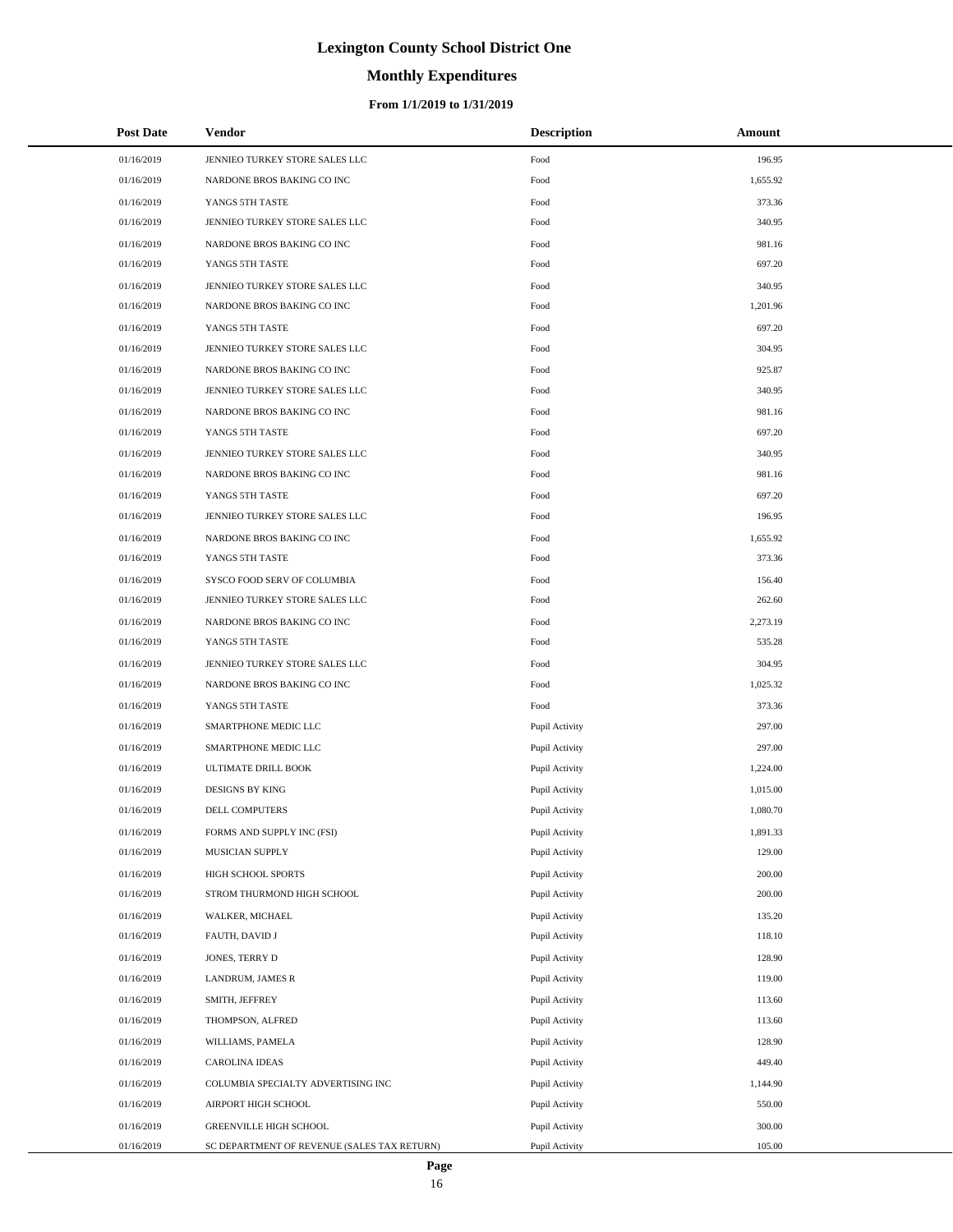# **Monthly Expenditures**

### **From 1/1/2019 to 1/31/2019**

| <b>Post Date</b> | Vendor                                             | <b>Description</b>         | Amount    |
|------------------|----------------------------------------------------|----------------------------|-----------|
| 01/16/2019       | WORLD'S FINEST CHOCOLATE                           | Pupil Activity             | 1,500.00  |
| 01/16/2019       | VARSITY SPIRIT FASHIONS AND SUPPLIES LLC           | Pupil Activity             | 158.25    |
| 01/17/2019       | SC DEPARTMENT OF JUVENILE JUSTICE (FISCAL AFFAIRS) | Tuition-LEA                | 277.78    |
| 01/17/2019       | BOUND TO STAY BOUND BOOKS INC                      | Supplies                   | 355.78    |
| 01/17/2019       | <b>SIGN A RAMA</b>                                 | Supplies                   | 321.78    |
| 01/17/2019       | DELL COMPUTERS                                     | <b>Technology Supplies</b> | 1,720.58  |
| 01/17/2019       | <b>EMPLOYEE</b>                                    | Supplies                   | 126.93    |
| 01/17/2019       | FORMS AND SUPPLY INC (FSI)                         | Supplies                   | 837.99    |
| 01/17/2019       | MBH OF ELGIN LLC DBA PINE GROVE YOUTH ACADEMY      | Tuition                    | 2.482.16  |
| 01/17/2019       | SC DEPARTMENT OF JUVENILE JUSTICE (FISCAL AFFAIRS) | Tuition-LEA                | 379.36    |
| 01/17/2019       | <b>EMPLOYEE</b>                                    | Travel                     | 292.50    |
| 01/17/2019       | <b>EMPLOYEE</b>                                    | Travel                     | 334.47    |
| 01/17/2019       | <b>EMPLOYEE</b>                                    | Travel                     | 107.64    |
| 01/17/2019       | <b>EMPLOYEE</b>                                    | Travel                     | 100.28    |
| 01/17/2019       | <b>CERTIFIED TRANSLATION SERVICES</b>              | Other Prof & Tech Service  | 410.02    |
| 01/17/2019       | <b>EMPLOYEE</b>                                    | Travel                     | 123.72    |
| 01/17/2019       | <b>EMPLOYEE</b>                                    | Travel                     | 121.10    |
| 01/17/2019       | <b>EMPLOYEE</b>                                    | Travel                     | 293.22    |
| 01/17/2019       | <b>EMPLOYEE</b>                                    | Travel                     | 246.93    |
| 01/17/2019       | <b>CULLUM SERVICES INC</b>                         | Repairs and Maintenance    | 1,950.00  |
| 01/17/2019       | CULLUM SERVICES INC                                | Repairs and Maintenance    | 4,792.50  |
| 01/17/2019       | SMITH AND JONES JANITORIAL SUPPLIES AND EQUIP INC  | Supplies-Maintenace        | 385.20    |
| 01/17/2019       | SOUTHEASTERN PAPER GROUP                           | Supplies-Maintenace        | 3,531.93  |
| 01/17/2019       | <b>CULLUM SERVICES INC</b>                         | Repairs and Maintenance    | 3,937.50  |
| 01/17/2019       | JACKSONVILLE SOUND AND COMMUNICATIONS              | Repairs and Maintenance    | 455.00    |
| 01/17/2019       | CULLUM SERVICES INC                                | Repairs and Maintenance    | 360.00    |
| 01/17/2019       | CULLUM SERVICES INC                                | Repairs and Maintenance    | 1,379.17  |
| 01/17/2019       | <b>ULINE</b>                                       | <b>Supplies</b>            | 394.83    |
| 01/17/2019       | CULLUM SERVICES INC                                | Repairs and Maintenance    | 440.63    |
| 01/17/2019       | CULLUM SERVICES INC                                | Repairs and Maintenance    | 2,730.00  |
| 01/17/2019       | CULLUM SERVICES INC                                | Repairs and Maintenance    | 757.50    |
| 01/17/2019       | <b>CULLUM SERVICES INC</b>                         | Repairs and Maintenance    | 1,372.50  |
| 01/17/2019       | CULLUM SERVICES INC                                | Repairs and Maintenance    | 1,355.63  |
| 01/17/2019       | CULLUM SERVICES INC                                | Repairs and Maintenance    | 1,059.38  |
| 01/17/2019       | CULLUM SERVICES INC                                | Repairs and Maintenance    | 1,331.25  |
| 01/17/2019       | CULLUM SERVICES INC                                | Repairs and Maintenance    | 1,792.50  |
| 01/17/2019       | ACE GLASS CO INC                                   | Repairs and Maintenance    | 125.00    |
| 01/17/2019       | CULLUM SERVICES INC                                | Repairs and Maintenance    | 3,788.54  |
| 01/17/2019       | CULLUM SERVICES INC                                | Repairs and Maintenance    | 1,691.25  |
| 01/17/2019       | <b>CULLUM SERVICES INC</b>                         | Repairs and Maintenance    | 1,537.50  |
| 01/17/2019       | CULLUM SERVICES INC                                | Repairs and Maintenance    | 1,149.38  |
| 01/17/2019       | CULLUM SERVICES INC                                | Repairs and Maintenance    | 3,759.33  |
| 01/17/2019       | CULLUM SERVICES INC                                | Repairs and Maintenance    | 2,148.76  |
| 01/17/2019       | OSWALD WHOLESALE LUMBER INC                        | Supplies-Maintenace        | 2,086.50  |
| 01/17/2019       | MIDCAROLINA ELEC COOP INC                          | <b>Public Utilities</b>    | 28,476.00 |
| 01/17/2019       | CULLUM SERVICES INC                                | Repairs and Maintenance    | 1,515.00  |
| 01/17/2019       | CULLUM SERVICES INC                                | Repairs and Maintenance    | 1,376.25  |
| 01/17/2019       | CULLUM SERVICES INC                                | Repairs and Maintenance    | 1,530.00  |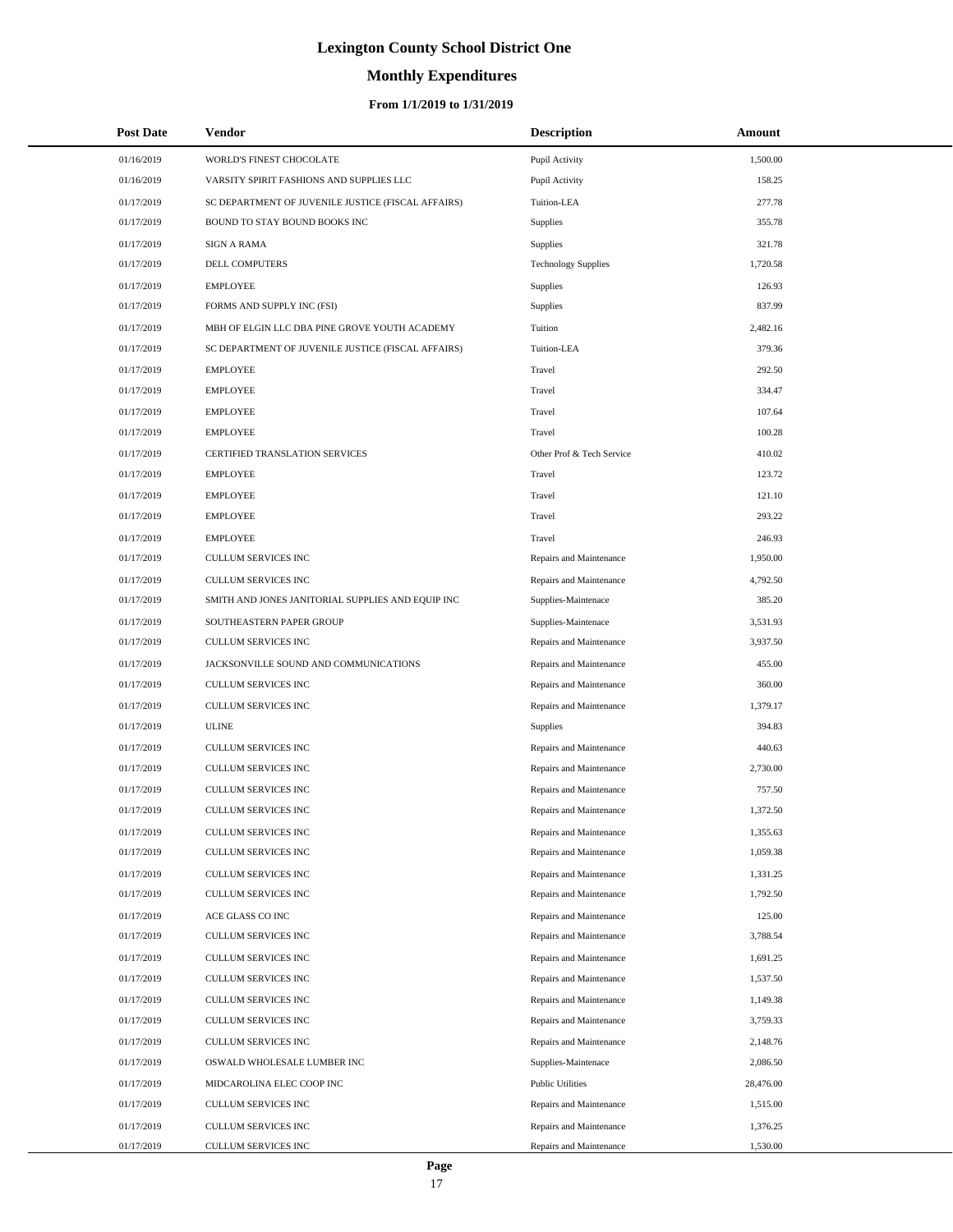# **Monthly Expenditures**

| <b>Post Date</b> | Vendor                          | <b>Description</b>             | Amount       |
|------------------|---------------------------------|--------------------------------|--------------|
| 01/17/2019       | CULLUM SERVICES INC             | Repairs and Maintenance        | 1,205.60     |
| 01/17/2019       | CULLUM SERVICES INC             | Repairs and Maintenance        | 1,276.88     |
| 01/17/2019       | CULLUM SERVICES INC             | Repairs and Maintenance        | 620.62       |
| 01/17/2019       | CULLUM SERVICES INC             | Repairs and Maintenance        | 2,371.88     |
| 01/17/2019       | CULLUM SERVICES INC             | Repairs and Maintenance        | 1,453.12     |
| 01/17/2019       | CULLUM SERVICES INC             | Repairs and Maintenance        | 2,437.50     |
| 01/17/2019       | CULLUM SERVICES INC             | Repairs and Maintenance        | 5,887.50     |
| 01/17/2019       | CULLUM SERVICES INC             | Repairs and Maintenance        | 1,453.13     |
| 01/17/2019       | <b>EMPLOYEE</b>                 | Travel                         | 357.52       |
| 01/17/2019       | <b>EMPLOYEE</b>                 | Travel                         | 342.26       |
| 01/17/2019       | <b>EMPLOYEE</b>                 | Travel                         | 314.47       |
| 01/17/2019       | LEXINGTON COUNTY SHERIFF'S DEPT | Other Prof & Tech Service      | 29,166.85    |
| 01/17/2019       | LEXINGTON COUNTY SHERIFF'S DEPT | Other Prof & Tech Service      | 3,425.16     |
| 01/17/2019       | LEXINGTON COUNTY SHERIFF'S DEPT | Other Prof & Tech Service      | 14,583.43    |
| 01/17/2019       | LEXINGTON COUNTY SHERIFF'S DEPT | Other Prof & Tech Service      | 4,861.14     |
| 01/17/2019       | LEXINGTON COUNTY SHERIFF'S DEPT | Other Prof & Tech Service      | 14,583.43    |
| 01/17/2019       | LEXINGTON COUNTY SHERIFF'S DEPT | Other Prof & Tech Service      | 6,850.31     |
| 01/17/2019       | LEXINGTON COUNTY SHERIFF'S DEPT | Other Prof & Tech Service      | 14,583.43    |
| 01/17/2019       | LEXINGTON COUNTY SHERIFF'S DEPT | Other Prof & Tech Service      | 17,265.21    |
| 01/17/2019       | LEXINGTON COUNTY SHERIFF'S DEPT | Other Prof & Tech Service      | 14,583.43    |
| 01/17/2019       | LEXINGTON COUNTY SHERIFF'S DEPT | Other Prof & Tech Service      | 29,166.83    |
| 01/17/2019       | LEXINGTON COUNTY SHERIFF'S DEPT | Other Prof & Tech Service      | 13,840.05    |
| 01/17/2019       | LEXINGTON COUNTY SHERIFF'S DEPT | Other Prof & Tech Service      | 18,008.59    |
| 01/17/2019       | LEXINGTON COUNTY SHERIFF'S DEPT | Other Prof & Tech Service      | 14,583.43    |
| 01/17/2019       | LEXINGTON COUNTY SHERIFF'S DEPT | Other Prof & Tech Service      | 4,861.14     |
| 01/17/2019       | LEXINGTON COUNTY SHERIFF'S DEPT | Other Prof & Tech Service      | 8,286.30     |
| 01/17/2019       | LEXINGTON COUNTY SHERIFF'S DEPT | Other Prof & Tech Service      | 14,583.43    |
| 01/17/2019       | LEXINGTON COUNTY SHERIFF'S DEPT | Other Prof & Tech Service      | 4,861.14     |
| 01/17/2019       | LEXINGTON COUNTY SHERIFF'S DEPT | Other Prof & Tech Service      | 18,008.59    |
| 01/17/2019       | LEXINGTON COUNTY SHERIFF'S DEPT | Other Prof & Tech Service      | 3,425.14     |
| 01/17/2019       | LEXINGTON COUNTY SHERIFF'S DEPT | Other Prof & Tech Service      | 4,861.14     |
| 01/17/2019       | LEXINGTON COUNTY SHERIFF'S DEPT | Other Prof & Tech Service      | 4,861.14     |
| 01/17/2019       | <b>EMPLOYEE</b>                 | Travel                         | 250.08       |
| 01/17/2019       | <b>EMERGENT LLC</b>             | Software Renewal/Agreemen      | 680.52       |
| 01/17/2019       | DAKTRONICS INC                  | <b>Technology Supplies</b>     | 3,728.80     |
| 01/17/2019       | EMPLOYEE                        | Travel                         | 115.54       |
| 01/17/2019       | <b>EMPLOYEE</b>                 | Travel                         | 102.46       |
| 01/17/2019       | <b>EMPLOYEE</b>                 | Travel                         | 268.96       |
| 01/17/2019       | <b>EMPLOYEE</b>                 | Travel                         | 107.03       |
| 01/17/2019       | <b>EMPLOYEE</b>                 | Travel                         | 105.08       |
| 01/17/2019       | THE READING WAREHOUSE INC       | Supplies                       | 970.76       |
| 01/17/2019       | GS2 ENGINEERING INC             | <b>Building</b>                | 2,770.00     |
| 01/17/2019       | H G REYNOLDS COMPANY INC        | <b>Building</b>                | 1,826,605.08 |
| 01/17/2019       | <b>JW PEPPER</b>                | Pupil Activity                 | 299.50       |
| 01/17/2019       | THE OFFICE PAL INC              | Pupil Activity                 | 233.60       |
| 01/17/2019       | WHITE KNOLL HIGH SCHOOL         | Pupil Act-Fee/Collection Refnd | 133.00       |
| 01/17/2019       | BLICK ART MATERIALS LLC         | Pupil Activity                 | 399.14       |
| 01/17/2019       | CAROLINA SPORTS INC             | Pupil Activity                 | 632.00       |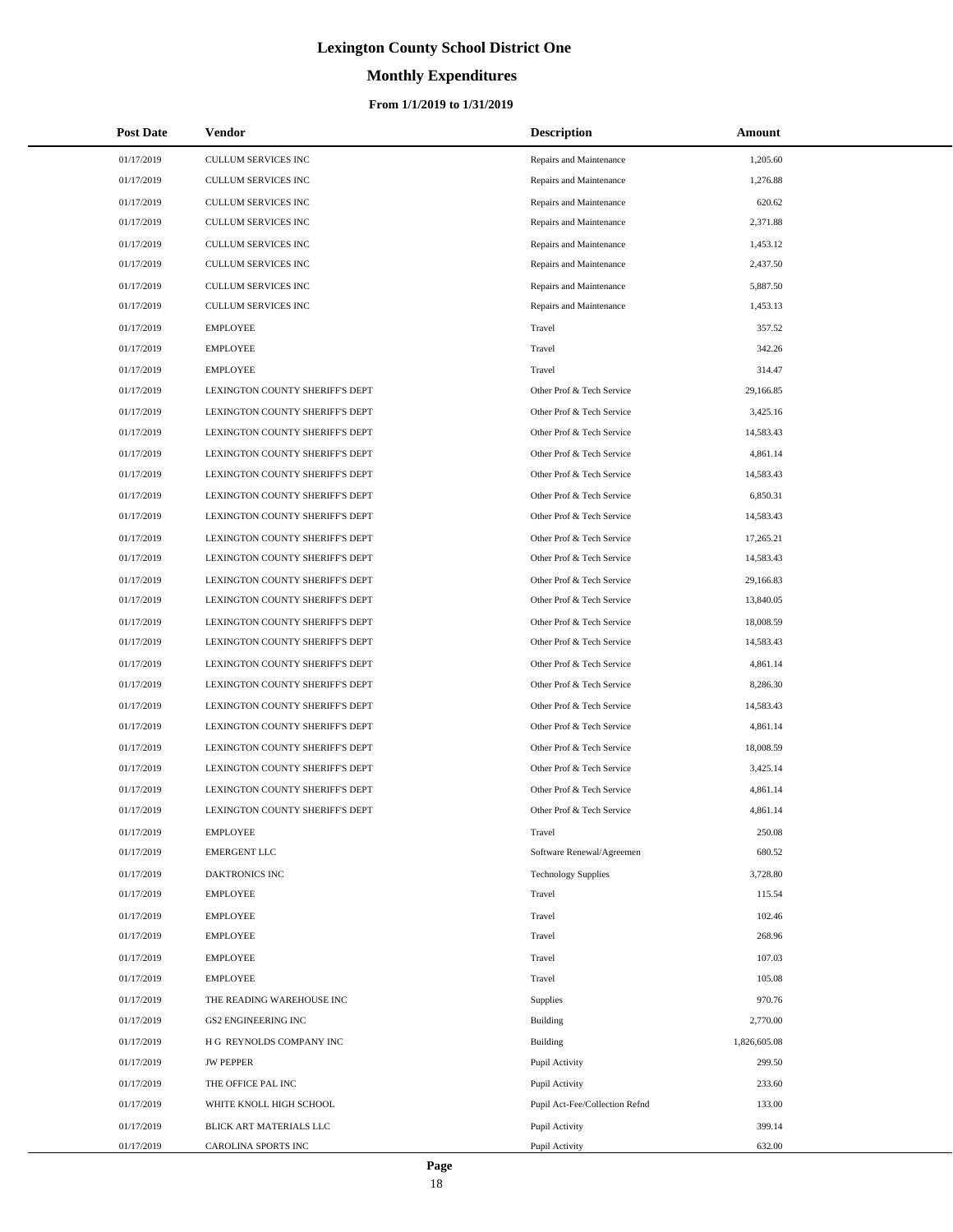# **Monthly Expenditures**

| <b>Post Date</b> | Vendor                                            | <b>Description</b>             | Amount   |  |
|------------------|---------------------------------------------------|--------------------------------|----------|--|
| 01/17/2019       | SC WRESTLING COACHES ASSOC                        | Pupil Activity                 | 580.00   |  |
| 01/17/2019       | DAVIDSON COLLEGE                                  | Pupil Activity                 | 200.00   |  |
| 01/17/2019       | LLOYD'S SOCCER                                    | Pupil Activity                 | 674.10   |  |
| 01/17/2019       | UNIVERSAL CHEER/DANCE ASSOCIATION                 | Pupil Activity                 | 945.00   |  |
| 01/18/2019       | PINE PRESS OF LEXINGTON INC                       | Printing and Binding           | 331.40   |  |
| 01/18/2019       | RAPTOR TECHNOLOGIES LLC                           | <b>Supplies</b>                | 200.00   |  |
| 01/18/2019       | EXPEDITIONARY LEARNING OUTWARD BOUND INC          | Inst Prog Improvement          | 3,600.00 |  |
| 01/18/2019       | GBC NATIONAL SERVICE DEPT DBA ACCO BRANDS USA LLC | Supplies                       | 2,385.91 |  |
| 01/18/2019       | SUPPLEMENTAL HEALTH CARE SERVICES INC             | Other Prof & Tech Service      | 2,512.50 |  |
| 01/18/2019       | PINE PRESS OF LEXINGTON INC                       | Printing and Binding           | 1,253.63 |  |
| 01/18/2019       | <b>EMPLOYEE</b>                                   | Travel                         | 266.00   |  |
| 01/18/2019       | <b>EMPLOYEE</b>                                   | Travel                         | 266.00   |  |
| 01/18/2019       | <b>EMPLOYEE</b>                                   | Travel                         | 266.00   |  |
| 01/18/2019       | <b>EMPLOYEE</b>                                   | Travel                         | 266.00   |  |
| 01/18/2019       | CENTER FOR ADV & STUDY OF INTRNATIONAL EDUC       | Travel                         | 1,070.00 |  |
| 01/18/2019       | <b>EMPLOYEE</b>                                   | Travel                         | 138.00   |  |
| 01/18/2019       | CERTIFIED TRANSLATION SERVICES                    | Other Prof & Tech Service      | 292.32   |  |
| 01/18/2019       | <b>EMPLOYEE</b>                                   | Travel-MMGW/HSTW Staff Dev     | 680.02   |  |
| 01/18/2019       | <b>EMPLOYEE</b>                                   | Travel                         | 213.50   |  |
| 01/18/2019       | ROTARY CLUB OF LEXINGTON                          | Dues and Fees                  | 180.00   |  |
| 01/18/2019       | SC ASSOCIATION EDUCATIONAL OFFICE PROFESSIONALS   | Travel                         | 460.00   |  |
| 01/18/2019       | SOUTHEASTERN PAPER GROUP                          | Supplies-Maintenace            | 801.22   |  |
| 01/18/2019       | PINE PRESS OF LEXINGTON INC                       | Printing and Binding           | 378.94   |  |
| 01/18/2019       | TELCOM OF SOUTH CAROLINA INC                      | <b>Technology Supplies</b>     | 330.00   |  |
| 01/18/2019       | TELCOM OF SOUTH CAROLINA INC                      | <b>Technology Supplies</b>     | 330.00   |  |
| 01/18/2019       | TELCOM OF SOUTH CAROLINA INC                      | <b>Technology Supplies</b>     | 518.95   |  |
| 01/18/2019       | DISCOVERY EDUCATION INC                           | Software Renewal/Agreemen      | 4,972.50 |  |
| 01/18/2019       | SC DEPARTMENT OF REVENUE (SALES TAX RETURN)       | Software Renewal/Agreemen      | 348.08   |  |
| 01/18/2019       | <b>EMPLOYEE</b>                                   | Travel                         | 351.45   |  |
| 01/18/2019       | <b>EMPLOYEE</b>                                   | Travel                         | 184.00   |  |
| 01/18/2019       | SC DEPARTMENT OF REVENUE (SALES TAX RETURN)       | Supplies                       | 126.00   |  |
| 01/18/2019       | <b>VEX ROBOTICS INC</b>                           | Supplies                       | 1,799.98 |  |
| 01/18/2019       | NANCY K PERRY CHILDREN'S SHELTER                  | <b>Instructional Services</b>  | 1,050.00 |  |
| 01/18/2019       | DODGE LEARNING RESOURCES                          | Supplies                       | 768.75   |  |
| 01/18/2019       | SCHOOL SPECIALTY INC                              | Supplies                       | 234.91   |  |
| 01/18/2019       | LEXINGTON TECHNOLOGY CENTER                       | Pupil Act-Fee/Collection Refnd | 540.00   |  |
| 01/18/2019       | FORMS AND SUPPLY INC (FSI)                        | Pupil Activity                 | 139.74   |  |
| 01/18/2019       | PITSCO EDUCATION HEARILY AND COMPANY              | Pupil Activity                 | 153.55   |  |
| 01/18/2019       | <b>EMPLOYEE</b>                                   | Pupil Activity                 | 134.54   |  |
| 01/18/2019       | SCHOOL SPECIALTY INC                              | Pupil Activity                 | 957.22   |  |
| 01/18/2019       | <b>EMPLOYEE</b>                                   | Pupil Activity                 | 325.81   |  |
| 01/18/2019       | BELLAMY, AGUSTA D                                 | Pupil Activity                 | 109.10   |  |
| 01/18/2019       | CROWELL, JAMES W                                  | Pupil Activity                 | 109.10   |  |
| 01/18/2019       | WASHINGTON, JERRY                                 | Pupil Activity                 | 135.20   |  |
| 01/18/2019       | ALLEN, SETH WALLACE                               | Pupil Activity                 | 247.96   |  |
| 01/18/2019       | BLAND, CHAUNTEL                                   | Pupil Activity                 | 237.16   |  |
| 01/18/2019       | BUI, MICHAEL                                      | Pupil Activity                 | 124.10   |  |
| 01/18/2019       | COOK, BRENT                                       | Pupil Activity                 | 283.06   |  |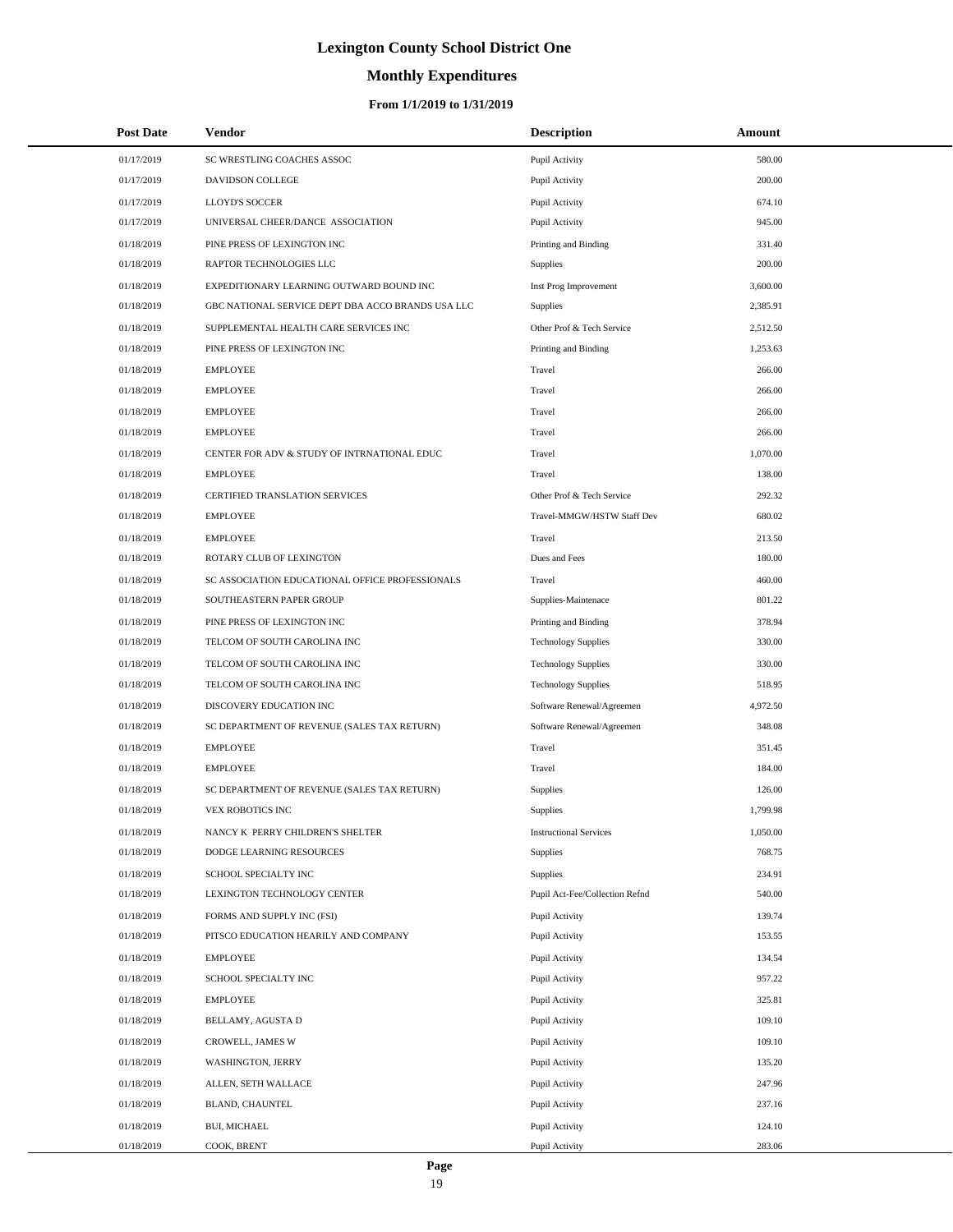# **Monthly Expenditures**

| <b>Post Date</b> | <b>Vendor</b>                               | <b>Description</b>        | Amount    |
|------------------|---------------------------------------------|---------------------------|-----------|
| 01/18/2019       | <b>ESTES, DAVID FRANCIS</b>                 | Pupil Activity            | 233.56    |
| 01/18/2019       | HUNT, AMBER RENEE                           | Pupil Activity            | 308.62    |
| 01/18/2019       | PIERRE, PAUL BLAKE                          | Pupil Activity            | 250.66    |
| 01/18/2019       | T AND T SPORTS                              | Pupil Activity            | 221.49    |
| 01/22/2019       | EDUCATORS PUBLISHING SERVICE                | <b>Supplies</b>           | 312.50    |
| 01/22/2019       | PEAR DECK INC                               | Software Renewal/Agreemen | 2,000.00  |
| 01/22/2019       | SC DEPARTMENT OF REVENUE (SALES TAX RETURN) | Software Renewal/Agreemen | 140.00    |
| 01/22/2019       | <b>ULINE</b>                                | Supplies                  | 341.33    |
| 01/22/2019       | MANAGEDPRINT                                | <b>Supplies</b>           | 571.38    |
| 01/22/2019       | PECKNEL MUSIC CO INC                        | Repairs and Maintenance   | 300.00    |
| 01/22/2019       | THE OFFICE PAL INC                          | Supplies                  | 177.07    |
| 01/22/2019       | FORMS AND SUPPLY INC (FSI)                  | <b>Supplies</b>           | 296.95    |
| 01/22/2019       | <b>LRADAC</b>                               | Other Prof & Tech Service | 4,468.70  |
| 01/22/2019       | <b>GROVE MEDICAL</b>                        | <b>Supplies</b>           | 237.43    |
| 01/22/2019       | LITTLE JOHNNY LLC                           | Other Prof & Tech Service | 5,750.00  |
| 01/22/2019       | <b>JUNIOR LIBRARY GUILD</b>                 | Library Books             | 238.70    |
| 01/22/2019       | CERTIFIED TRANSLATION SERVICES              | Other Prof & Tech Service | 149.60    |
| 01/22/2019       | HALLIGAN MAHONEY AND WILLIAMS               | Legal Services            | 15,682.85 |
| 01/22/2019       | THE OFFICE PAL INC                          | <b>Supplies</b>           | 602.33    |
| 01/22/2019       | PROVIDENCE ENVIRONMENTAL CONCEPTS/SERVICES  | Repairs and Maintenance   | 239.50    |
| 01/22/2019       | <b>CARTS PLUS</b>                           | Supplies-Maintenace       | 363.80    |
| 01/22/2019       | COOK & BOARDMAN LLC                         | Supplies-Maintenace       | 272.44    |
| 01/22/2019       | ELECTRO MECH SCOREBOARD COMPANY             | Supplies-Maintenace       | 3,514.95  |
| 01/22/2019       | MASTERCRAFT RENOVATION SYSTEMS LLC          | Supplies-Maintenace       | 283.55    |
| 01/22/2019       | PROVIDENCE ENVIRONMENTAL CONCEPTS/SERVICES  | Repairs and Maintenance   | 239.50    |
| 01/22/2019       | <b>SUPPLYWORKS</b>                          | Supplies-Maintenace       | 159.99    |
| 01/22/2019       | COOK & BOARDMAN LLC                         | Supplies-Maintenace       | 164.35    |
| 01/22/2019       | <b>SUPPLYWORKS</b>                          | Supplies-Maintenace       | 406.39    |
| 01/22/2019       | <b>INTERSTATE SOLUTIONS</b>                 | Supplies-Maintenace       | 248.24    |
| 01/22/2019       | <b>BARNES PROPANE</b>                       | Energy                    | 731.88    |
| 01/22/2019       | PROVIDENCE ENVIRONMENTAL CONCEPTS/SERVICES  | Repairs and Maintenance   | 718.50    |
| 01/22/2019       | COOK & BOARDMAN LLC                         | Supplies-Maintenace       | 390.55    |
| 01/22/2019       | PROVIDENCE ENVIRONMENTAL CONCEPTS/SERVICES  | Repairs and Maintenance   | 239.50    |
| 01/22/2019       | PROVIDENCE ENVIRONMENTAL CONCEPTS/SERVICES  | Repairs and Maintenance   | 239.50    |
| 01/22/2019       | PROVIDENCE ENVIRONMENTAL CONCEPTS/SERVICES  | Repairs and Maintenance   | 359.25    |
| 01/22/2019       | PROVIDENCE ENVIRONMENTAL CONCEPTS/SERVICES  | Repairs and Maintenance   | 239.50    |
| 01/22/2019       | PROVIDENCE ENVIRONMENTAL CONCEPTS/SERVICES  | Repairs and Maintenance   | 239.50    |
| 01/22/2019       | PROVIDENCE ENVIRONMENTAL CONCEPTS/SERVICES  | Repairs and Maintenance   | 239.50    |
| 01/22/2019       | COOK & BOARDMAN LLC                         | Supplies-Maintenace       | 473.72    |
| 01/22/2019       | MAYER ELECTRIC SUPPLY COMPANY INC           | Supplies-Maintenace       | 706.20    |
| 01/22/2019       | PROVIDENCE ENVIRONMENTAL CONCEPTS/SERVICES  | Repairs and Maintenance   | 359.25    |
| 01/22/2019       | PROVIDENCE ENVIRONMENTAL CONCEPTS/SERVICES  | Repairs and Maintenance   | 479.00    |
| 01/22/2019       | CENTRAL POLY BAG CORPORATION                | Supplies-Maintenace       | 1,524.75  |
| 01/22/2019       | COOK & BOARDMAN LLC                         | Supplies-Maintenace       | 164.35    |
| 01/22/2019       | <b>SUPPLYWORKS</b>                          | Supplies-Maintenace       | 526.66    |
| 01/22/2019       | PROVIDENCE ENVIRONMENTAL CONCEPTS/SERVICES  | Repairs and Maintenance   | 718.50    |
| 01/22/2019       | PALMETTO PROPANE                            | Energy                    | 628.69    |
| 01/22/2019       | <b>SUPPLYWORKS</b>                          | Supplies-Maintenace       | 256.67    |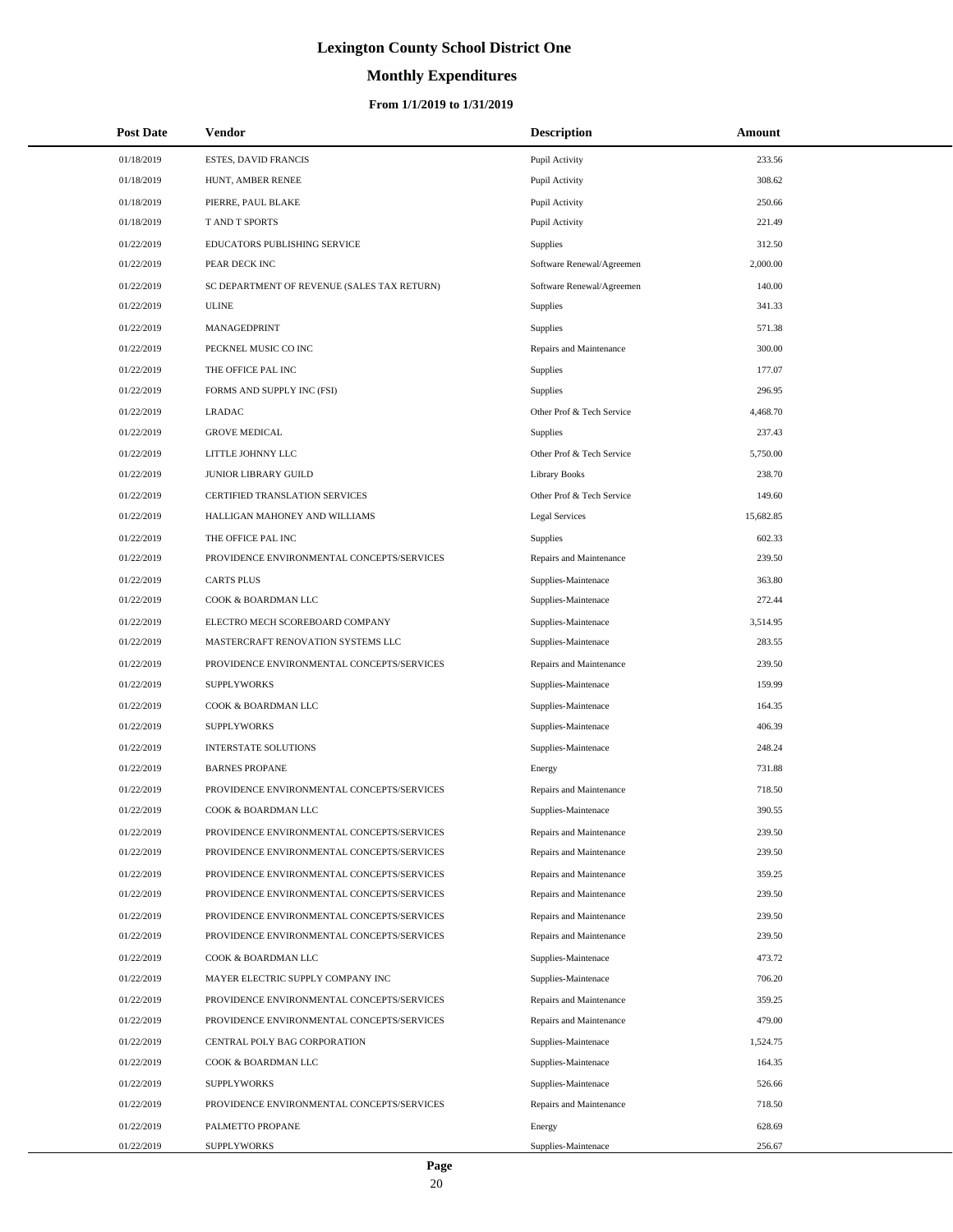# **Monthly Expenditures**

### **From 1/1/2019 to 1/31/2019**

| <b>Post Date</b> | Vendor                                      | <b>Description</b>            | Amount     |
|------------------|---------------------------------------------|-------------------------------|------------|
| 01/22/2019       | PROVIDENCE ENVIRONMENTAL CONCEPTS/SERVICES  | Repairs and Maintenance       | 718.50     |
| 01/22/2019       | MAYER ELECTRIC SUPPLY COMPANY INC           | Supplies-Maintenace           | 706.20     |
| 01/22/2019       | MIDCAROLINA ELEC COOP INC                   | <b>Public Utilities</b>       | 31,466.00  |
| 01/22/2019       | PROVIDENCE ENVIRONMENTAL CONCEPTS/SERVICES  | Repairs and Maintenance       | 239.50     |
| 01/22/2019       | PROVIDENCE ENVIRONMENTAL CONCEPTS/SERVICES  | Repairs and Maintenance       | 359.25     |
| 01/22/2019       | PROVIDENCE ENVIRONMENTAL CONCEPTS/SERVICES  | Repairs and Maintenance       | 479.00     |
| 01/22/2019       | MEAD & HUNT INC                             | Other Prof & Tech Service     | 1,600.00   |
| 01/22/2019       | PROVIDENCE ENVIRONMENTAL CONCEPTS/SERVICES  | Repairs and Maintenance       | 239.50     |
| 01/22/2019       | PROVIDENCE ENVIRONMENTAL CONCEPTS/SERVICES  | Repairs and Maintenance       | 359.25     |
| 01/22/2019       | PROVIDENCE ENVIRONMENTAL CONCEPTS/SERVICES  | Repairs and Maintenance       | 479.00     |
| 01/22/2019       | PROVIDENCE ENVIRONMENTAL CONCEPTS/SERVICES  | Repairs and Maintenance       | 479.00     |
| 01/22/2019       | PROVIDENCE ENVIRONMENTAL CONCEPTS/SERVICES  | Repairs and Maintenance       | 479.00     |
| 01/22/2019       | <b>CARTS PLUS</b>                           | Supplies-Maintenace           | 588.50     |
| 01/22/2019       | PROVIDENCE ENVIRONMENTAL CONCEPTS/SERVICES  | Repairs and Maintenance       | 598.75     |
| 01/22/2019       | PROVIDENCE ENVIRONMENTAL CONCEPTS/SERVICES  | Repairs and Maintenance       | 718.50     |
| 01/22/2019       | TOWN OF PELION                              | Other Prof & Tech Service     | 17,838.36  |
| 01/22/2019       | FORMS AND SUPPLY INC (FSI)                  | Supplies                      | 325.88     |
| 01/22/2019       | SHI (SOFTWARE HOUSE INTN'L)                 | Software Renewal/Agreemen     | 844.80     |
| 01/22/2019       | <b>HEINEMANN</b>                            | Supplies                      | 5,003.10   |
| 01/22/2019       | EMBASSY SUITES CHARLESTON CONVENTION CENTER | Travel                        | 1,059.96   |
| 01/22/2019       | <b>SC DECA</b>                              | Travel                        | 285.00     |
| 01/22/2019       | PORKCHOP PRODUCTIONS                        | Other Prof & Tech Service     | 500.00     |
| 01/22/2019       | <b>LEARNING A-Z</b>                         | Software Renewal/Agreemen     | 6,425.03   |
| 01/22/2019       | TESOL INTERNATIONAL ASSOCIATION             | Travel                        | 3,630.00   |
| 01/22/2019       | <b>POLYVANCE</b>                            | Supplies                      | 329.92     |
| 01/22/2019       | <b>ELECTRONIX EXPRESS</b>                   | Supplies                      | 478.50     |
| 01/22/2019       | BUDGET BLINDS OF LEXINGTON                  | Supplies                      | 2,452.06   |
| 01/22/2019       | DAVIS FRAWLEY LLC TRUST ACCOUNT             | Land                          | 115,462.50 |
| 01/22/2019       | <b>US FOODS</b>                             | Supplies                      | 1,364.62   |
| 01/22/2019       | <b>US FOODS</b>                             | Food                          | 30,257.30  |
| 01/22/2019       | BORDEN DAIRY CO OF SC LLC                   | Milk                          | 184.47     |
| 01/22/2019       | <b>US FOODS</b>                             | Supplies                      | 858.51     |
| 01/22/2019       | <b>US FOODS</b>                             | Food                          | 10,174.69  |
| 01/22/2019       | BORDEN DAIRY CO OF SC LLC                   | Milk                          | 155.44     |
| 01/22/2019       | <b>US FOODS</b>                             | Commodity Distribution Charge | 141.75     |
| 01/22/2019       | <b>US FOODS</b>                             | Supplies                      | 851.93     |
| 01/22/2019       | <b>US FOODS</b>                             | Food                          | 20,378.72  |
| 01/22/2019       | BORDEN DAIRY CO OF SC LLC                   | Milk                          | 485.73     |
| 01/22/2019       | <b>US FOODS</b>                             | Commodity Distribution Charge | 148.05     |
| 01/22/2019       | REFRIGERATION SERVICE COMPANY               | Repairs and Maintenance       | 540.00     |
| 01/22/2019       | REFRIGERATION SERVICE COMPANY               | Supplies                      | 240.26     |
| 01/22/2019       | <b>US FOODS</b>                             | Supplies                      | 762.70     |
| 01/22/2019       | <b>US FOODS</b>                             | Food                          | 17,746.49  |
| 01/22/2019       | BORDEN DAIRY CO OF SC LLC                   | Milk                          | 944.61     |
| 01/22/2019       | <b>US FOODS</b>                             | Commodity Distribution Charge | 154.35     |
| 01/22/2019       | <b>US FOODS</b>                             | Supplies                      | 396.52     |
| 01/22/2019       | <b>US FOODS</b>                             | Food                          | 13,224.10  |
| 01/22/2019       | BORDEN DAIRY CO OF SC LLC                   | Milk                          | 300.89     |

 $\overline{a}$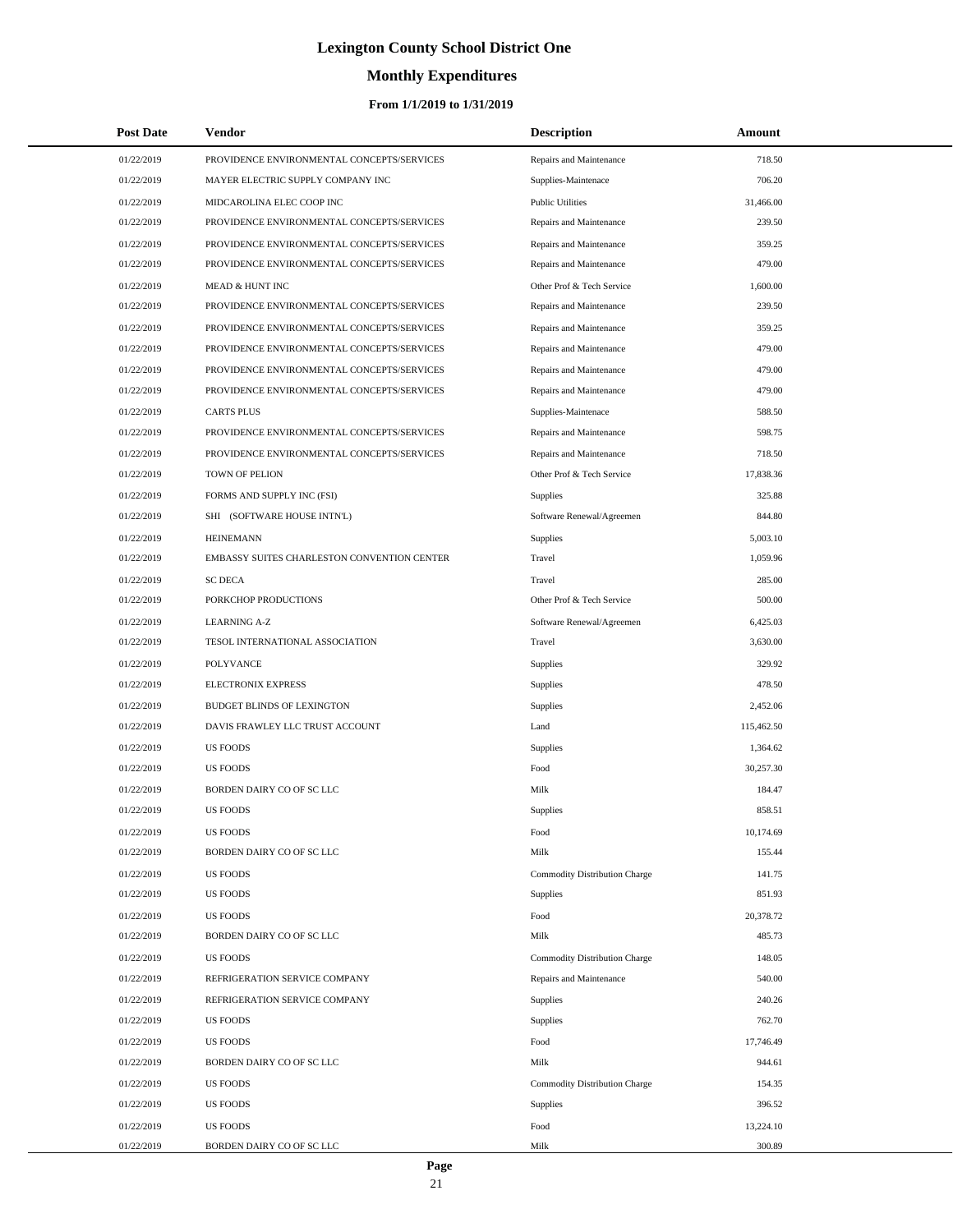# **Monthly Expenditures**

### **From 1/1/2019 to 1/31/2019**

| <b>Post Date</b> | Vendor                    | <b>Description</b>            | Amount    |
|------------------|---------------------------|-------------------------------|-----------|
| 01/22/2019       | <b>US FOODS</b>           | Commodity Distribution Charge | 138.60    |
| 01/22/2019       | <b>US FOODS</b>           | Supplies                      | 177.93    |
| 01/22/2019       | <b>US FOODS</b>           | Food                          | 10,580.57 |
| 01/22/2019       | BORDEN DAIRY CO OF SC LLC | Milk                          | 544.36    |
| 01/22/2019       | <b>US FOODS</b>           | Commodity Distribution Charge | 732.69    |
| 01/22/2019       | <b>US FOODS</b>           | Supplies                      | 352.37    |
| 01/22/2019       | <b>US FOODS</b>           | Food                          | 4,128.89  |
| 01/22/2019       | BORDEN DAIRY CO OF SC LLC | Milk                          | 165.24    |
| 01/22/2019       | <b>US FOODS</b>           | Supplies                      | 730.20    |
| 01/22/2019       | <b>US FOODS</b>           | Food                          | 17,903.53 |
| 01/22/2019       | <b>US FOODS</b>           | Commodity Distribution Charge | 138.60    |
| 01/22/2019       | <b>US FOODS</b>           | Supplies                      | 296.17    |
| 01/22/2019       | <b>US FOODS</b>           | Food                          | 2,697.02  |
| 01/22/2019       | BORDEN DAIRY CO OF SC LLC | Milk                          | 145.29    |
| 01/22/2019       | <b>US FOODS</b>           | Commodity Distribution Charge | 154.35    |
| 01/22/2019       | <b>US FOODS</b>           | Supplies                      | 309.10    |
| 01/22/2019       | <b>US FOODS</b>           | Food                          | 8,602.67  |
| 01/22/2019       | BORDEN DAIRY CO OF SC LLC | Milk                          | 592.10    |
| 01/22/2019       | <b>US FOODS</b>           | Commodity Distribution Charge | 141.75    |
| 01/22/2019       | <b>US FOODS</b>           | Supplies                      | 1,063.46  |
| 01/22/2019       | <b>US FOODS</b>           | Food                          | 11,616.70 |
| 01/22/2019       | BORDEN DAIRY CO OF SC LLC | Milk                          | 614.77    |
| 01/22/2019       | <b>US FOODS</b>           | Supplies                      | 763.61    |
| 01/22/2019       | <b>US FOODS</b>           | Food                          | 18,822.40 |
| 01/22/2019       | BORDEN DAIRY CO OF SC LLC | Milk                          | 401.71    |
| 01/22/2019       | <b>US FOODS</b>           | Commodity Distribution Charge | 154.35    |
| 01/22/2019       | <b>US FOODS</b>           | Supplies                      | 560.01    |
| 01/22/2019       | <b>US FOODS</b>           | Food                          | 8,229.90  |
| 01/22/2019       | BORDEN DAIRY CO OF SC LLC | Milk                          | 281.70    |
| 01/22/2019       | <b>US FOODS</b>           | Commodity Distribution Charge | 122.85    |
| 01/22/2019       | <b>US FOODS</b>           | Supplies                      | 1,223.22  |
| 01/22/2019       | <b>US FOODS</b>           | Food                          | 31,820.91 |
| 01/22/2019       | BORDEN DAIRY CO OF SC LLC | Milk                          | 1,106.96  |
| 01/22/2019       | <b>US FOODS</b>           | Commodity Distribution Charge | 148.05    |
| 01/22/2019       | <b>US FOODS</b>           | Supplies                      | 700.69    |
| 01/22/2019       | <b>US FOODS</b>           | Food                          | 10,518.37 |
| 01/22/2019       | BORDEN DAIRY CO OF SC LLC | Milk                          | 363.28    |
| 01/22/2019       | <b>US FOODS</b>           | Supplies                      | 360.94    |
| 01/22/2019       | <b>US FOODS</b>           | Food                          | 16,165.38 |
| 01/22/2019       | BORDEN DAIRY CO OF SC LLC | Milk                          | 155.44    |
| 01/22/2019       | <b>US FOODS</b>           | Commodity Distribution Charge | 126.00    |
| 01/22/2019       | <b>US FOODS</b>           | Supplies                      | 1,451.81  |
| 01/22/2019       | <b>US FOODS</b>           | Food                          | 11,569.56 |
| 01/22/2019       | BORDEN DAIRY CO OF SC LLC | Milk                          | 700.41    |
| 01/22/2019       | <b>US FOODS</b>           | Commodity Distribution Charge | 239.40    |
| 01/22/2019       | <b>US FOODS</b>           | Food                          | 5,408.25  |
| 01/22/2019       | <b>US FOODS</b>           | Commodity Distribution Charge | 135.45    |
| 01/22/2019       | <b>US FOODS</b>           | Supplies                      | 752.23    |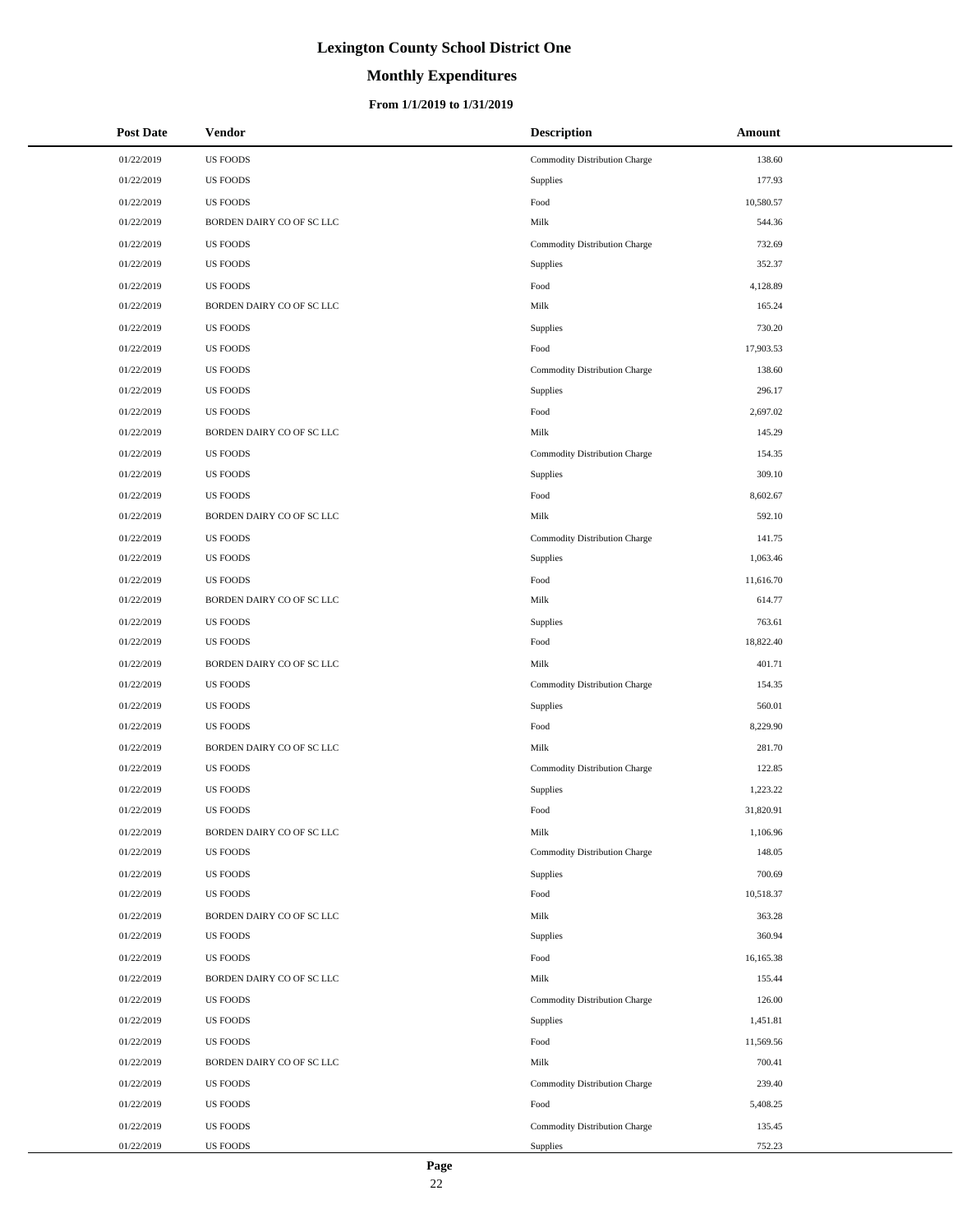# **Monthly Expenditures**

### **From 1/1/2019 to 1/31/2019**

| <b>Post Date</b> | Vendor                                         | <b>Description</b>            | Amount    |
|------------------|------------------------------------------------|-------------------------------|-----------|
| 01/22/2019       | <b>US FOODS</b>                                | Food                          | 10,615.80 |
| 01/22/2019       | BORDEN DAIRY CO OF SC LLC                      | Milk                          | 1,250.99  |
| 01/22/2019       | <b>US FOODS</b>                                | Commodity Distribution Charge | 154.35    |
| 01/22/2019       | <b>US FOODS</b>                                | Supplies                      | 482.40    |
| 01/22/2019       | <b>US FOODS</b>                                | Food                          | 14,139.80 |
| 01/22/2019       | <b>US FOODS</b>                                | Commodity Distribution Charge | 126.00    |
| 01/22/2019       | <b>US FOODS</b>                                | Supplies                      | 798.34    |
| 01/22/2019       | <b>US FOODS</b>                                | Food                          | 10,215.46 |
| 01/22/2019       | BORDEN DAIRY CO OF SC LLC                      | Milk                          | 174.79    |
| 01/22/2019       | <b>US FOODS</b>                                | Commodity Distribution Charge | 138.60    |
| 01/22/2019       | <b>US FOODS</b>                                | Supplies                      | 680.08    |
| 01/22/2019       | <b>US FOODS</b>                                | Food                          | 16,497.30 |
| 01/22/2019       | BORDEN DAIRY CO OF SC LLC                      | Milk                          | 797.08    |
| 01/22/2019       | <b>US FOODS</b>                                | Commodity Distribution Charge | 122.85    |
| 01/22/2019       | <b>US FOODS</b>                                | Supplies                      | 360.11    |
| 01/22/2019       | <b>US FOODS</b>                                | Food                          | 11,715.40 |
| 01/22/2019       | BORDEN DAIRY CO OF SC LLC                      | Milk                          | 310.88    |
| 01/22/2019       | <b>US FOODS</b>                                | Commodity Distribution Charge | 138.60    |
| 01/22/2019       | <b>US FOODS</b>                                | Supplies                      | 681.82    |
| 01/22/2019       | <b>US FOODS</b>                                | Food                          | 10,511.39 |
| 01/22/2019       | BORDEN DAIRY CO OF SC LLC                      | Milk                          | 760.62    |
| 01/22/2019       | <b>US FOODS</b>                                | Commodity Distribution Charge | 151.20    |
| 01/22/2019       | <b>US FOODS</b>                                | Supplies                      | 449.58    |
| 01/22/2019       | <b>US FOODS</b>                                | Food                          | 2,845.55  |
| 01/22/2019       | BORDEN DAIRY CO OF SC LLC                      | Milk                          | 462.70    |
| 01/22/2019       | <b>US FOODS</b>                                | Supplies                      | 332.91    |
| 01/22/2019       | <b>US FOODS</b>                                | Food                          | 8,695.32  |
| 01/22/2019       | <b>US FOODS</b>                                | Commodity Distribution Charge | 138.60    |
| 01/22/2019       | <b>US FOODS</b>                                | Supplies                      | 199.40    |
| 01/22/2019       | <b>US FOODS</b>                                | Food                          | 11,769.65 |
| 01/22/2019       | BORDEN DAIRY CO OF SC LLC                      | Milk                          | 330.55    |
| 01/22/2019       | <b>US FOODS</b>                                | Commodity Distribution Charge | 138.60    |
| 01/22/2019       | <b>US FOODS</b>                                | Supplies                      | 416.17    |
| 01/22/2019       | <b>US FOODS</b>                                | Food                          | 13,936.17 |
| 01/22/2019       | BORDEN DAIRY CO OF SC LLC                      | Milk                          | 116.10    |
| 01/22/2019       | <b>US FOODS</b>                                | Commodity Distribution Charge | 126.00    |
| 01/22/2019       | <b>US FOODS</b>                                | Supplies                      | 1,107.89  |
| 01/22/2019       | <b>US FOODS</b>                                | Food                          | 29,864.72 |
| 01/22/2019       | BORDEN DAIRY CO OF SC LLC                      | Milk                          | 203.98    |
| 01/22/2019       | <b>US FOODS</b>                                | Commodity Distribution Charge | 151.70    |
| 01/22/2019       | <b>US FOODS</b>                                | Supplies                      | 674.92    |
| 01/22/2019       | <b>US FOODS</b>                                | Food                          | 7,987.63  |
| 01/22/2019       | BORDEN DAIRY CO OF SC LLC                      | Milk                          | 984.93    |
| 01/22/2019       | LEXINGTON PRINTING LLC                         | Pupil Activity                | 224.70    |
| 01/22/2019       | SC DEPARTMENT OF EDUCATION                     | Pupil Activity                | 113.96    |
| 01/22/2019       | US SPECIALTY COATINGS INC                      | Pupil Activity                | 1,510.21  |
| 01/22/2019       | PERFORMANCE HEALTH SUPPLY INC DBA MEDCO SUPPLY | Pupil Activity                | 360.60    |
| 01/22/2019       | SCHOOL HEALTH CORP                             | Pupil Activity                | 354.72    |

÷.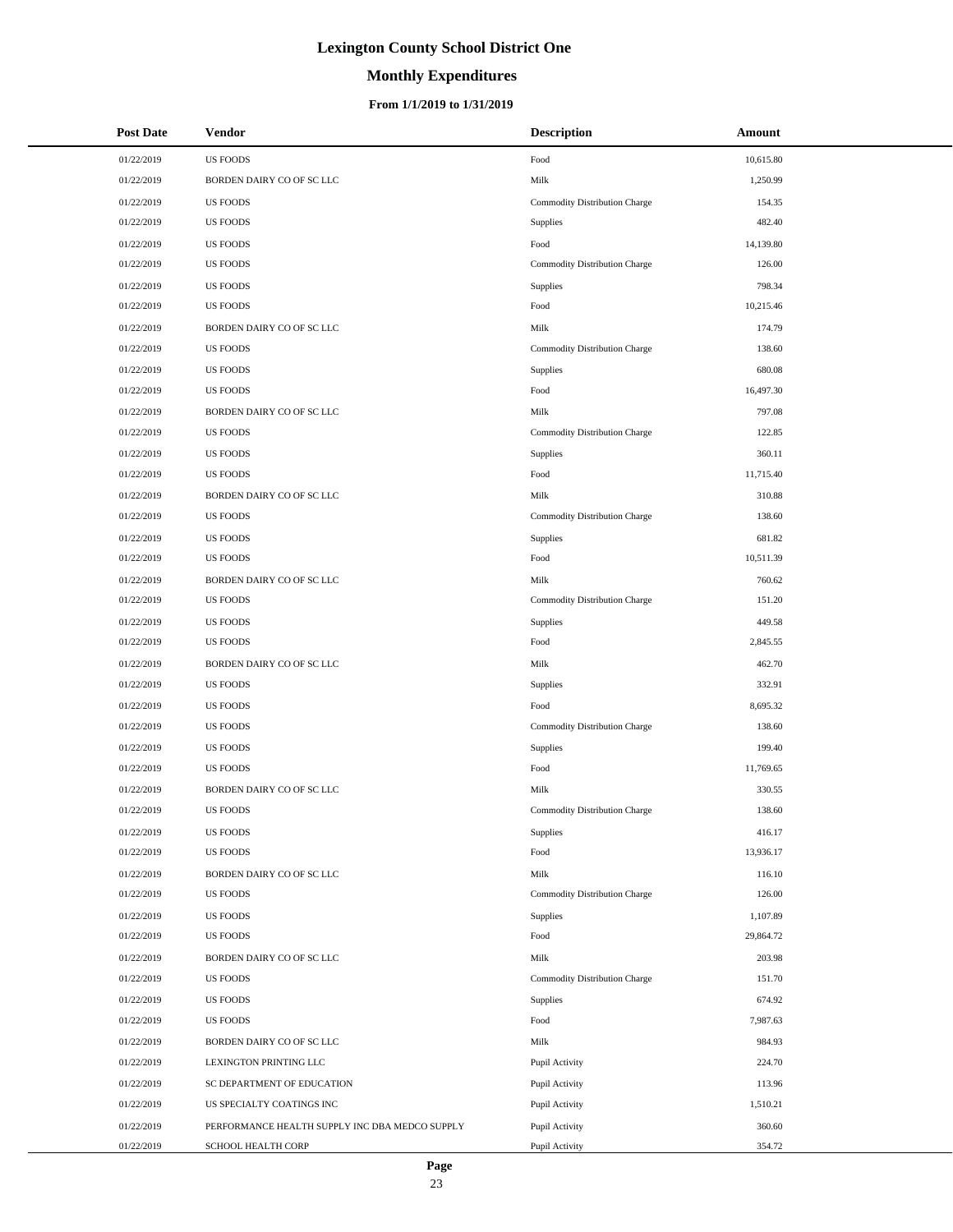# **Monthly Expenditures**

### **From 1/1/2019 to 1/31/2019**

| <b>Post Date</b> | Vendor                                            | <b>Description</b>        | Amount   |
|------------------|---------------------------------------------------|---------------------------|----------|
| 01/22/2019       | SC BASEBALL COACHES ASSOCIATION                   | Pupil Activity            | 210.00   |
| 01/22/2019       | COLUMBIA SPECIALTY ADVERTISING INC                | Pupil Activity            | 641.47   |
| 01/22/2019       | <b>BSN SPORTS</b>                                 | Pupil Activity            | 3,166.69 |
| 01/22/2019       | CENTRAL HIGH SCHOOL                               | Pupil Activity            | 300.00   |
| 01/22/2019       | <b>GAFFNEY HIGH SCHOOL</b>                        | Pupil Activity            | 150.00   |
| 01/22/2019       | NINETY SIX HIGH SCHOOL                            | Pupil Activity            | 200.00   |
| 01/22/2019       | RIDGE VIEW HIGH SCHOOL                            | Pupil Activity            | 250.00   |
| 01/22/2019       | WOODSIDE PLANTATION COUNTRY CLUB INC              | Pupil Activity            | 300.00   |
| 01/22/2019       | PALMETTO TENNIS CLASSIC HIGH SCHOOL INVITATIONAL  | Pupil Activity            | 250.00   |
| 01/22/2019       | <b>BSN SPORTS</b>                                 | Pupil Activity            | 374.45   |
| 01/22/2019       | <b>BSN SPORTS</b>                                 | Pupil Activity            | 160.50   |
| 01/22/2019       | FULLY PROMOTED                                    | Pupil Activity            | 1,447.71 |
| 01/23/2019       | FORMS AND SUPPLY INC (FSI)                        | Supplies                  | 142.01   |
| 01/23/2019       | THE OFFICE PAL INC                                | Supplies                  | 1,487.20 |
| 01/23/2019       | LORICK, STAN                                      | Supplies                  | 350.00   |
| 01/23/2019       | FORMS AND SUPPLY INC (FSI)                        | Supplies                  | 2,206.55 |
| 01/23/2019       | FRANKLIN COVEY CLIENT SALES INC                   | Inst Prog Improvement     | 7,499.89 |
| 01/23/2019       | FRANKLIN COVEY CLIENT SALES INC                   | Software Renewal/Agreemen | 2,675.00 |
| 01/23/2019       | FORMS AND SUPPLY INC (FSI)                        | Supplies                  | 189.71   |
| 01/23/2019       | THE OFFICE PAL INC                                | Supplies                  | 1,728.72 |
| 01/23/2019       | FORMS AND SUPPLY INC (FSI)                        | Supplies                  | 156.76   |
| 01/23/2019       | BOLCHAZY CARDUCCI PUBLISHERS INC                  | Supplies                  | 174.00   |
| 01/23/2019       | THE OFFICE PAL INC                                | Supplies                  | 416.12   |
| 01/23/2019       | LITTLE JOHNNY LLC                                 | Other Prof & Tech Service | 4,025.00 |
| 01/23/2019       | CERTIFIED TRANSLATION SERVICES                    | Other Prof & Tech Service | 130.00   |
| 01/23/2019       | ACADEMIC SUPPLIER DBA RASIX COMPUTER CENTER INC   | Supplies                  | 346.40   |
| 01/23/2019       | WATTS AND ASSOCIATES ROOFING INC                  | Repairs and Maintenance   | 1,400.00 |
| 01/23/2019       | PALMETTO PROPANE                                  | Supplies-Maintenace       | 187.25   |
| 01/23/2019       | THE OFFICE PAL INC                                | Supplies-Maintenace       | 215.61   |
| 01/23/2019       | PRICES COUNTRY STORE                              | Supplies-Maintenace       | 109.68   |
| 01/23/2019       | PRICES COUNTRY STORE                              | Supplies-Maintenace       | 164.51   |
| 01/23/2019       | SMITH AND JONES JANITORIAL SUPPLIES AND EQUIP INC | Supplies-Maintenace       | 154.08   |
| 01/23/2019       | CENTRAL POLY BAG CORPORATION                      | Supplies-Maintenace       | 838.88   |
| 01/23/2019       | PRICES COUNTRY STORE                              | Supplies-Maintenace       | 230.32   |
| 01/23/2019       | WATTS AND ASSOCIATES ROOFING INC                  | Repairs and Maintenance   | 835.00   |
| 01/23/2019       | SMITH AND JONES JANITORIAL SUPPLIES AND EQUIP INC | Supplies                  | 531.79   |
| 01/23/2019       | SMITH AND JONES JANITORIAL SUPPLIES AND EQUIP INC | Supplies-Maintenace       | 154.08   |
| 01/23/2019       | SMITH AND JONES JANITORIAL SUPPLIES AND EQUIP INC | Supplies-Maintenace       | 449.40   |
| 01/23/2019       | SPARROW AND KENNEDY TRACTOR CO INC                | Supplies-Maintenace       | 415.93   |
| 01/23/2019       | SMITH AND JONES JANITORIAL SUPPLIES AND EQUIP INC | Supplies-Maintenace       | 115.56   |
| 01/23/2019       | LOWE'S                                            | Supplies                  | 151.34   |
| 01/23/2019       | <b>WW GRAINGER</b>                                | Supplies-Maintenace       | 1,116.12 |
| 01/23/2019       | CENTRAL POLY BAG CORPORATION                      | Supplies-Maintenace       | 524.30   |
| 01/23/2019       | CENTRAL POLY BAG CORPORATION                      | Supplies-Maintenace       | 524.30   |
| 01/23/2019       | CENTRAL POLY BAG CORPORATION                      | Supplies-Maintenace       | 524.30   |
| 01/23/2019       | SMITH AND JONES JANITORIAL SUPPLIES AND EQUIP INC | Supplies-Maintenace       | 106.58   |
| 01/23/2019       | CENTRAL POLY BAG CORPORATION                      | Supplies-Maintenace       | 524.30   |
| 01/23/2019       | INTERSTATE SOLUTIONS                              | Supplies-Maintenace       | 117.83   |

L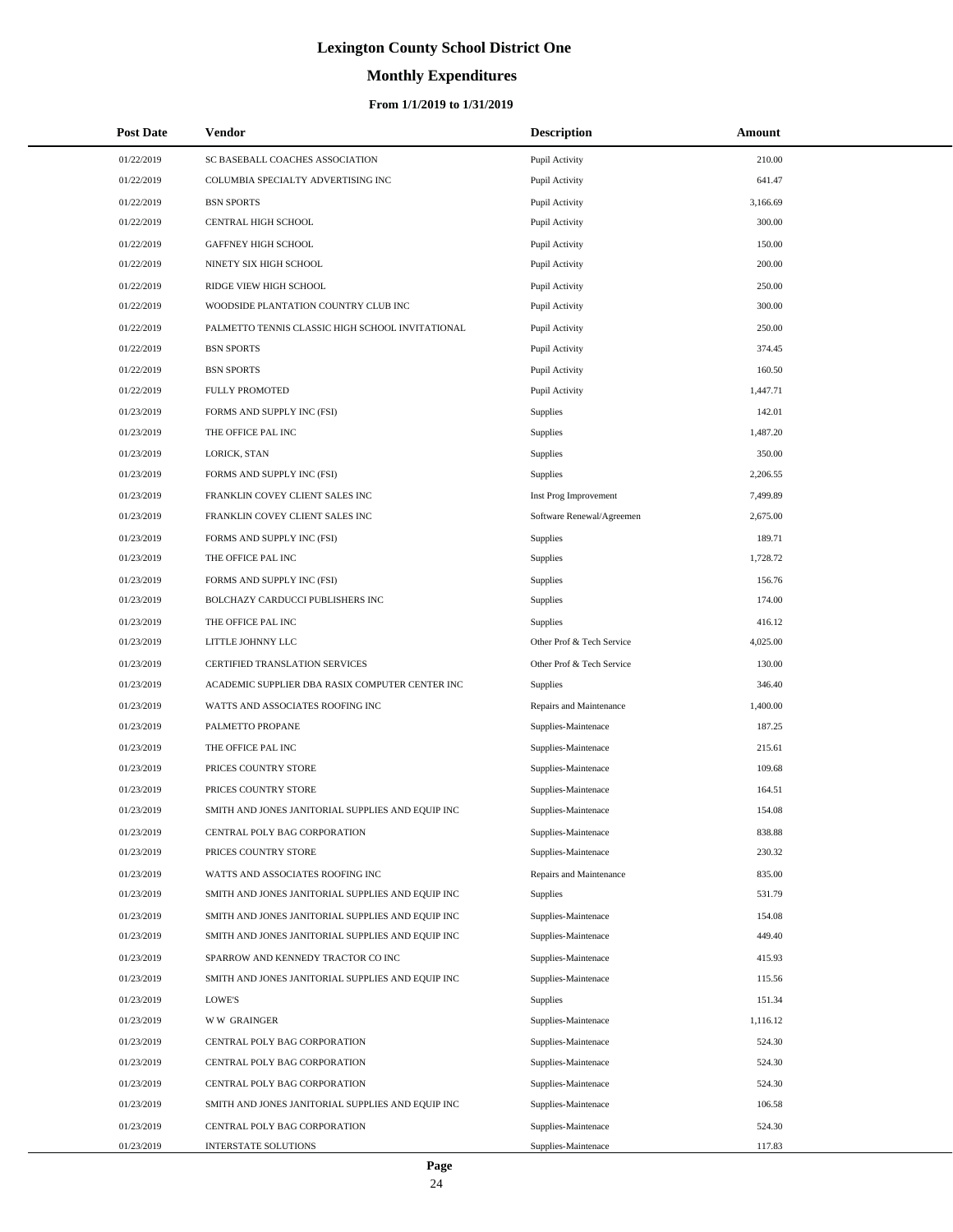# **Monthly Expenditures**

| <b>Post Date</b> | Vendor                                             | <b>Description</b>         | Amount    |  |
|------------------|----------------------------------------------------|----------------------------|-----------|--|
| 01/23/2019       | PRICES COUNTRY STORE                               | Supplies-Maintenace        | 175.48    |  |
| 01/23/2019       | SMITH AND JONES JANITORIAL SUPPLIES AND EQUIP INC  | Supplies-Maintenace        | 340.26    |  |
| 01/23/2019       | <b>BOUNDLESS NETWORK</b>                           | Other Objects              | 2,053.89  |  |
| 01/23/2019       | THE TROPHY & AWARDS CENTER                         | Other Objects              | 963.00    |  |
| 01/23/2019       | FORMS AND SUPPLY INC (FSI)                         | Supplies                   | 292.86    |  |
| 01/23/2019       | HP INC                                             | <b>Technology Supplies</b> | 287.83    |  |
| 01/23/2019       | TELCOM OF SOUTH CAROLINA INC                       | <b>Technology Supplies</b> | 330.00    |  |
| 01/23/2019       | CAMCOR                                             | <b>Technology Supplies</b> | 194.08    |  |
| 01/23/2019       | <b>CAMCOR</b>                                      | <b>Technology Supplies</b> | 291.11    |  |
| 01/23/2019       | <b>CAMCOR</b>                                      | <b>Technology Supplies</b> | 288.86    |  |
| 01/23/2019       | <b>CAMCOR</b>                                      | <b>Technology Supplies</b> | 577.71    |  |
| 01/23/2019       | <b>CAMCOR</b>                                      | <b>Technology Supplies</b> | 577.74    |  |
| 01/23/2019       | <b>CAMCOR</b>                                      | <b>Technology Supplies</b> | 577.71    |  |
| 01/23/2019       | <b>CAMCOR</b>                                      | <b>Technology Supplies</b> | 577.71    |  |
| 01/23/2019       | <b>CAMCOR</b>                                      | <b>Technology Supplies</b> | 577.71    |  |
| 01/23/2019       | <b>CAMCOR</b>                                      | <b>Technology Supplies</b> | 866.57    |  |
| 01/23/2019       | SWEET MAGNOLIAS CATERING                           | Other Objects              | 1,998.23  |  |
| 01/23/2019       | FRANKLIN COVEY CLIENT SALES INC                    | Inst Prog Improvement      | 19,950.11 |  |
| 01/23/2019       | <b>FARMBOT INC</b>                                 | <b>Supplies</b>            | 2,498.99  |  |
| 01/23/2019       | CAMBRIDGE UNIVERSITY PRESS                         | Supplies                   | 1,522.80  |  |
| 01/23/2019       | CENTER FOR APPLIED LINGUISTIC BASIC ENGLISH SKILLS | Supplies                   | 744.00    |  |
| 01/23/2019       | MAINTENANCE CONSTRUCTION TECHNOLOGY ALLIANCE       | Software Renewal/Agreemen  | 300.00    |  |
| 01/23/2019       | MOORE MEDICAL CORP                                 | <b>Supplies</b>            | 443.71    |  |
| 01/23/2019       | FORMS AND SUPPLY INC (FSI)                         | Supplies                   | 198.22    |  |
| 01/23/2019       | PIONEER VALLEY BOOKS                               | Supplies                   | 230.05    |  |
| 01/23/2019       | <b>WW GRAINGER</b>                                 | Supplies                   | 567.52    |  |
| 01/23/2019       | <b>WW GRAINGER</b>                                 | Supplies                   | 851.30    |  |
| 01/23/2019       | SMARTPHONE MEDIC LLC                               | Pupil Activity             | 4,366.00  |  |
| 01/23/2019       | SMARTPHONE MEDIC LLC                               | Pupil Activity             | 6,432.00  |  |
| 01/23/2019       | THE OFFICE PAL INC                                 | Pupil Activity             | 288.88    |  |
| 01/23/2019       | SCHOOL SPECIALTY INC                               | Pupil Activity             | 155.12    |  |
| 01/23/2019       | PINE PRESS OF LEXINGTON INC                        | Pupil Activity             | 270.06    |  |
| 01/23/2019       | BSN SPORTS DBA US GAMES                            | Pupil Activity             | 235.40    |  |
| 01/23/2019       | FISHER SCIENTIFIC COMPANY LLC                      | Pupil Activity             | 716.72    |  |
| 01/23/2019       | GOPHER SPORT PLAY WITH A PURPOSE MOVING MINDS      | Pupil Activity             | 229.00    |  |
| 01/23/2019       | PROVIDENCE HOSPITAL LLC                            | Pupil Activity             | 1,000.00  |  |
| 01/23/2019       | GRAY, SIDNEY L                                     | Pupil Activity             | 124.40    |  |
| 01/23/2019       | RAMICONE, PERRY T                                  | Pupil Activity             | 103.70    |  |
| 01/23/2019       | SMITH, PAUL ANTHONY                                | Pupil Activity             | 110.00    |  |
| 01/23/2019       | CARROLL, DAN D                                     | Pupil Activity             | 101.90    |  |
| 01/23/2019       | HALL, RUDOLPH                                      | Pupil Activity             | 106.40    |  |
| 01/23/2019       | HIRES, CHRYSSANDRA                                 | Pupil Activity             | 101.00    |  |
| 01/23/2019       | JOHNSON, CEDRIC L                                  | Pupil Activity             | 135.20    |  |
| 01/23/2019       | JONES, JAMES R                                     | Pupil Activity             | 131.60    |  |
| 01/23/2019       | KELLY, EARNEST                                     | Pupil Activity             | 116.30    |  |
| 01/23/2019       | MADISON, ZELL A                                    | Pupil Activity             | 116.30    |  |
| 01/23/2019       | <b>GIVENS, MARK A</b>                              | Pupil Activity             | 120.80    |  |
| 01/23/2019       | JOHNSON, ERIC V                                    | Pupil Activity             | 125.30    |  |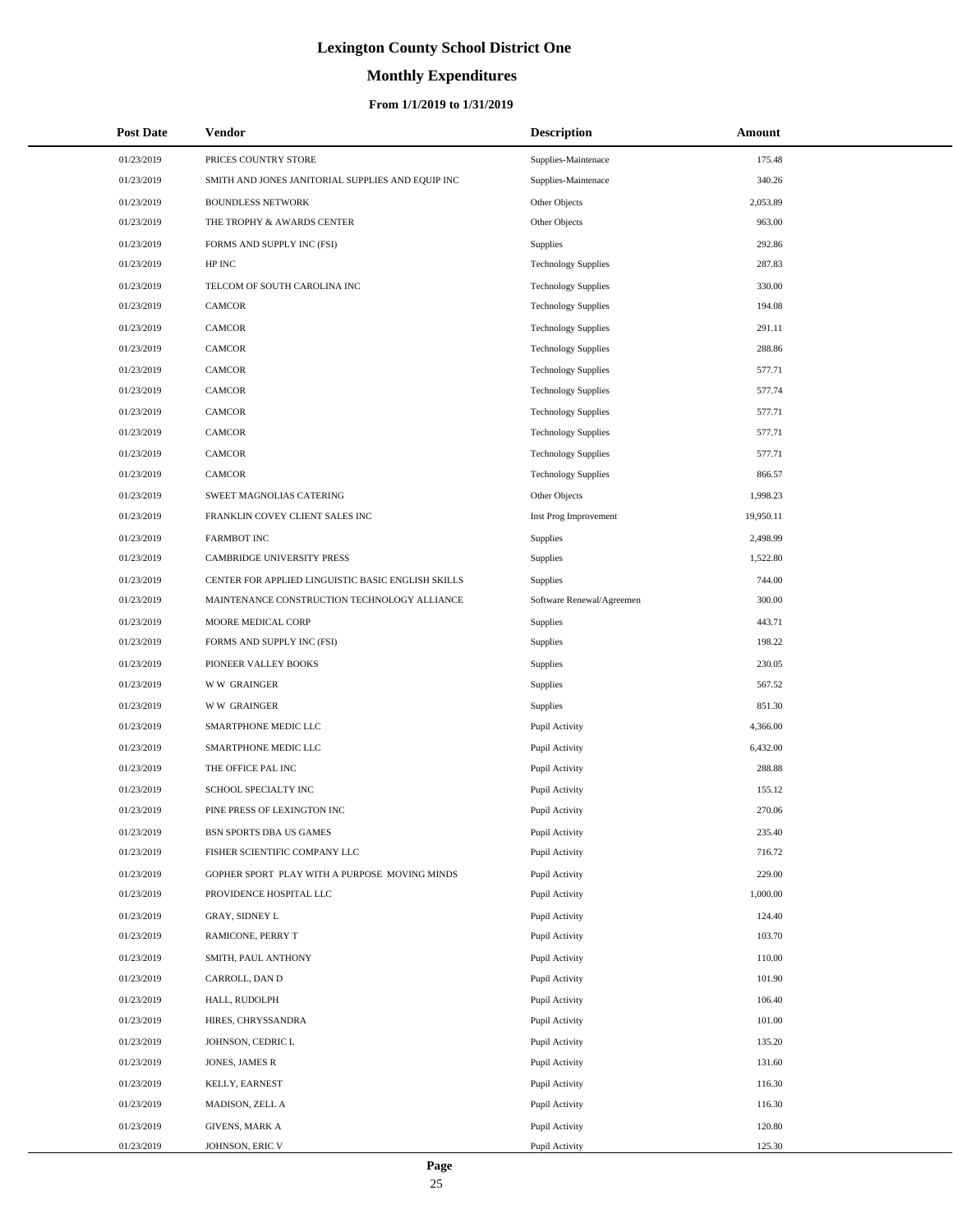# **Monthly Expenditures**

### **From 1/1/2019 to 1/31/2019**

| <b>Post Date</b> | Vendor                                             | <b>Description</b>            | Amount    |  |
|------------------|----------------------------------------------------|-------------------------------|-----------|--|
| 01/23/2019       | ROHRBACH, CHRISTOPHER JONATHAN                     | Pupil Activity                | 101.00    |  |
| 01/23/2019       | <b>BSN SPORTS</b>                                  | Pupil Activity                | 288.90    |  |
| 01/23/2019       | T AND T SPORTS                                     | Pupil Activity                | 1,294.27  |  |
| 01/23/2019       | KUHN, DAVID H                                      | Pupil Activity                | 117.70    |  |
| 01/23/2019       | MYERS, NATHAN DONALD                               | Pupil Activity                | 135.80    |  |
| 01/23/2019       | MCGOVERN, JAMES J                                  | Pupil Activity                | 232.80    |  |
| 01/23/2019       | HIERS, LANDIS D                                    | Pupil Activity                | 256.20    |  |
| 01/23/2019       | THE NEFF CO                                        | Pupil Activity                | 491.77    |  |
| 01/23/2019       | RIDGE VIEW HIGH SCHOOL                             | Pupil Activity                | 250.00    |  |
| 01/23/2019       | BURGER, BRADLEY L                                  | Pupil Activity                | 210.00    |  |
| 01/23/2019       | JOYNER, ROBERT W                                   | Pupil Activity                | 210.00    |  |
| 01/23/2019       | LUGOFF ELGIN HIGH SCHOOL                           | Pupil Activity                | 225.00    |  |
| 01/23/2019       | LUGOFF ELGIN MIDDLE SCHOOL                         | Pupil Activity                | 175.00    |  |
| 01/23/2019       | LAMBDIN, JEF                                       | <b>Instructional Services</b> | 1,500.00  |  |
| 01/23/2019       | APPLE INC                                          | <b>Technology Supplies</b>    | 319.93    |  |
| 01/24/2019       | FORMS AND SUPPLY INC (FSI)                         | Supplies                      | 368.08    |  |
| 01/24/2019       | SC DEPARTMENT OF JUVENILE JUSTICE (FISCAL AFFAIRS) | Tuition-LEA                   | 316.54    |  |
| 01/24/2019       | FORMS AND SUPPLY INC (FSI)                         | Supplies                      | 126.37    |  |
| 01/24/2019       | SCHOOL SPECIALTY INC                               | Supplies                      | 182.68    |  |
| 01/24/2019       | <b>EMPLOYEE</b>                                    | Travel                        | 266.26    |  |
| 01/24/2019       | THE OFFICE PAL INC                                 | Supplies                      | 425.07    |  |
| 01/24/2019       | SOMETHING BORROWED LLC                             | Rentals                       | 2,140.00  |  |
| 01/24/2019       | <b>SIGN A RAMA</b>                                 | Supplies                      | 329.73    |  |
| 01/24/2019       | FORMS AND SUPPLY INC (FSI)                         | Supplies                      | 100.70    |  |
| 01/24/2019       | THE OFFICE PAL INC                                 | Supplies                      | 353.42    |  |
| 01/24/2019       | SC DEPARTMENT OF JUVENILE JUSTICE (FISCAL AFFAIRS) | Tuition-LEA                   | 388.47    |  |
| 01/24/2019       | PALMETTO HEALTH ALLIANCE                           | <b>Instructional Services</b> | 325.00    |  |
| 01/24/2019       | <b>EMPLOYEE</b>                                    | Travel                        | 213.50    |  |
| 01/24/2019       | <b>TRAVEL</b>                                      | Travel                        | 663.65    |  |
| 01/24/2019       | <b>EMPLOYEE</b>                                    | Travel                        | 824.16    |  |
| 01/24/2019       | <b>TRAVEL</b>                                      | Travel                        | 663.65    |  |
| 01/24/2019       | <b>TRAVEL</b>                                      | Travel                        | 824.16    |  |
| 01/24/2019       | <b>TRAVEL</b>                                      | Travel                        | 824.16    |  |
| 01/24/2019       | TRAVEL                                             | Travel                        | 663.65    |  |
| 01/24/2019       | TRAVEL                                             | Travel                        | 858.05    |  |
| 01/24/2019       | <b>EMPLOYEE</b>                                    | Travel                        | 156.74    |  |
| 01/24/2019       | THE OFFICE PAL INC                                 | Supplies                      | 265.51    |  |
| 01/24/2019       | CENTRAL POLY BAG CORPORATION                       | Supplies-Maintenace           | 262.15    |  |
| 01/24/2019       | NUIDEA SCHOOL SUPPLY CO                            | Supplies-Maintenace           | 827.11    |  |
| 01/24/2019       | SMITH AND JONES JANITORIAL SUPPLIES AND EQUIP INC  | Supplies-Maintenace           | 509.32    |  |
| 01/24/2019       | DADE PAPER CO                                      | Supplies-Maintenace           | 256.80    |  |
| 01/24/2019       | <b>EMPLOYEE</b>                                    | Travel                        | 667.62    |  |
| 01/24/2019       | APPLYA OCCUPATIONAL STRATEGIES                     | Other Prof & Tech Service     | 192.64    |  |
| 01/24/2019       | <b>EMPLOYEE</b>                                    | Travel                        | 176.58    |  |
| 01/24/2019       | <b>EMPLOYEE</b>                                    | Travel                        | 343.90    |  |
| 01/24/2019       | POLLOCK FINANCIAL SERVICES INC                     | Repairs and Maintenance       | 71,398.04 |  |
| 01/24/2019       | TEAM IA INC                                        | Software Renewal/Agreemen     | 52,162.50 |  |
| 01/24/2019       | <b>BSN SPORTS</b>                                  | Supplies                      | 1,173.79  |  |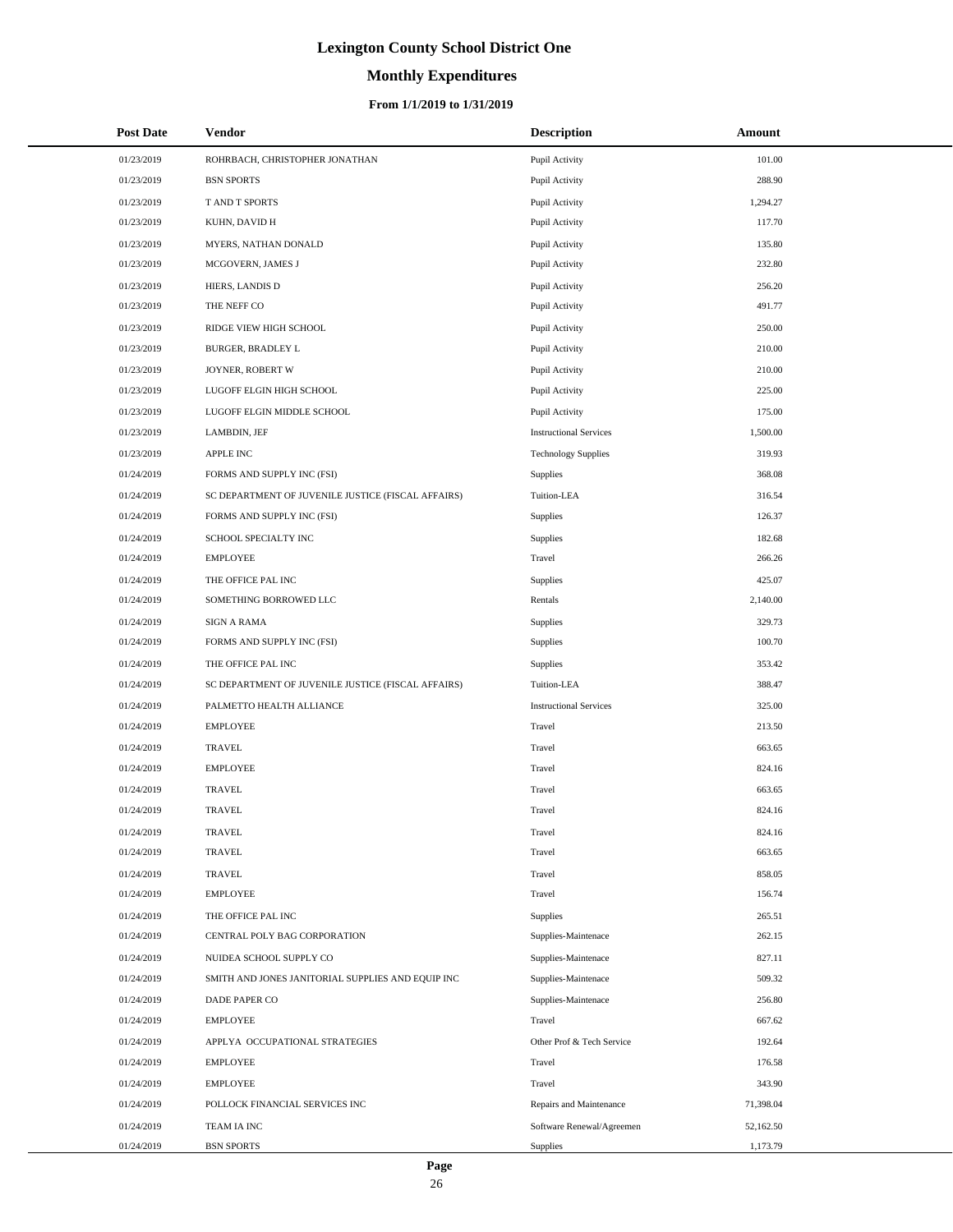# **Monthly Expenditures**

### **From 1/1/2019 to 1/31/2019**

| <b>Post Date</b> | Vendor                                             | <b>Description</b>         | Amount   |
|------------------|----------------------------------------------------|----------------------------|----------|
| 01/24/2019       | <b>CAMCOR</b>                                      | <b>Technology Supplies</b> | 561.67   |
| 01/24/2019       | <b>EMPLOYEE</b>                                    | Travel                     | 114.34   |
| 01/24/2019       | <b>EMPLOYEE</b>                                    | Travel                     | 119.36   |
| 01/24/2019       | <b>EMPLOYEE</b>                                    | Travel                     | 131.62   |
| 01/24/2019       | <b>EMPLOYEE</b>                                    | Travel                     | 111.18   |
| 01/24/2019       | PERFORMANCE HEALTH SUPPLY INC DBA MEDCO SUPPLY     | Equipment - Nonexpendable  | 5,776.93 |
| 01/24/2019       | FORMS AND SUPPLY INC (FSI)                         | Supplies                   | 114.73   |
| 01/24/2019       | SCHOOL SPECIALTY INC                               | Supplies                   | 1,205.15 |
| 01/24/2019       | <b>EMPLOYEE</b>                                    | Supplies                   | 275.00   |
| 01/24/2019       | <b>EMPLOYEE</b>                                    | Travel                     | 754.36   |
| 01/24/2019       | <b>EMPLOYEE</b>                                    | Travel                     | 122.35   |
| 01/24/2019       | HERSHEYS ICE CREAM                                 | Food                       | 126.72   |
| 01/24/2019       | HERSHEYS ICE CREAM                                 | Food                       | 126.72   |
| 01/24/2019       | HERSHEYS ICE CREAM                                 | Food                       | 126.72   |
| 01/24/2019       | HERSHEYS ICE CREAM                                 | Food                       | 108.00   |
| 01/24/2019       | ACADEMIC SUPPLIER DBA RASIX COMPUTER CENTER INC    | Pupil Activity             | 315.00   |
| 01/24/2019       | SMARTPHONE MEDIC LLC                               | Pupil Activity             | 1,194.00 |
| 01/24/2019       | SMARTPHONE MEDIC LLC                               | Pupil Activity             | 199.00   |
| 01/24/2019       | SMARTPHONE MEDIC LLC                               | Pupil Activity             | 2,508.00 |
| 01/24/2019       | SMARTPHONE MEDIC LLC                               | Pupil Activity             | 1,034.00 |
| 01/24/2019       | SMARTPHONE MEDIC LLC                               | Pupil Activity             | 796.00   |
| 01/24/2019       | SMARTPHONE MEDIC LLC                               | Pupil Activity             | 1,444.00 |
| 01/24/2019       | SMARTPHONE MEDIC LLC                               | Pupil Activity             | 495.00   |
| 01/24/2019       | SMARTPHONE MEDIC LLC                               | Pupil Activity             | 1,238.00 |
| 01/24/2019       | SMARTPHONE MEDIC LLC                               | Pupil Activity             | 597.00   |
| 01/24/2019       | GLOBE MICROSYSTEMS INC DBA AB SOFTWARE CONSULT LTD | Pupil Activity             | 481.50   |
| 01/24/2019       | FORMS AND SUPPLY INC (FSI)                         | Pupil Activity             | 1,000.00 |
| 01/24/2019       | FORMS AND SUPPLY INC (FSI)                         | Pupil Activity             | 2,152.22 |
| 01/24/2019       | FORMS AND SUPPLY INC (FSI)                         | Pupil Activity             | 315.33   |
| 01/24/2019       | CAROLINA BIOLOGICAL SUPPLY CO                      | Pupil Activity             | 1,039.88 |
| 01/24/2019       | CAROLINA BIOLOGICAL SUPPLY CO                      | Pupil Activity             | 1,071.39 |
| 01/24/2019       | STROM THURMOND HIGH SCHOOL                         | Pupil Activity             | 200.00   |
| 01/24/2019       | <b>BSN SPORTS</b>                                  | Pupil Activity             | 6,029.48 |
| 01/24/2019       | <b>BSN SPORTS</b>                                  | Pupil Activity             | 265.36   |
| 01/24/2019       | <b>BSN SPORTS</b>                                  | Pupil Activity             | 231.12   |
| 01/24/2019       | PALMETTO SPORTS IMAGING LLC                        | Pupil Activity             | 599.20   |
| 01/24/2019       | <b>EMPLOYEE</b>                                    | Pupil Activity             | 177.50   |
| 01/25/2019       | FORMS AND SUPPLY INC (FSI)                         | <b>Supplies</b>            | 192.43   |
| 01/25/2019       | ACADEMIC SUPPLIER DBA RASIX COMPUTER CENTER INC    | Supplies                   | 361.00   |
| 01/25/2019       | SUPPLEMENTAL HEALTH CARE SERVICES INC              | Other Prof & Tech Service  | 2,512.50 |
| 01/25/2019       | FOLLETT SCHOOL SOLUTIONS INC                       | <b>Library Books</b>       | 2,584.44 |
| 01/25/2019       | CERTIFIED TRANSLATION SERVICES                     | Other Prof & Tech Service  | 130.00   |
| 01/25/2019       | <b>ASCD</b>                                        | Dues and Fees              | 1,085.00 |
| 01/25/2019       | THE OFFICE PAL INC                                 | Supplies-Maintenace        | 107.81   |
| 01/25/2019       | <b>WW GRAINGER</b>                                 | Supplies-Maintenace        | 1,227.98 |
| 01/25/2019       | HYMAN PAPER CO INC                                 | Supplies-Maintenace        | 400.61   |
| 01/25/2019       | <b>WW GRAINGER</b>                                 | Supplies-Maintenace        | 979.26   |
| 01/25/2019       | INTERSTATE SOLUTIONS                               | Supplies-Maintenace        | 124.12   |

 $\overline{\phantom{a}}$  $\overline{a}$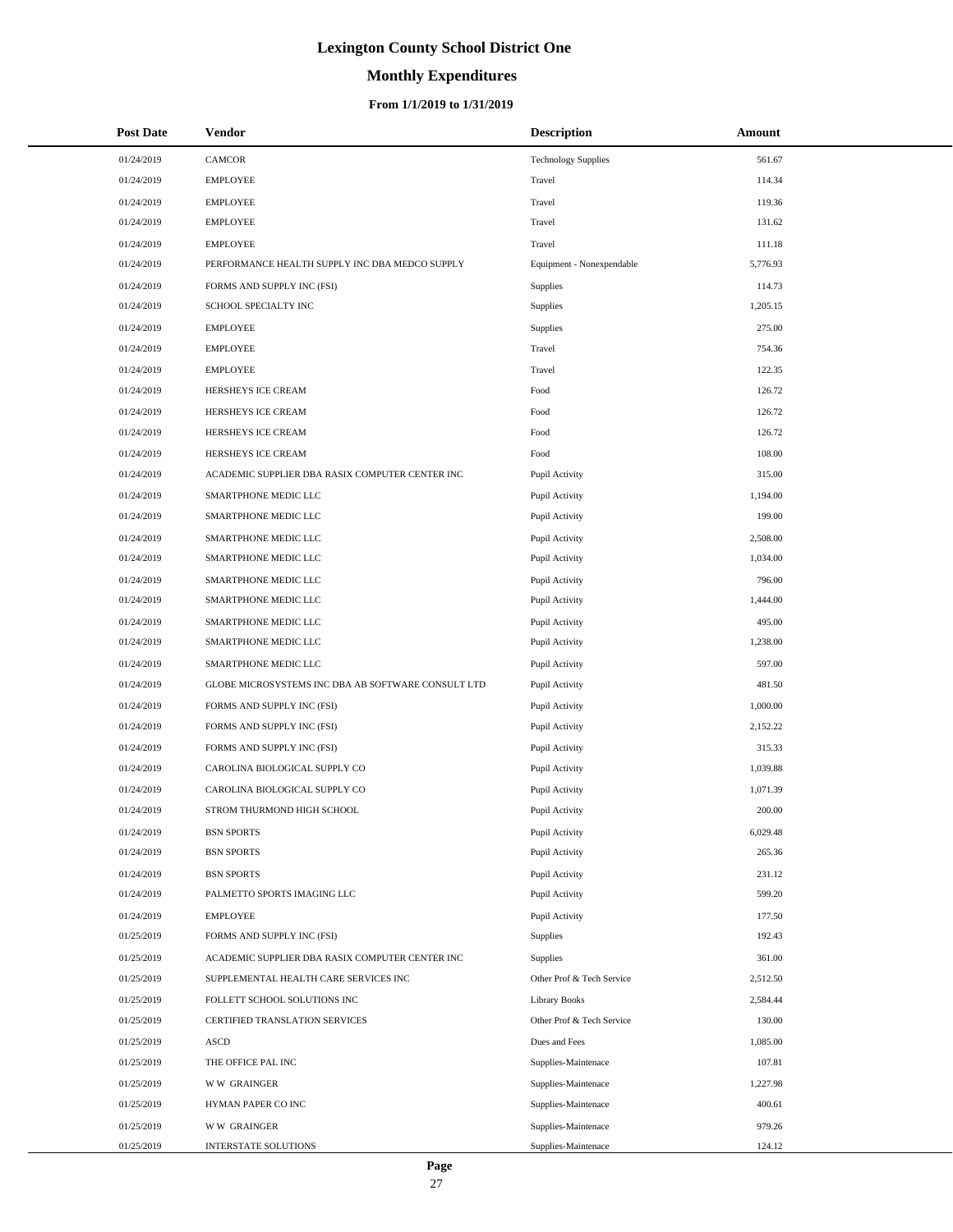# **Monthly Expenditures**

### **From 1/1/2019 to 1/31/2019**

| <b>Post Date</b> | <b>Vendor</b>                                     | <b>Description</b>         | Amount   |
|------------------|---------------------------------------------------|----------------------------|----------|
| 01/25/2019       | <b>WW GRAINGER</b>                                | Supplies-Maintenace        | 534.99   |
| 01/25/2019       | COOK & BOARDMAN LLC                               | Supplies-Maintenace        | 489.23   |
| 01/25/2019       | SOUTHEASTERN PAPER GROUP                          | Supplies-Maintenace        | 729.31   |
| 01/25/2019       | SOUTHEASTERN PAPER GROUP                          | Supplies-Maintenace        | 308.16   |
| 01/25/2019       | SOUTHEASTERN PAPER GROUP                          | Supplies-Maintenace        | 729.31   |
| 01/25/2019       | DADE PAPER CO                                     | Supplies-Maintenace        | 409.81   |
| 01/25/2019       | HYMAN PAPER CO INC                                | Supplies-Maintenace        | 400.61   |
| 01/25/2019       | SOUTHEASTERN PAPER GROUP                          | Supplies-Maintenace        | 903.94   |
| 01/25/2019       | HYMAN PAPER CO INC                                | Supplies-Maintenace        | 133.54   |
| 01/25/2019       | SOUTHEASTERN PAPER GROUP                          | Supplies-Maintenace        | 1,599.67 |
| 01/25/2019       | <b>WW GRAINGER</b>                                | Supplies-Maintenace        | 534.99   |
| 01/25/2019       | HYMAN PAPER CO INC                                | Supplies-Maintenace        | 400.61   |
| 01/25/2019       | SMITH AND JONES JANITORIAL SUPPLIES AND EQUIP INC | Supplies-Maintenace        | 231.12   |
| 01/25/2019       | SOUTHEASTERN PAPER GROUP                          | Supplies-Maintenace        | 999.65   |
| 01/25/2019       | <b>WW GRAINGER</b>                                | Supplies-Maintenace        | 616.00   |
| 01/25/2019       | HYMAN PAPER CO INC                                | Supplies-Maintenace        | 200.29   |
| 01/25/2019       | SOUTHEASTERN PAPER GROUP                          | Supplies-Maintenace        | 934.75   |
| 01/25/2019       | SOUTHEASTERN PAPER GROUP                          | Supplies-Maintenace        | 267.07   |
| 01/25/2019       | HYMAN PAPER CO INC                                | Supplies-Maintenace        | 133.54   |
| 01/25/2019       | <b>INTERSTATE SOLUTIONS</b>                       | Supplies-Maintenace        | 124.12   |
| 01/25/2019       | SOUTHEASTERN PAPER GROUP                          | Supplies-Maintenace        | 1,073.42 |
| 01/25/2019       | SOUTHEASTERN PAPER GROUP                          | Supplies-Maintenace        | 1,204.39 |
| 01/25/2019       | <b>READABLE INK</b>                               | Other Prof & Tech Service  | 2,000.00 |
| 01/25/2019       | MONOPRICE.COM                                     | <b>Technology Supplies</b> | 114.06   |
| 01/25/2019       | <b>CAMCOR</b>                                     | <b>Technology Supplies</b> | 1,186.16 |
| 01/25/2019       | MONOPRICE.COM                                     | <b>Technology Supplies</b> | 114.06   |
| 01/25/2019       | HERSHEYS ICE CREAM                                | Food                       | 126.72   |
| 01/25/2019       | HERSHEYS ICE CREAM                                | Food                       | 138.24   |
| 01/25/2019       | HERSHEYS ICE CREAM                                | Food                       | 317.28   |
| 01/25/2019       | BLICK ART MATERIALS LLC                           | Pupil Activity             | 235.39   |
| 01/25/2019       | MUSICIAN SUPPLY                                   | Pupil Activity             | 294.55   |
| 01/25/2019       | LEYEN, THOMAS                                     | Pupil Activity             | 120.50   |
| 01/25/2019       | SCHOOL HEALTH CORP                                | Pupil Activity             | 105.87   |
| 01/25/2019       | DRIVEN SIGN SOLUTIONS                             | Pupil Activity             | 188.32   |
| 01/25/2019       | <b>BSN SPORTS</b>                                 | Pupil Activity             | 166.92   |
| 01/25/2019       | DILLARD GOVERNMENT SALES INC                      | Pupil Activity             | 113.42   |
| 01/25/2019       | <b>BSN SPORTS</b>                                 | Pupil Activity             | 941.60   |
| 01/28/2019       | RR BOOKS LLC                                      | Supplies                   | 1,042.20 |
| 01/28/2019       | SCHOOL SPECIALTY INC                              | Supplies                   | 159.85   |
| 01/28/2019       | ACADEMIC SUPPLIER DBA RASIX COMPUTER CENTER INC   | Supplies                   | 975.85   |
| 01/28/2019       | FORMS AND SUPPLY INC (FSI)                        | Supplies                   | 3,152.22 |
| 01/28/2019       | CERTIFIED TRANSLATION SERVICES                    | Other Prof & Tech Service  | 195.58   |
| 01/28/2019       | FORMS AND SUPPLY INC (FSI)                        | Supplies                   | 141.88   |
| 01/28/2019       | CENTRAL POLY BAG CORPORATION                      | Supplies-Maintenace        | 262.15   |
| 01/28/2019       | EA SERVICES LLC                                   | Repairs and Maintenance    | 1,500.00 |
| 01/28/2019       | CENTRAL POLY BAG CORPORATION                      | Supplies-Maintenace        | 1,524.75 |
| 01/28/2019       | <b>WW GRAINGER</b>                                | Supplies-Maintenace        | 616.00   |
| 01/28/2019       | EA SERVICES LLC                                   | Repairs and Maintenance    | 480.00   |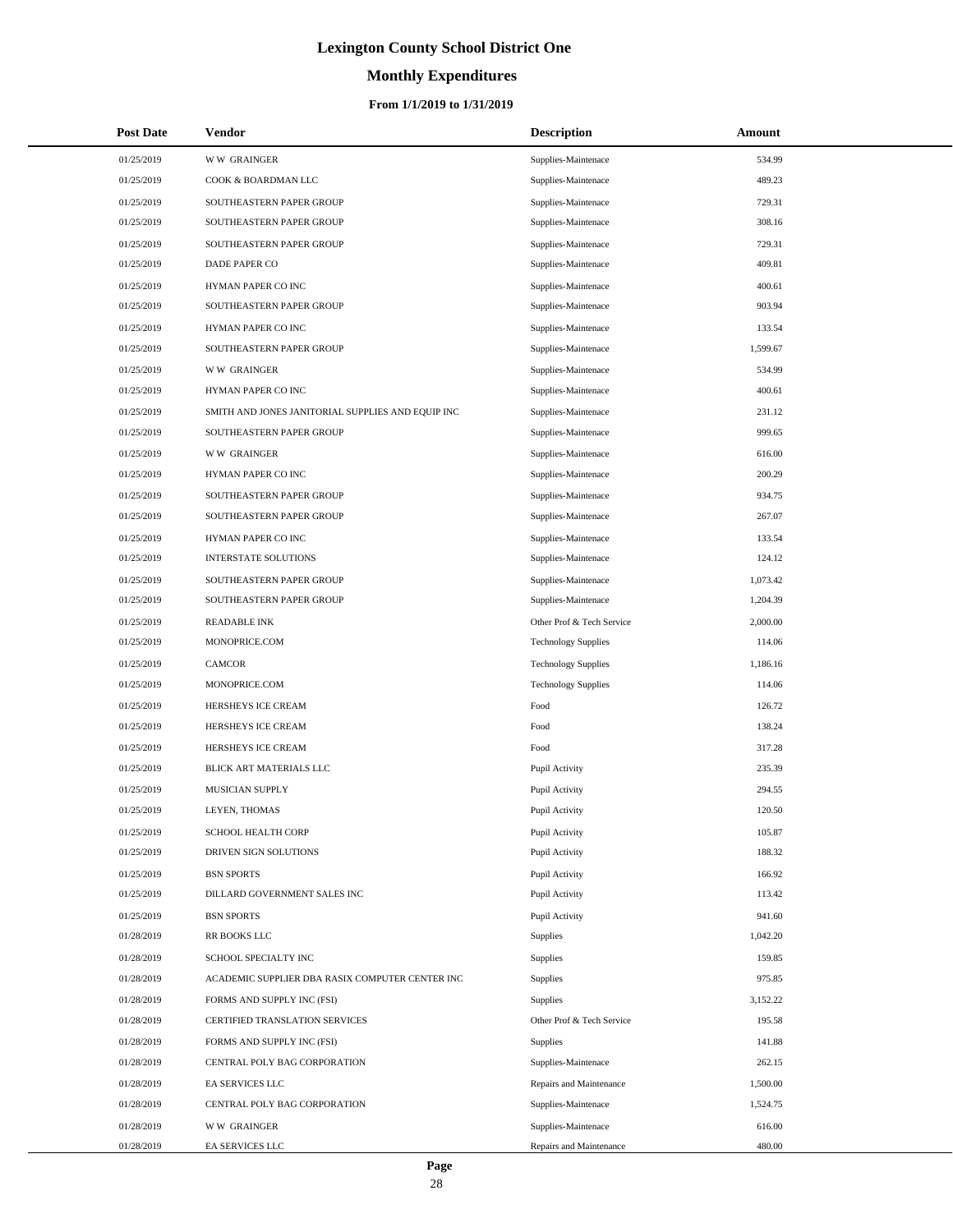# **Monthly Expenditures**

| <b>Post Date</b> | Vendor                                  | <b>Description</b>         | Amount    |
|------------------|-----------------------------------------|----------------------------|-----------|
| 01/28/2019       | <b>WW GRAINGER</b>                      | Supplies-Maintenace        | 616.00    |
| 01/28/2019       | <b>EA SERVICES LLC</b>                  | Repairs and Maintenance    | 480.00    |
| 01/28/2019       | <b>WW GRAINGER</b>                      | Supplies-Maintenace        | 308.00    |
| 01/28/2019       | <b>WW GRAINGER</b>                      | Supplies-Maintenace        | 739.20    |
| 01/28/2019       | CENTRAL POLY BAG CORPORATION            | Supplies-Maintenace        | 262.15    |
| 01/28/2019       | CENTRAL POLY BAG CORPORATION            | Supplies-Maintenace        | 524.30    |
| 01/28/2019       | <b>WW GRAINGER</b>                      | Supplies-Maintenace        | 759.35    |
| 01/28/2019       | CENTRAL POLY BAG CORPORATION            | Supplies-Maintenace        | 262.15    |
| 01/28/2019       | EA SERVICES LLC                         | Repairs and Maintenance    | 480.00    |
| 01/28/2019       | EA SERVICES LLC                         | Repairs and Maintenance    | 7,290.00  |
| 01/28/2019       | EA SERVICES LLC                         | Repairs and Maintenance    | 600.00    |
| 01/28/2019       | <b>WW GRAINGER</b>                      | Supplies-Maintenace        | 1,151.74  |
| 01/28/2019       | <b>WW GRAINGER</b>                      | Supplies-Maintenace        | 767.84    |
| 01/28/2019       | CENTRAL POLY BAG CORPORATION            | Supplies-Maintenace        | 471.87    |
| 01/28/2019       | <b>WW GRAINGER</b>                      | Supplies-Maintenace        | 143.35    |
| 01/28/2019       | EA SERVICES LLC                         | Repairs and Maintenance    | 1,200.00  |
| 01/28/2019       | <b>WW GRAINGER</b>                      | Supplies-Maintenace        | 383.92    |
| 01/28/2019       | EA SERVICES LLC                         | Repairs and Maintenance    | 1,200.00  |
| 01/28/2019       | EA SERVICES LLC                         | Repairs and Maintenance    | 600.00    |
| 01/28/2019       | EA SERVICES LLC                         | Repairs and Maintenance    | 975.00    |
| 01/28/2019       | DADE PAPER CO                           | Supplies-Maintenace        | 918.06    |
| 01/28/2019       | EA SERVICES LLC                         | Repairs and Maintenance    | 600.00    |
| 01/28/2019       | MANSFIELD OIL CO OF GAINESVILLE INC     | Pupil Transportation       | 5,108.77  |
| 01/28/2019       | MOBILE COMMUNICATIONS OF CHARLESTON INC | <b>Technology Supplies</b> | 1,503.35  |
| 01/28/2019       | <b>BLACK SHEEP PROMOTIONS</b>           | <b>Supplies</b>            | 882.75    |
| 01/28/2019       | FORMS AND SUPPLY INC (FSI)              | <b>Supplies</b>            | 304.04    |
| 01/28/2019       | DELL COMPUTERS                          | <b>Technology Supplies</b> | 208.65    |
| 01/28/2019       | AMTECK COMMUNICATION MANAGEMENT LLC     | <b>Technology Supplies</b> | 2,204.72  |
| 01/28/2019       | <b>CAMCOR</b>                           | <b>Technology Supplies</b> | 800.90    |
| 01/28/2019       | CAMCOR                                  | <b>Technology Supplies</b> | 800.90    |
| 01/28/2019       | <b>CAMCOR</b>                           | <b>Technology Supplies</b> | 400.44    |
| 01/28/2019       | <b>CLEMSON UNIVERSITY</b>               | Inst Prog Improvement      | 10,000.00 |
| 01/28/2019       | LEARNING WITHOUT TEARS                  | Supplies                   | 357.00    |
| 01/28/2019       | DODGE LEARNING RESOURCES                | Supplies                   | 124.60    |
| 01/28/2019       | STAR MUSIC CO                           | Supplies                   | 5,253.70  |
| 01/28/2019       | HERSHEYS ICE CREAM                      | Food                       | 350.88    |
| 01/28/2019       | HERSHEYS ICE CREAM                      | Food                       | 115.20    |
| 01/28/2019       | HERSHEYS ICE CREAM                      | Food                       | 294.96    |
| 01/28/2019       | HERSHEYS ICE CREAM                      | Food                       | 534.60    |
| 01/28/2019       | HERSHEYS ICE CREAM                      | Food                       | 630.60    |
| 01/28/2019       | SMARTPHONE MEDIC LLC                    | Pupil Activity             | 1,194.00  |
| 01/28/2019       | SMARTPHONE MEDIC LLC                    | Pupil Activity             | 1,926.00  |
| 01/28/2019       | SMARTPHONE MEDIC LLC                    | Pupil Activity             | 1,194.00  |
| 01/28/2019       | SMARTPHONE MEDIC LLC                    | Pupil Activity             | 1,712.00  |
| 01/28/2019       | SMARTPHONE MEDIC LLC                    | Pupil Activity             | 297.00    |
| 01/28/2019       | SMARTPHONE MEDIC LLC                    | Pupil Activity             | 1,238.00  |
| 01/28/2019       | SMARTPHONE MEDIC LLC                    | Pupil Activity             | 1,194.00  |
| 01/28/2019       | SMARTPHONE MEDIC LLC                    | Pupil Activity             | 5,136.00  |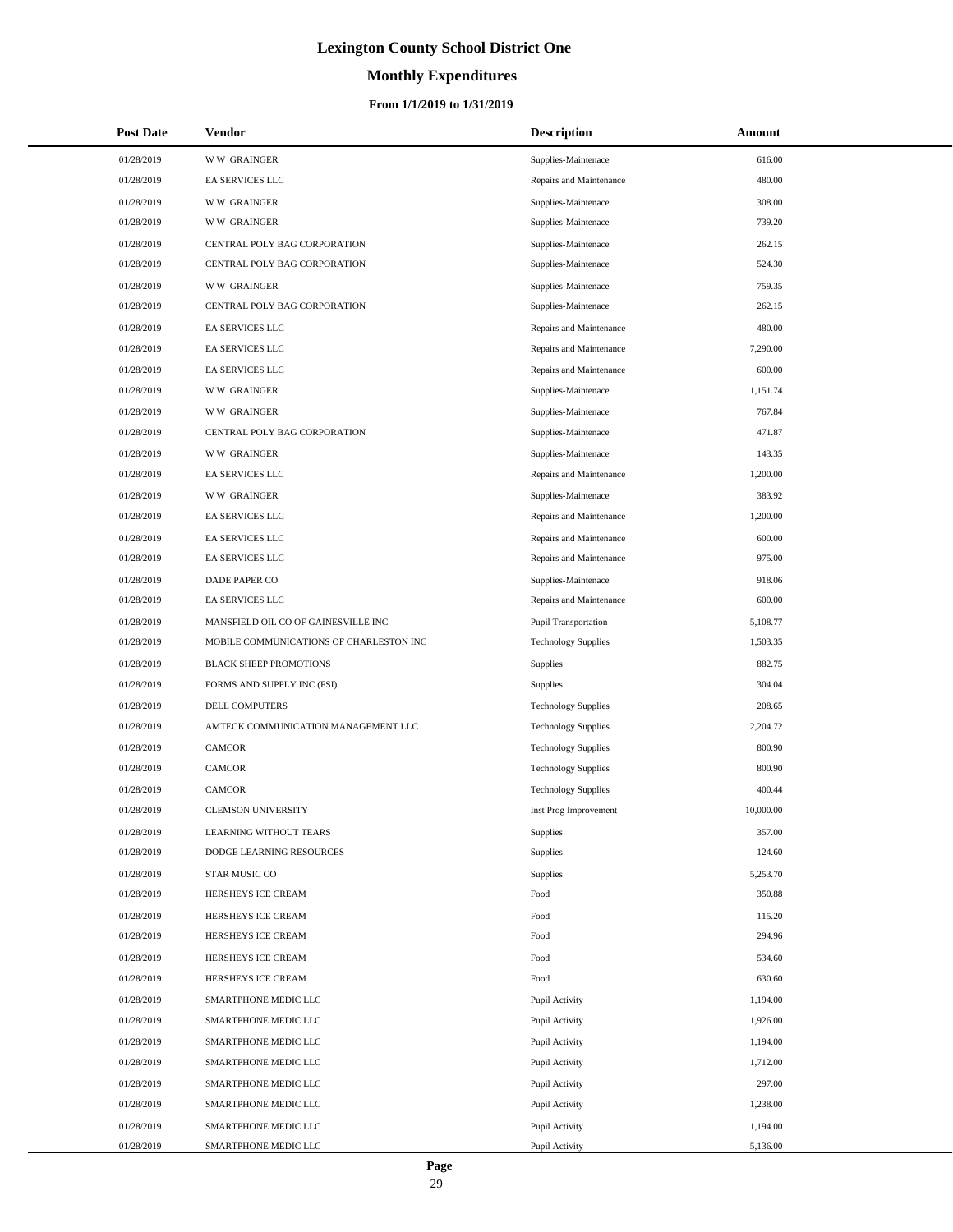# **Monthly Expenditures**

| <b>Post Date</b> | <b>Vendor</b>                                   | <b>Description</b>          | Amount    |
|------------------|-------------------------------------------------|-----------------------------|-----------|
| 01/28/2019       | SMARTPHONE MEDIC LLC                            | Pupil Activity              | 4,280.00  |
| 01/28/2019       | SMARTPHONE MEDIC LLC                            | Pupil Activity              | 198.00    |
| 01/28/2019       | SMARTPHONE MEDIC LLC                            | Pupil Activity              | 995.00    |
| 01/28/2019       | SMARTPHONE MEDIC LLC                            | Pupil Activity              | 398.00    |
| 01/28/2019       | SMARTPHONE MEDIC LLC                            | Pupil Activity              | 417.00    |
| 01/28/2019       | <b>BSN SPORTS</b>                               | Pupil Activity              | 2,839.75  |
| 01/28/2019       | CROWELL, JAMES W                                | Pupil Activity              | 116.30    |
| 01/28/2019       | <b>GRABER, ALVIN</b>                            | Pupil Activity              | 102.80    |
| 01/28/2019       | MORRIS, ZOBLE                                   | Pupil Activity              | 119.90    |
| 01/28/2019       | <b>BSN SPORTS</b>                               | Pupil Activity              | 288.90    |
| 01/29/2019       | REALLY GOOD STUFF                               | Supplies                    | 262.70    |
| 01/29/2019       | KURTZ BROS DBA BENDER BURKOT                    | <b>Supplies</b>             | 585.63    |
| 01/29/2019       | US POSTAL SERVICE                               | Supplies                    | 2,500.00  |
| 01/29/2019       | MCGRAW HILL EDUCATION INC                       | <b>Supplies</b>             | 227.75    |
| 01/29/2019       | ACADEMIC SUPPLIER DBA RASIX COMPUTER CENTER INC | Supplies                    | 128.36    |
| 01/29/2019       | HP INC                                          | <b>Supplies</b>             | 910.71    |
| 01/29/2019       | HP INC                                          | <b>Technology Supplies</b>  | 287.83    |
| 01/29/2019       | TRIUNE MARKETING CO                             | <b>Supplies</b>             | 679.45    |
| 01/29/2019       | SCHOOL SPECIALTY INC                            | Supplies                    | 726.39    |
| 01/29/2019       | FORMS AND SUPPLY INC (FSI)                      | <b>Supplies</b>             | 3,152.22  |
| 01/29/2019       | SOUTHEASTERN SPEECH AND LANGUAGE SERVICES LLC   | Other Prof & Tech Service   | 5,402.00  |
| 01/29/2019       | <b>JW PEPPER</b>                                | <b>Supplies</b>             | 119.95    |
| 01/29/2019       | <b>JW PEPPER</b>                                | Supplies                    | 137.50    |
| 01/29/2019       | CERTIFIED TRANSLATION SERVICES                  | Other Prof & Tech Service   | 130.00    |
| 01/29/2019       | DELL COMPUTERS                                  | <b>Technology Supplies</b>  | 775.75    |
| 01/29/2019       | ON TRACK PRESS                                  | Inst Prog Improvement       | 19,642.50 |
| 01/29/2019       | DUFF AND CHILDS LLC                             | <b>Legal Services</b>       | 10,803.23 |
| 01/29/2019       | HAYNSWORTH SINKLER BOYD PA                      | <b>Legal Services</b>       | 112.00    |
| 01/29/2019       | TIME WARNER CABLE                               | Communication               | 202.42    |
| 01/29/2019       | LESESNE INDUSTRIES INC                          | Supplies-Maintenace         | 535.54    |
| 01/29/2019       | SOUTHEASTERN PAPER GROUP                        | Supplies-Maintenace         | 648.26    |
| 01/29/2019       | HERNDON CHEVROLET                               | Supplies-Maintenace         | 484.80    |
| 01/29/2019       | DADE PAPER CO                                   | Supplies-Maintenace         | 256.80    |
| 01/29/2019       | SHERWIN WILLIAMS CO                             | Supplies-Maintenace         | 413.77    |
| 01/29/2019       | CENTRAL POLY BAG CORPORATION                    | Supplies-Maintenace         | 262.15    |
| 01/29/2019       | DADE PAPER CO                                   | Supplies-Maintenace         | 220.33    |
| 01/29/2019       | DADE PAPER CO                                   | Supplies-Maintenace         | 568.81    |
| 01/29/2019       | HAVIRD OIL CO                                   | Supplies-Maintenace         | 671.33    |
| 01/29/2019       | CENTRAL POLY BAG CORPORATION                    | Supplies-Maintenace         | 681.59    |
| 01/29/2019       | DADE PAPER CO                                   | Supplies-Maintenace         | 367.22    |
| 01/29/2019       | SOUTHEASTERN PAPER GROUP                        | Supplies-Maintenace         | 801.22    |
| 01/29/2019       | CENTRAL POLY BAG CORPORATION                    | Supplies-Maintenace         | 262.15    |
| 01/29/2019       | DADE PAPER CO                                   | Supplies-Maintenace         | 642.00    |
| 01/29/2019       | <b>CARTS PLUS</b>                               | Supplies-Maintenace         | 545.70    |
| 01/29/2019       | PARKER, LACIE                                   | <b>Pupil Transportation</b> | 157.44    |
| 01/29/2019       | APPLYA OCCUPATIONAL STRATEGIES                  | Other Prof & Tech Service   | 192.64    |
| 01/29/2019       | SERVICE PRINTING CO INC                         | Printing and Binding        | 531.79    |
| 01/29/2019       | SIGN A RAMA                                     | Printing and Binding        | 623.28    |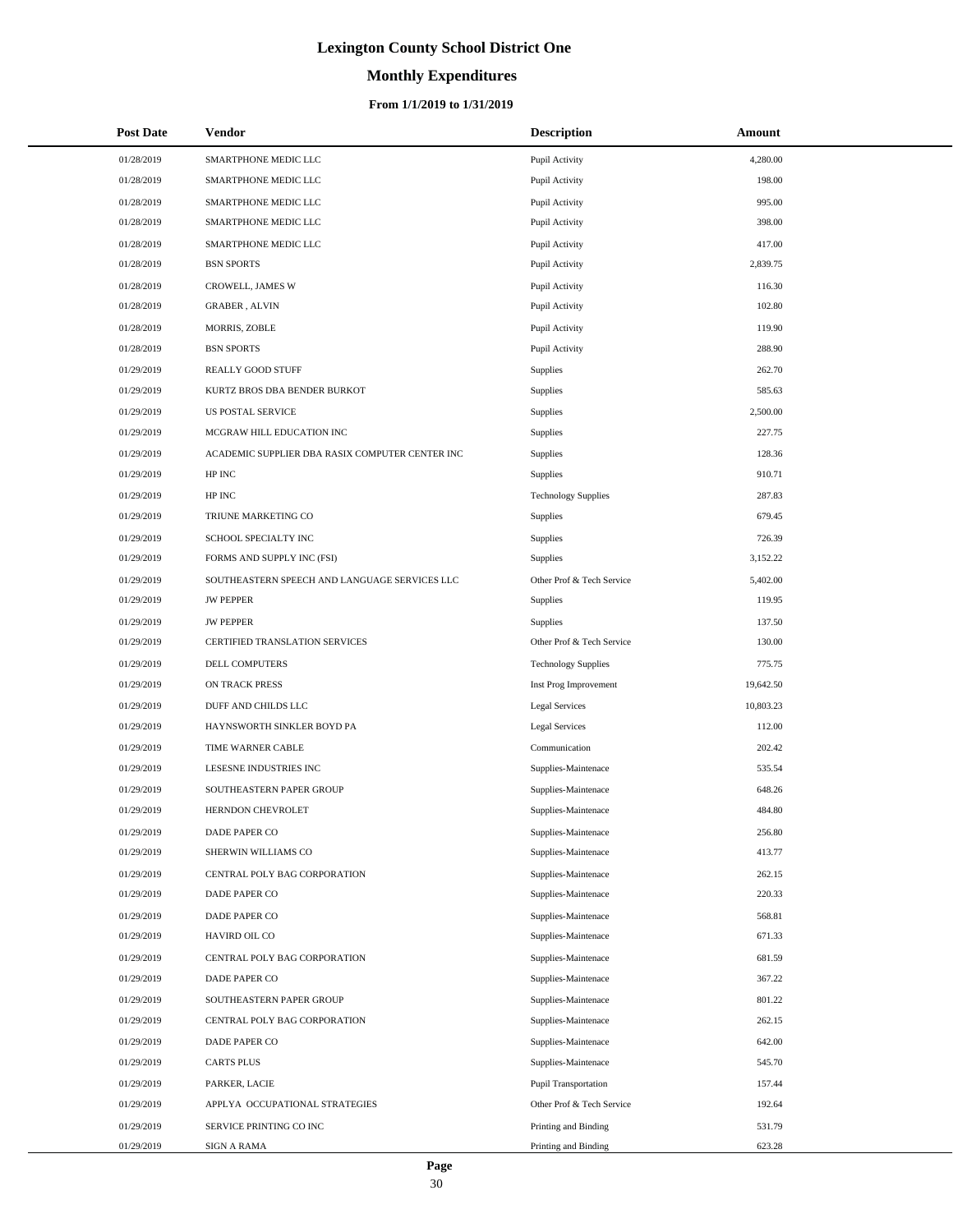# **Monthly Expenditures**

| <b>Post Date</b> | Vendor                                          | <b>Description</b>         | Amount    |  |
|------------------|-------------------------------------------------|----------------------------|-----------|--|
| 01/29/2019       | WENTWORTH CORPORATION                           | Printing and Binding       | 716.90    |  |
| 01/29/2019       | SC DEPARTMENT OF ADMINISTRATION                 | Communication              | 305.58    |  |
| 01/29/2019       | DATA NETWORK SOLUTIONS                          | Software Renewal/Agreemen  | 90,094.00 |  |
| 01/29/2019       | DELL COMPUTERS                                  | Supplies                   | 230.68    |  |
| 01/29/2019       | CAMCOR                                          | <b>Technology Supplies</b> | 1,444.29  |  |
| 01/29/2019       | COOK & BOARDMAN LLC                             | <b>Technology Supplies</b> | 356.31    |  |
| 01/29/2019       | <b>CAMCOR</b>                                   | <b>Technology Supplies</b> | 636.20    |  |
| 01/29/2019       | SIGNAL TECHNOLOGIES INC                         | <b>Technology Supplies</b> | 110.00    |  |
| 01/29/2019       | <b>CAMCOR</b>                                   | <b>Technology Supplies</b> | 636.20    |  |
| 01/29/2019       | <b>CAMCOR</b>                                   | <b>Technology Supplies</b> | 318.10    |  |
| 01/29/2019       | SCHOOL SPECIALTY INC                            | Supplies                   | 1,151.26  |  |
| 01/29/2019       | READING AND WRITING PROJECT NETWORK LLC         | Inst Prog Improvement      | 5,604.16  |  |
| 01/29/2019       | SCHOOL SPECIALTY INC                            | Supplies                   | 396.56    |  |
| 01/29/2019       | LEGO EDUCATION NOTH AMERICA                     | <b>Technology Supplies</b> | 2,357.96  |  |
| 01/29/2019       | SKILLSUSA SC                                    | Travel                     | 960.00    |  |
| 01/29/2019       | PITSCO EDUCATION HEARILY AND COMPANY            | Supplies                   | 690.15    |  |
| 01/29/2019       | <b>EMPLOYEE</b>                                 | Supplies                   | 182.95    |  |
| 01/29/2019       | LAKESHORE LEARNING MATERIALS                    | Supplies                   | 496.06    |  |
| 01/29/2019       | SCHOOL SPECIALTY INC                            | Supplies                   | 1,625.59  |  |
| 01/29/2019       | BECKER'S SCHOOL SUPPLIES                        | Supplies                   | 239.84    |  |
| 01/29/2019       | ALUMINUM ATHLETIC EQUIPMENT CO                  | Equipment - Nonexpendable  | 18,910.00 |  |
| 01/29/2019       | SC DEPARTMENT OF REVENUE (SALES TAX RETURN)     | Equipment - Nonexpendable  | 1,114.40  |  |
| 01/29/2019       | RUFUS ORNDUFF REF INC                           | Repairs and Maintenance    | 543.86    |  |
| 01/29/2019       | <b>B &amp; H PHOTO</b>                          | Pupil Activity             | 330.47    |  |
| 01/29/2019       | <b>JW PEPPER</b>                                | Pupil Activity             | 530.00    |  |
| 01/29/2019       | CAROLINA SCREEN PRINTERS                        | Pupil Activity             | 126.69    |  |
| 01/29/2019       | SCANTRON CORP (FORMS SOFTWARE SCANNER)          | Pupil Activity             | 934.11    |  |
| 01/29/2019       | SCHOOL SPECIALTY INC                            | Pupil Activity             | 1,382.87  |  |
| 01/29/2019       | <b>CHEF WORKS</b>                               | Pupil Activity             | 482.64    |  |
| 01/29/2019       | SCHOOL SPECIALTY INC                            | Pupil Activity             | 3,714.72  |  |
| 01/29/2019       | <b>CAMCOR</b>                                   | Pupil Activity             | 865.70    |  |
| 01/29/2019       | MODERN TURF INC                                 | Pupil Activity             | 1,000.00  |  |
| 01/29/2019       | <b>BSN SPORTS</b>                               | Pupil Activity             | 2,347.58  |  |
| 01/30/2019       | KURTZ BROS DBA BENDER BURKOT                    | Supplies                   | 120.39    |  |
| 01/30/2019       | <b>JW PEPPER</b>                                | Supplies                   | 151.00    |  |
| 01/30/2019       | <b>EMPLOYEE</b>                                 | Supplies                   | 549.87    |  |
| 01/30/2019       | ACADEMIC SUPPLIER DBA RASIX COMPUTER CENTER INC | Supplies                   | 1,293.85  |  |
| 01/30/2019       | CERTIFIED TRANSLATION SERVICES                  | Other Prof & Tech Service  | 265.44    |  |
| 01/30/2019       | PALMETTO PROPANE                                | Energy                     | 565.01    |  |
| 01/30/2019       | CULLUM SERVICES INC                             | Repairs and Maintenance    | 1,704.27  |  |
| 01/30/2019       | SLOAN CONSTRUCTION                              | Supplies-Maintenace        | 239.67    |  |
| 01/30/2019       | GILBERTSUMMIT RURAL WATER DISTRICT              | <b>Public Utilities</b>    | 1,258.92  |  |
| 01/30/2019       | CULLUM SERVICES INC                             | Repairs and Maintenance    | 195.00    |  |
| 01/30/2019       | GILBERTSUMMIT RURAL WATER DISTRICT              | <b>Public Utilities</b>    | 621.12    |  |
| 01/30/2019       | CULLUM SERVICES INC                             | Repairs and Maintenance    | 1,286.31  |  |
| 01/30/2019       | SOUTHEASTERN PAPER GROUP                        | Supplies-Maintenace        | 498.19    |  |
| 01/30/2019       | BLUE GRANITE WATER COMPANY                      | <b>Public Utilities</b>    | 674.02    |  |
| 01/30/2019       | GILBERTSUMMIT RURAL WATER DISTRICT              | <b>Public Utilities</b>    | 263.62    |  |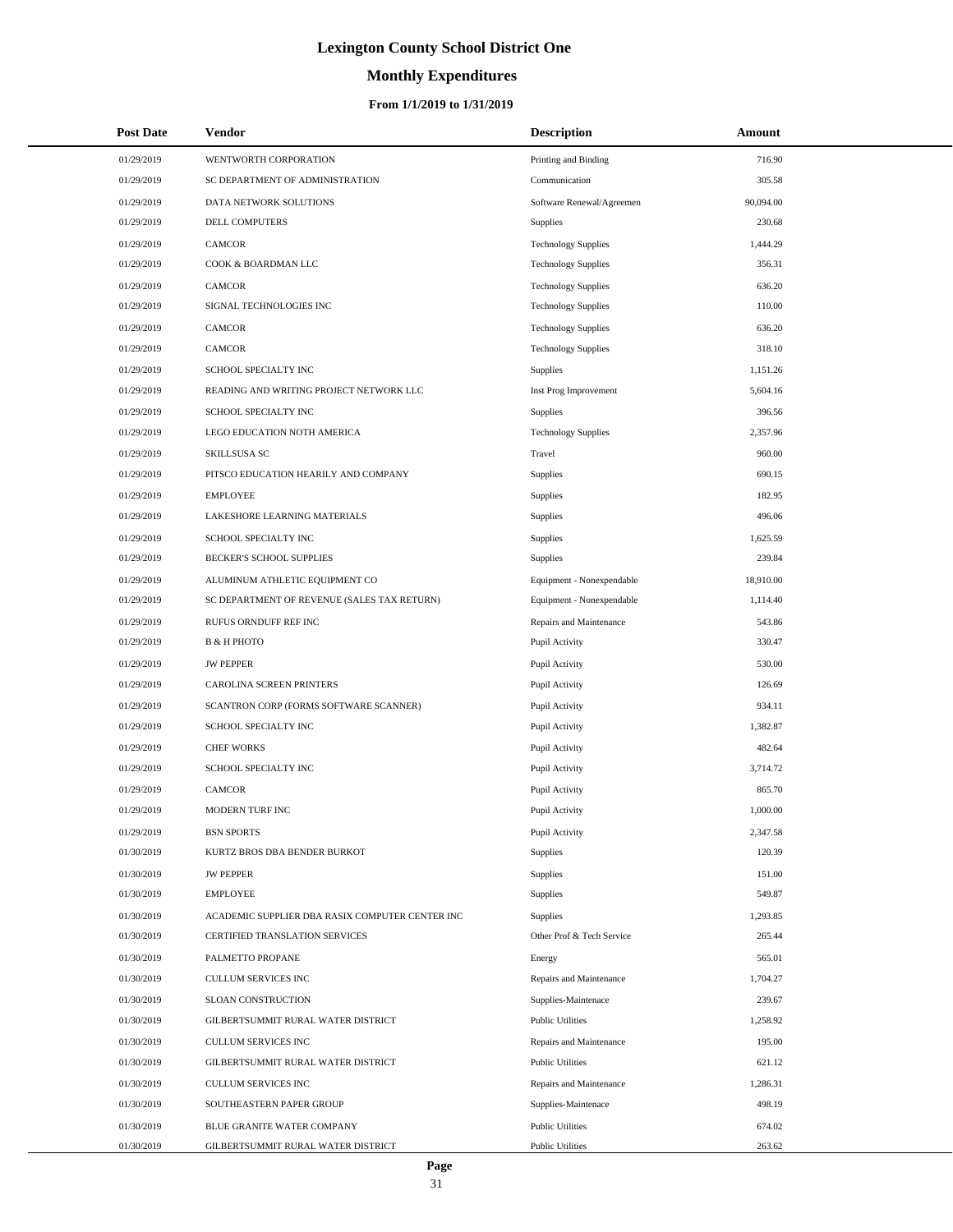# **Monthly Expenditures**

### **From 1/1/2019 to 1/31/2019**

| <b>Post Date</b> | <b>Vendor</b>                        | <b>Description</b>         | Amount   |
|------------------|--------------------------------------|----------------------------|----------|
| 01/30/2019       | GILBERTSUMMIT RURAL WATER DISTRICT   | <b>Public Utilities</b>    | 603.02   |
| 01/30/2019       | CULLUM SERVICES INC                  | Repairs and Maintenance    | 482.38   |
| 01/30/2019       | <b>CULLUM SERVICES INC</b>           | Repairs and Maintenance    | 322.56   |
| 01/30/2019       | GILBERTSUMMIT RURAL WATER DISTRICT   | <b>Public Utilities</b>    | 292.80   |
| 01/30/2019       | IRIS STRATEGIC MARKETING SUPPORT INC | Other Objects              | 2,053.89 |
| 01/30/2019       | <b>CAMCOR</b>                        | <b>Technology Supplies</b> | 400.45   |
| 01/30/2019       | CAMCOR                               | <b>Technology Supplies</b> | 400.45   |
| 01/30/2019       | <b>CAMCOR</b>                        | <b>Technology Supplies</b> | 400.45   |
| 01/30/2019       | AIKIDO ACADEMY OF SELF DEFENSE LLC   | Other Prof & Tech Service  | 200.00   |
| 01/30/2019       | <b>EMPLOYEE</b>                      | Travel                     | 695.19   |
| 01/30/2019       | CAROLINA TRAINING ASSOCIATES         | Software Renewal/Agreemen  | 8,667.00 |
| 01/30/2019       | <b>GS2 ENGINEERING INC</b>           | <b>Building</b>            | 2,173.40 |
| 01/30/2019       | EARTHGRAINS BAKING COMPANIES INC     | <b>Bread</b>               | 555.00   |
| 01/30/2019       | BORDEN DAIRY CO OF SC LLC            | Milk                       | 776.11   |
| 01/30/2019       | SENN BROTHERS INC                    | Produce                    | 666.40   |
| 01/30/2019       | EARTHGRAINS BAKING COMPANIES INC     | <b>Bread</b>               | 230.69   |
| 01/30/2019       | BORDEN DAIRY CO OF SC LLC            | Milk                       | 1,235.97 |
| 01/30/2019       | SENN BROTHERS INC                    | Produce                    | 303.30   |
| 01/30/2019       | EARTHGRAINS BAKING COMPANIES INC     | <b>Bread</b>               | 313.25   |
| 01/30/2019       | BORDEN DAIRY CO OF SC LLC            | Milk                       | 773.27   |
| 01/30/2019       | SENN BROTHERS INC                    | Produce                    | 502.40   |
| 01/30/2019       | EARTHGRAINS BAKING COMPANIES INC     | <b>Bread</b>               | 305.95   |
| 01/30/2019       | BORDEN DAIRY CO OF SC LLC            | Milk                       | 1,586.49 |
| 01/30/2019       | SENN BROTHERS INC                    | Produce                    | 638.45   |
| 01/30/2019       | EARTHGRAINS BAKING COMPANIES INC     | <b>Bread</b>               | 119.60   |
| 01/30/2019       | BORDEN DAIRY CO OF SC LLC            | Milk                       | 921.39   |
| 01/30/2019       | SENN BROTHERS INC                    | Produce                    | 477.20   |
| 01/30/2019       | EARTHGRAINS BAKING COMPANIES INC     | <b>Bread</b>               | 151.78   |
| 01/30/2019       | BORDEN DAIRY CO OF SC LLC            | Milk                       | 2,080.61 |
| 01/30/2019       | SENN BROTHERS INC                    | Produce                    | 356.88   |
| 01/30/2019       | BORDEN DAIRY CO OF SC LLC            | Milk                       | 107.15   |
| 01/30/2019       | <b>SENN BROTHERS INC</b>             | Produce                    | 827.75   |
| 01/30/2019       | BORDEN DAIRY CO OF SC LLC            | Milk                       | 1,553.46 |
| 01/30/2019       | SENN BROTHERS INC                    | Produce                    | 276.00   |
| 01/30/2019       | EARTHGRAINS BAKING COMPANIES INC     | <b>Bread</b>               | 106.50   |
| 01/30/2019       | BORDEN DAIRY CO OF SC LLC            | Milk                       | 2,495.02 |
| 01/30/2019       | SENN BROTHERS INC                    | Produce                    | 573.65   |
| 01/30/2019       | BORDEN DAIRY CO OF SC LLC            | Milk                       | 1,769.58 |
| 01/30/2019       | SENN BROTHERS INC                    | Produce                    | 1,182.75 |
| 01/30/2019       | BORDEN DAIRY CO OF SC LLC            | Milk                       | 1,880.61 |
| 01/30/2019       | SENN BROTHERS INC                    | Produce                    | 730.95   |
| 01/30/2019       | BORDEN DAIRY CO OF SC LLC            | Milk                       | 1,257.69 |
| 01/30/2019       | SENN BROTHERS INC                    | Produce                    | 314.00   |
| 01/30/2019       | EARTHGRAINS BAKING COMPANIES INC     | <b>Bread</b>               | 737.25   |
| 01/30/2019       | BORDEN DAIRY CO OF SC LLC            | Milk                       | 1,965.63 |
| 01/30/2019       | SENN BROTHERS INC                    | Produce                    | 606.50   |
| 01/30/2019       | BORDEN DAIRY CO OF SC LLC            | Milk                       | 1,167.59 |
| 01/30/2019       | SENN BROTHERS INC                    | Produce                    | 212.60   |

 $\overline{a}$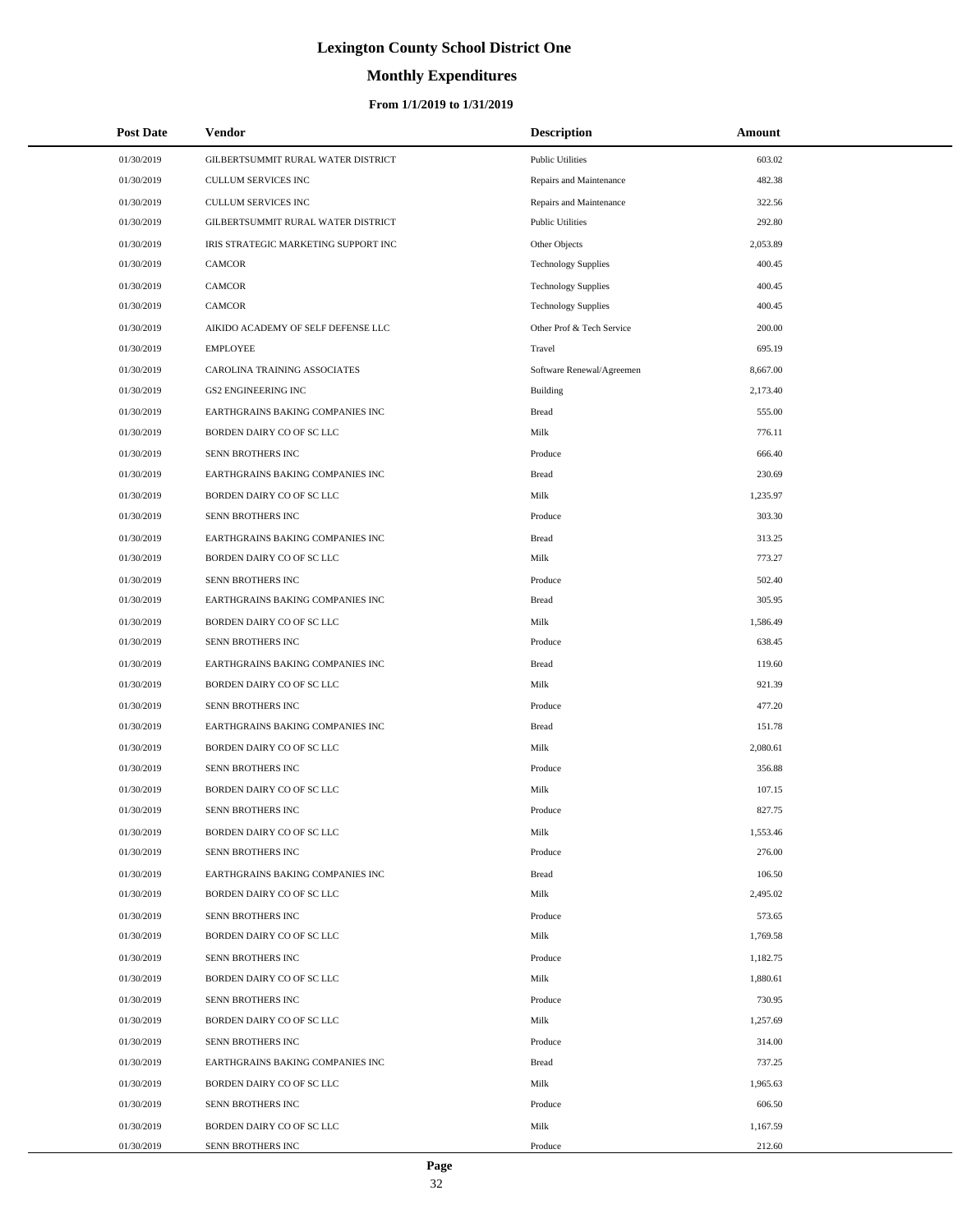# **Monthly Expenditures**

### **From 1/1/2019 to 1/31/2019**

| <b>Post Date</b> | Vendor                                     | <b>Description</b> | Amount   |
|------------------|--------------------------------------------|--------------------|----------|
| 01/30/2019       | BORDEN DAIRY CO OF SC LLC                  | Milk               | 993.52   |
| 01/30/2019       | SENN BROTHERS INC                          | Produce            | 525.60   |
| 01/30/2019       | BORDEN DAIRY CO OF SC LLC                  | Milk               | 902.30   |
| 01/30/2019       | SENN BROTHERS INC                          | Produce            | 101.50   |
| 01/30/2019       | BORDEN DAIRY CO OF SC LLC                  | Milk               | 889.02   |
| 01/30/2019       | SENN BROTHERS INC                          | Produce            | 536.90   |
| 01/30/2019       | EARTHGRAINS BAKING COMPANIES INC           | <b>Bread</b>       | 209.63   |
| 01/30/2019       | BORDEN DAIRY CO OF SC LLC                  | Milk               | 2,086.81 |
| 01/30/2019       | SENN BROTHERS INC                          | Produce            | 637.00   |
| 01/30/2019       | EARTHGRAINS BAKING COMPANIES INC           | <b>Bread</b>       | 161.25   |
| 01/30/2019       | BORDEN DAIRY CO OF SC LLC                  | Milk               | 730.56   |
| 01/30/2019       | SENN BROTHERS INC                          | Produce            | 163.00   |
| 01/30/2019       | EARTHGRAINS BAKING COMPANIES INC           | <b>Bread</b>       | 104.55   |
| 01/30/2019       | BORDEN DAIRY CO OF SC LLC                  | Milk               | 1,485.18 |
| 01/30/2019       | SENN BROTHERS INC                          | Produce            | 298.15   |
| 01/30/2019       | EARTHGRAINS BAKING COMPANIES INC           | <b>Bread</b>       | 502.78   |
| 01/30/2019       | BORDEN DAIRY CO OF SC LLC                  | Milk               | 1,540.58 |
| 01/30/2019       | SENN BROTHERS INC                          | Produce            | 1,051.30 |
| 01/30/2019       | EARTHGRAINS BAKING COMPANIES INC           | <b>Bread</b>       | 100.50   |
| 01/30/2019       | BORDEN DAIRY CO OF SC LLC                  | Milk               | 1,901.37 |
| 01/30/2019       | SENN BROTHERS INC                          | Produce            | 459.38   |
| 01/30/2019       | BORDEN DAIRY CO OF SC LLC                  | Milk               | 1,366.60 |
| 01/30/2019       | SENN BROTHERS INC                          | Produce            | 164.60   |
| 01/30/2019       | BORDEN DAIRY CO OF SC LLC                  | Milk               | 1,113.36 |
| 01/30/2019       | SENN BROTHERS INC                          | Produce            | 272.75   |
| 01/30/2019       | BORDEN DAIRY CO OF SC LLC                  | Milk               | 1,082.26 |
| 01/30/2019       | SENN BROTHERS INC                          | Produce            | 284.00   |
| 01/30/2019       | BORDEN DAIRY CO OF SC LLC                  | Milk               | 1,089.80 |
| 01/30/2019       | SENN BROTHERS INC                          | Produce            | 525.03   |
| 01/30/2019       | BORDEN DAIRY CO OF SC LLC                  | Milk               | 721.40   |
| 01/30/2019       | SENN BROTHERS INC                          | Produce            | 335.50   |
| 01/30/2019       | EARTHGRAINS BAKING COMPANIES INC           | <b>Bread</b>       | 257.50   |
| 01/30/2019       | BORDEN DAIRY CO OF SC LLC                  | Milk               | 1,608.49 |
| 01/30/2019       | SENN BROTHERS INC                          | Produce            | 852.08   |
| 01/30/2019       | EARTHGRAINS BAKING COMPANIES INC           | <b>Bread</b>       | 223.94   |
| 01/30/2019       | BORDEN DAIRY CO OF SC LLC                  | Milk               | 1,248.14 |
| 01/30/2019       | SENN BROTHERS INC                          | Produce            | 620.20   |
| 01/30/2019       | BRYANT, SR., MICHAEL A                     | Pupil Activity     | 101.00   |
| 01/30/2019       | FRANKLIN, STACEY                           | Pupil Activity     | 125.30   |
| 01/30/2019       | PINE PRESS OF LEXINGTON INC                | Pupil Activity     | 228.00   |
| 01/30/2019       | DURRELL, RONALD G                          | Pupil Activity     | 106.40   |
| 01/30/2019       | FRANKLIN, STACEY                           | Pupil Activity     | 127.10   |
| 01/30/2019       | <b>GIVENS, MARK A</b>                      | Pupil Activity     | 127.10   |
| 01/30/2019       | <b>BSN SPORTS</b>                          | Pupil Activity     | 716.90   |
| 01/30/2019       | MSC INDUSTRIAL SUPPLY CO                   | Supplies           | 1,733.95 |
| 01/31/2019       | NASP INC                                   | Supplies           | 500.00   |
| 01/31/2019       | BUREAU OF EDUCATION AND RESEARCH (BER)     | Travel             | 269.00   |
| 01/31/2019       | SHERATON AT MYRTLE BEACH CONVENTION CENTER | Travel             | 1,116.19 |